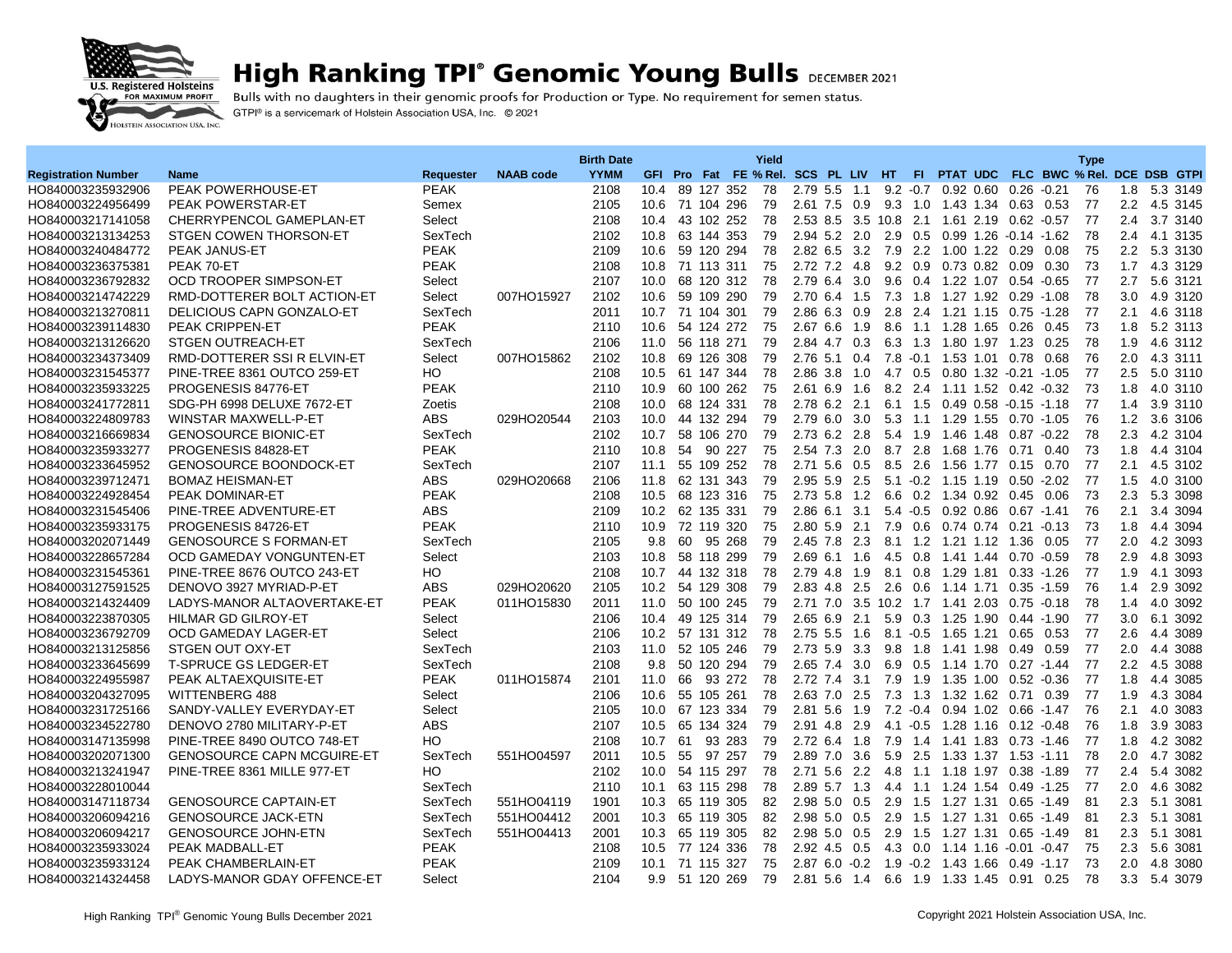| <b>NAAB</b> code<br><b>YYMM</b><br>GFI Pro Fat FE % Rel. SCS PL LIV HT<br>FI PTAT UDC FLC BWC % Rel. DCE DSB GTPI<br><b>Registration Number</b><br>Requester<br><b>Name</b><br>HO840003213270769<br>SDG CAP GARZA-ET<br>SexTech<br>551HO04474<br>2010<br>57 137 323<br>79<br>2.84 5.5 1.3<br>0.2 0.86 1.14 0.23 -1.39<br>2.2<br>10.3<br>5.9<br>78<br>4.2 3078<br>MELARRY GAMEDAY 2418-ET<br>Select<br>2109<br>10.1<br>60 105 261<br>79<br>2.61 7.1 1.6<br>8.9 0.4 1.68 1.81 0.15 0.29<br>77<br>2.6<br>4.3 3078<br>HO840003234744563<br>HO840003010366114<br><b>GENOSOURCE CAP N DERECHO-ET</b><br>SexTech<br>2007<br>58 108 302<br>80<br>2.90 6.3 2.6<br>4.5 2.0 0.83 1.41 0.87 -1.66<br>78<br>2.1<br>4.9 3077<br>10.7<br>Select<br>2106<br>9.8<br>58 105 249<br>79<br>2.75 6.0 1.5<br>8.2 0.9 1.91 1.75<br>-77<br>$2.2\,$<br>4.4 3077<br>HO840003212874636<br>$0.90\quad 0.86$<br>SexTech<br>10.0 55 111 280<br>79<br>2.87 5.8 1.8<br>4.0<br>1.6 1.33 1.87 0.71 1.56<br>77<br>2.2<br>4.6 3076<br>HO840003213127451<br>2110<br><b>PEAK</b><br><b>PEAK 84503-ET</b><br>58 106 249<br>78<br>2.66 5.8 1.2<br>-76<br>1.8<br>5.3 3076<br>HO840003235932952<br>2108<br>10.3<br>9.1 1.2 1.36 1.89 0.67 0.57<br><b>PEAK</b><br>HO840003236692372<br>PEAK MAINSTREAM-ET<br>2105<br>10.2<br>66 114 312<br>76<br>2.73 6.5 1.6<br>7.8<br>0.8<br>0.88 0.79<br>$0.57 - 0.34$<br>74<br>2.6<br>5.1 3076<br>Select<br>58 96 230<br>79<br>2.72 7.3 2.1<br>7.0 2.6 1.42 1.51 0.62 0.84<br>77<br>$2.2\,$<br>5.1 3076<br>HO840003241466231<br>SSI-DUCKETT 3230<br>2109<br>10.4<br>SexTech<br>2009<br>10.3 57 114 306<br>80<br>2.88 5.6 0.8<br>2.5<br>78<br>2.2<br>4.9 3075<br>HO840003202071255<br>1.1 1.42 1.94 0.59 -1.84<br>HO840003231304760<br><b>WILRA 2571</b><br>Select<br>2105<br>51 108 262<br>78<br>2.69 6.9 2.8<br>7.2 1.7 1.29 1.71 0.56 -0.10<br>-77<br>3.3<br>5.3 3073<br>10.8<br>78<br>2.98 3.5 2.0<br>2.7 -0.2 1.89 0.83 0.92 1.09<br>76<br>2.0<br>4.6 3073<br>HO840003236792988<br>OCD CRUSHER LAGUNA-ET<br>Select<br>2108<br>10.7 77 121 295<br>WELCOME-TEL TO HOLLYWOOD-ET<br>SexTech<br>2012<br>50 112 288<br>79<br>2.62 7.3 3.8<br>1.9 0.48 1.27<br>$0.10 - 2.02$<br>-77<br>2.3<br>4.3 3072<br>HO840003216669744<br>11.1<br>7.6<br><b>PEAK</b><br>73<br>2108<br>10.2<br>51<br>93 244<br>75<br>2.60 7.8 3.9<br>7.6<br>3.2 0.83 1.47 0.42 -0.07<br>2.4<br>5.3 3072<br>HO840003224928456<br><b>PEAK MAMADI-ET</b><br><b>PEAK</b><br>HO840003224956436<br>PEAK MOMENTO-ET<br>2104<br>10.7 61 123 302<br>79<br>2.61 5.2 0.6<br>2.9 0.2 1.15 1.59 0.21 -0.52<br>-77<br>2.1<br>4.9 3072<br>HO840003225323219<br>FB 636636 ZAZZLE 700681-ET<br>GenVis<br>2107<br>51 115 275<br>79<br>2.74 6.5 4.2<br>8.0<br>0.8 1.33 1.50<br>$2.2\,$<br>4.9 3072<br>10.8<br>0.58 -0.64<br>76<br><b>PEAK</b><br>73<br>HO840003235932939<br><b>PEAK 84490-ET</b><br>2108<br>10.6<br>63 127 291<br>75<br>2.86 5.0 1.6<br>3.3 0.4 1.66 1.10 0.26<br>0.93<br>2.0<br>4.4 3072<br><b>PEAK</b><br>73<br>PROGENESIS 84684-ET<br>75<br>2.57 6.1 1.7 8.2 1.3 0.35 0.09 0.06 0.55<br>2.0<br>4.9 3072<br>HO840003235933133<br>2109<br>10.5 71 119 296<br>HO<br>2.2<br>HO840003231545411<br>PINE-TREE 604 OUTCOM 293-ET<br>2109<br>10.6<br>57<br>87 237<br>79<br>2.67 6.7 0.3<br>8.4<br>1.9 1.95 2.17<br>$0.72 - 0.23$<br>-77<br>4.4 3071<br>HO840003238168640<br>Select<br>2108<br>10.8 57 110 296<br>78<br>2.68 7.2 3.0<br>6.0 1.3 1.22 1.15<br>76<br>2.5<br>5.0 3070<br>OCD DRIVE SABERTOOTH-ET<br>0.02 -0.97<br>78<br>Select<br>2109<br>9.8 51 108 265<br>$2.66$ 6.9 2.7<br>6.8 2.1 1.06 1.32 0.29 -1.15<br>76<br>1.7<br>4.0 3070<br>HO840003238168721<br>OCD BOLETO STAMPEDE-ET<br>HO840003239712510<br>BOMAZ 356<br>Select<br>2108<br>68 114 294<br>78<br>2.67 5.8 1.1<br>5.4 -0.1 1.53 1.45<br>76<br>2.8<br>4.9 3070<br>10.2<br>$0.06$ 0.41<br>3.7 1.8 0.83 0.90 0.19 -1.65<br>HO840003216670018<br><b>GENOSOURCE CAPN REX-ET</b><br>SexTech<br>2105<br>10.7 74 102 311<br>79<br>2.87 6.3 1.0<br>-77<br>1.8<br>4.4 3069<br>SIEMERS ZONE PLACE 35835-ET<br>Select<br>2107<br>10.5<br>60<br>95 248<br>79<br>2.85 5.7 1.8<br>4.5 0.9 2.39 2.32 0.78 -0.08<br>78<br>2.1<br>4.6 3069<br>HO840003229291500<br>77<br>Select<br>10.3<br>98 247<br>79<br>2.55 7.8<br>1.8<br>5.1 3069<br>HO840003241466104<br>WILRA SSI REGAL ENCLAVE-ET<br>2108<br>60<br>-2.6<br>9.7 1.1 1.09 1.73 0.07 0.06<br>HO840003213126761<br>SexTech<br>2107<br>10.2 66 106 285<br>79<br>$2.85$ 5.0 0.9<br>5.2 1.0 1.44 1.80 0.35 0.40<br>-77<br>2.0<br>4.5 3068<br>HO840003232048149<br><b>BOMAZ PERFECT-P-ET</b><br>ABS<br>029HO20517<br>2102<br>10.0<br>38 127 263<br>79<br>2.77 7.4 6.6<br>6.1 1.8 0.59 1.50 0.06 -1.07<br>1.9<br>4.4 3068<br>-77<br>77<br>3.4<br>HO840003238208084<br>CHERRY-LILY GD LA 603-ET<br>Select<br>2108<br>10.5<br>53 110 295<br>78<br>2.66 7.2 2.5<br>6.3 0.3 1.22 2.24<br>5.6 3068<br>$0.19 - 1.78$<br>HO840003208694575<br>LEVEL-PLAIN VERSACHI-ET<br>007HO16011<br>2105<br>58 110 299<br>79<br>2.88 6.7 4.8<br>6.4 0.1 1.25 1.56 0.88 -1.41<br>-77<br>$2.2^{\circ}$<br>4.7 3067<br>Select<br>10.3<br>HO840003212150639<br><b>PEAK</b><br>011HO15655<br>2006<br>11.2 71 126 330<br>79<br>2.76 4.9 0.0<br>5.1 -0.4 1.00 1.23 0.07 -0.61<br>-77<br>$2.2\,$<br>5.5 3067<br>PEAK ALTAKEVLOW-ET<br>64 128 327<br>HO840003238258353<br>DENOVO 18322 REVIVAL-ET<br>ABS<br>029HO20670<br>2107<br>9.8<br>79<br>2.83 6.1 2.0<br>6.6 -0.4 0.85 1.05 -0.18 -1.23<br>76<br>1.3<br>3.4 3067<br>HO840003242205968<br>10.2 57 126 289<br>78<br>$2.63$ 5.7 0.8<br>76<br>3.5<br>5.3 3067<br><b>BOMAZ 3361</b><br>Select<br>2109<br>5.8 0.4 1.35 1.40 0.08 0.35<br>HO840003208694569<br>LEVEL-PLAIN TDG VAN GOGH-ET<br>Select<br>007HO15926<br>2103<br>55 126 289<br>79<br>2.55 7.3 3.8<br>8.6<br>$0.6$ $0.50$ $0.66$ $-0.01$<br>2.4<br>4.5 3066<br>10.5<br>$-0.48$<br>76<br>66 115 309<br><b>GENOSOURCE CAPN RAMBLE-ET</b><br>SexTech<br>2104<br>79<br>$2.86$ 5.5 0.7<br>2.1 1.1 1.12 1.30 0.60 -1.11<br>77<br>2.4<br>5.6 3066<br>HO840003216669959<br>10.1<br>Select<br>2109<br>9.9<br>51 100 244<br>78<br>2.68 6.7 2.6<br>7.4 1.8 1.37 1.80 0.95 0.01<br>76<br>2.5<br>4.5 3066<br>HO840003234744555<br>MELARRY CONWAY 2410-ET<br>HO840003231545372<br>PINE-TREE 8361 OUTCO 254-ET<br>HО<br>2108<br>67 118 323<br>78<br>2.81 4.9<br>$0.5$ 0.90 1.25<br>-77<br>2.3<br>4.6 3065<br>10.5<br>1.1<br>4.7<br>$0.28 - 1.02$<br>78<br>75<br>2.0<br>HO840003240484770<br>PEAK OUIJA-ET<br><b>PEAK</b><br>2109<br>10.2 57<br>93 228<br>2.76 7.2 3.6<br>6.9 2.7 1.36 1.20 0.96 0.40<br>4.7 3065<br>PEAK ALTAAMICK-ET<br><b>PEAK</b><br>011HO16061<br>10.8<br>99 235<br>78<br>2.41 8.3 3.7 12.1<br>-77<br>4.5 3064<br>HO840003224956015<br>2101<br>-40<br>3.1<br>0.98 0.91 0.39 0.09<br>1.4<br>51 139 307<br>2.3<br>HO840003231304561<br>2103<br>11.2<br>78<br>2.78 4.7 0.1<br>3.8 0.1 1.73 1.26 0.45 0.28<br>-77<br>5.2 3064<br><b>WILRA 2372</b><br>Select<br>HO<br>HO840003231545437<br>PINE-TREE 8721 BIGSH 319-ET<br>2110<br>10.6<br>64 108 289<br>78<br>$2.90$ 6.2 2.0<br>4.1 0.8 1.21 1.62 0.76 -0.19<br>-77<br>2.3<br>4.9 3064<br>2108<br>9.6<br>60<br>98 258<br>79<br>2.73 6.4 1.7<br>3.3 1.6 1.96 1.66 0.43 0.34<br>-77<br>2.1<br>5.0 3064<br>HO840003241466136<br>SSI-DUCKETT 3135<br>Select<br>SSI-DUCKETT 3342<br>Select<br>54 127 318<br>78<br>2.69 7.0 2.6<br>6.7 -0.2 1.10 1.24 -0.01 -1.63<br>-77<br>1.8<br>5.3 3064<br>HO840003241466343<br>2110<br>10.0<br>HO840003233645704<br><b>GENOSOURCE ROOSEVELT-ET</b><br>SexTech<br>10.4 64 106 288<br>79<br>2.94 5.6 1.8<br>3.3 2.1 1.23 1.39 0.22 -0.56<br>-77<br>1.8<br>5.1 3063<br>2108<br><b>ABS</b><br>HO840003234522826<br>DENOVO 2826 CASH-ET<br>2109<br>10.2 52 148 355<br>79<br>2.81 5.1 2.2 6.0 0.0 0.19 0.85 0.14 -1.83<br>76<br>2.5<br>4.6 3063<br>PEAK<br>HO840003235933148<br>PEAK MACNAIR-ET<br>2109<br>10.9 61 123 318 75 2.80 5.3 2.0 2.5 0.7 1.23 1.22 -0.20 -0.81 73<br>2.1 4.7 3063<br><b>GENOSOURCE BRONX-ET</b><br>SexTech<br>HO840003202071385<br>10.6 66 95 284 78 2.83 6.0 2.7 4.0 1.3 1.19 1.56 0.92 -1.94 77<br>2.2 4.3 3062<br>2102<br><b>PEAK</b><br>HO840003215425521<br>PEAK ALTAALANZO-ET<br>011HO15619<br>2005<br>2.91 4.5 2.5 4.6 0.5 1.60 1.22 0.89 0.48<br>2.2 5.1 3062<br>10.8 66 114 290<br>79<br>-77<br>HO840003202071248<br><b>GENOSOURCE CAP LEVOY-ET</b><br>SexTech<br>551HO04581<br>11.0 55 126 306 79 2.94 4.9 1.8 3.2 0.9 1.09 1.42 0.69 -1.23 78<br>1.5 4.8 3060<br>2009<br>HO840003204327069<br>WITTENBERG 462<br>Select<br>3.0 5.4 3060<br>2104<br>9.9 53 120 272 78 2.76 4.9 1.0 6.1 0.7 1.76 1.78 0.54 0.50 77<br>HO840003213125664<br>STGEN HEIR YARDAGE-ET<br>SexTech<br>2103<br>2.72 6.6 3.2 6.0 1.3 0.74 1.32 0.07 -1.18 77<br>1.7 4.4 3060<br>10.5 60 108 287 78<br>HO840003216670027<br><b>GENOSOURCE CAPN RONALDO-ET</b><br>SexTech<br>2.5 6.2 3060<br>2106<br>10.2 74 113 312 79 2.93 4.5 -0.4 2.4 -0.1 1.70 1.60 0.76 -0.58 77<br>HO840003238827467<br><b>PEAK</b><br><b>PEAK 2449-ET</b><br>2110<br>10.1 60 109 266 75<br>2.70 6.3 3.1 7.0 0.9 1.08 1.46 0.48 0.94<br>2.6 5.2 3060<br>- 73<br>HO840003231305124<br>S-S-I AHEAD LEVIATHAN-ET<br>Select<br>2.79 3.3 -1.3 3.1 0.4 1.38 1.06 0.94 0.37 77<br>2.6 4.5 3059<br>2107<br>9.8 61 134 300 79<br><b>PEAK</b><br>HO840003239114836<br><b>PEAK 3316-ET</b><br>10.0 54 102 261 75 2.70 6.5 3.3 6.3 0.3 1.79 1.83 1.08 0.25 73<br>1.8 4.5 3059<br>2110<br>ABS<br>HO840003239712516<br>BOMAZ 362<br>2109<br>10.3 57 101 258 78 2.65 5.7 0.1 7.0 0.6 2.07 2.08 0.59 0.45 76<br>2.3 4.4 3059 |  |  | <b>Birth Date</b> |  |  | Yield |  |  |  |  | <b>Type</b> |  |  |
|----------------------------------------------------------------------------------------------------------------------------------------------------------------------------------------------------------------------------------------------------------------------------------------------------------------------------------------------------------------------------------------------------------------------------------------------------------------------------------------------------------------------------------------------------------------------------------------------------------------------------------------------------------------------------------------------------------------------------------------------------------------------------------------------------------------------------------------------------------------------------------------------------------------------------------------------------------------------------------------------------------------------------------------------------------------------------------------------------------------------------------------------------------------------------------------------------------------------------------------------------------------------------------------------------------------------------------------------------------------------------------------------------------------------------------------------------------------------------------------------------------------------------------------------------------------------------------------------------------------------------------------------------------------------------------------------------------------------------------------------------------------------------------------------------------------------------------------------------------------------------------------------------------------------------------------------------------------------------------------------------------------------------------------------------------------------------------------------------------------------------------------------------------------------------------------------------------------------------------------------------------------------------------------------------------------------------------------------------------------------------------------------------------------------------------------------------------------------------------------------------------------------------------------------------------------------------------------------------------------------------------------------------------------------------------------------------------------------------------------------------------------------------------------------------------------------------------------------------------------------------------------------------------------------------------------------------------------------------------------------------------------------------------------------------------------------------------------------------------------------------------------------------------------------------------------------------------------------------------------------------------------------------------------------------------------------------------------------------------------------------------------------------------------------------------------------------------------------------------------------------------------------------------------------------------------------------------------------------------------------------------------------------------------------------------------------------------------------------------------------------------------------------------------------------------------------------------------------------------------------------------------------------------------------------------------------------------------------------------------------------------------------------------------------------------------------------------------------------------------------------------------------------------------------------------------------------------------------------------------------------------------------------------------------------------------------------------------------------------------------------------------------------------------------------------------------------------------------------------------------------------------------------------------------------------------------------------------------------------------------------------------------------------------------------------------------------------------------------------------------------------------------------------------------------------------------------------------------------------------------------------------------------------------------------------------------------------------------------------------------------------------------------------------------------------------------------------------------------------------------------------------------------------------------------------------------------------------------------------------------------------------------------------------------------------------------------------------------------------------------------------------------------------------------------------------------------------------------------------------------------------------------------------------------------------------------------------------------------------------------------------------------------------------------------------------------------------------------------------------------------------------------------------------------------------------------------------------------------------------------------------------------------------------------------------------------------------------------------------------------------------------------------------------------------------------------------------------------------------------------------------------------------------------------------------------------------------------------------------------------------------------------------------------------------------------------------------------------------------------------------------------------------------------------------------------------------------------------------------------------------------------------------------------------------------------------------------------------------------------------------------------------------------------------------------------------------------------------------------------------------------------------------------------------------------------------------------------------------------------------------------------------------------------------------------------------------------------------------------------------------------------------------------------------------------------------------------------------------------------------------------------------------------------------------------------------------------------------------------------------------------------------------------------------------------------------------------------------------------------------------------------------------------------------------------------------------------------------------------------------------------------------------------------------------------------------------------------------------------------------------------------------------------------------------------------------------------------------------------------------------------------------------------------------------------------------------------------------------------------------------------------------------------------------------------------------------------------------------------------------------------------------------------------------------------------------------------------------------------------------------------------------------------------------------------------------------------------------------------------------------------------------------------------------------------------------------------------------------------------------------------------------------------------------------------------------------------------------------------------------------------------------------------------------------------------------------------------------------------------------------------------------------------------------------------------------------------------------------------------------------------------------------------------------------------------------------------------------------------------------------------------------------------------------------------------------------------------------------------------------------------------------------------------------------------------------------------------------------------------------------------------------------------------------------------------------------------------------------------------------------------------------------------------------------------------------------------------------------------------------------------------------------------------------------------------------------------------------------------------------------------|--|--|-------------------|--|--|-------|--|--|--|--|-------------|--|--|
|                                                                                                                                                                                                                                                                                                                                                                                                                                                                                                                                                                                                                                                                                                                                                                                                                                                                                                                                                                                                                                                                                                                                                                                                                                                                                                                                                                                                                                                                                                                                                                                                                                                                                                                                                                                                                                                                                                                                                                                                                                                                                                                                                                                                                                                                                                                                                                                                                                                                                                                                                                                                                                                                                                                                                                                                                                                                                                                                                                                                                                                                                                                                                                                                                                                                                                                                                                                                                                                                                                                                                                                                                                                                                                                                                                                                                                                                                                                                                                                                                                                                                                                                                                                                                                                                                                                                                                                                                                                                                                                                                                                                                                                                                                                                                                                                                                                                                                                                                                                                                                                                                                                                                                                                                                                                                                                                                                                                                                                                                                                                                                                                                                                                                                                                                                                                                                                                                                                                                                                                                                                                                                                                                                                                                                                                                                                                                                                                                                                                                                                                                                                                                                                                                                                                                                                                                                                                                                                                                                                                                                                                                                                                                                                                                                                                                                                                                                                                                                                                                                                                                                                                                                                                                                                                                                                                                                                                                                                                                                                                                                                                                                                                                                                                                                                                                                                                                                                                                                                                                                                                                                                                                                                                                                                                                                                                                                                                                                                                                                                                                                                                                                                                                                                                                                                                                                                                                                                                                                                                                                          |  |  |                   |  |  |       |  |  |  |  |             |  |  |
|                                                                                                                                                                                                                                                                                                                                                                                                                                                                                                                                                                                                                                                                                                                                                                                                                                                                                                                                                                                                                                                                                                                                                                                                                                                                                                                                                                                                                                                                                                                                                                                                                                                                                                                                                                                                                                                                                                                                                                                                                                                                                                                                                                                                                                                                                                                                                                                                                                                                                                                                                                                                                                                                                                                                                                                                                                                                                                                                                                                                                                                                                                                                                                                                                                                                                                                                                                                                                                                                                                                                                                                                                                                                                                                                                                                                                                                                                                                                                                                                                                                                                                                                                                                                                                                                                                                                                                                                                                                                                                                                                                                                                                                                                                                                                                                                                                                                                                                                                                                                                                                                                                                                                                                                                                                                                                                                                                                                                                                                                                                                                                                                                                                                                                                                                                                                                                                                                                                                                                                                                                                                                                                                                                                                                                                                                                                                                                                                                                                                                                                                                                                                                                                                                                                                                                                                                                                                                                                                                                                                                                                                                                                                                                                                                                                                                                                                                                                                                                                                                                                                                                                                                                                                                                                                                                                                                                                                                                                                                                                                                                                                                                                                                                                                                                                                                                                                                                                                                                                                                                                                                                                                                                                                                                                                                                                                                                                                                                                                                                                                                                                                                                                                                                                                                                                                                                                                                                                                                                                                                                          |  |  |                   |  |  |       |  |  |  |  |             |  |  |
|                                                                                                                                                                                                                                                                                                                                                                                                                                                                                                                                                                                                                                                                                                                                                                                                                                                                                                                                                                                                                                                                                                                                                                                                                                                                                                                                                                                                                                                                                                                                                                                                                                                                                                                                                                                                                                                                                                                                                                                                                                                                                                                                                                                                                                                                                                                                                                                                                                                                                                                                                                                                                                                                                                                                                                                                                                                                                                                                                                                                                                                                                                                                                                                                                                                                                                                                                                                                                                                                                                                                                                                                                                                                                                                                                                                                                                                                                                                                                                                                                                                                                                                                                                                                                                                                                                                                                                                                                                                                                                                                                                                                                                                                                                                                                                                                                                                                                                                                                                                                                                                                                                                                                                                                                                                                                                                                                                                                                                                                                                                                                                                                                                                                                                                                                                                                                                                                                                                                                                                                                                                                                                                                                                                                                                                                                                                                                                                                                                                                                                                                                                                                                                                                                                                                                                                                                                                                                                                                                                                                                                                                                                                                                                                                                                                                                                                                                                                                                                                                                                                                                                                                                                                                                                                                                                                                                                                                                                                                                                                                                                                                                                                                                                                                                                                                                                                                                                                                                                                                                                                                                                                                                                                                                                                                                                                                                                                                                                                                                                                                                                                                                                                                                                                                                                                                                                                                                                                                                                                                                                          |  |  |                   |  |  |       |  |  |  |  |             |  |  |
|                                                                                                                                                                                                                                                                                                                                                                                                                                                                                                                                                                                                                                                                                                                                                                                                                                                                                                                                                                                                                                                                                                                                                                                                                                                                                                                                                                                                                                                                                                                                                                                                                                                                                                                                                                                                                                                                                                                                                                                                                                                                                                                                                                                                                                                                                                                                                                                                                                                                                                                                                                                                                                                                                                                                                                                                                                                                                                                                                                                                                                                                                                                                                                                                                                                                                                                                                                                                                                                                                                                                                                                                                                                                                                                                                                                                                                                                                                                                                                                                                                                                                                                                                                                                                                                                                                                                                                                                                                                                                                                                                                                                                                                                                                                                                                                                                                                                                                                                                                                                                                                                                                                                                                                                                                                                                                                                                                                                                                                                                                                                                                                                                                                                                                                                                                                                                                                                                                                                                                                                                                                                                                                                                                                                                                                                                                                                                                                                                                                                                                                                                                                                                                                                                                                                                                                                                                                                                                                                                                                                                                                                                                                                                                                                                                                                                                                                                                                                                                                                                                                                                                                                                                                                                                                                                                                                                                                                                                                                                                                                                                                                                                                                                                                                                                                                                                                                                                                                                                                                                                                                                                                                                                                                                                                                                                                                                                                                                                                                                                                                                                                                                                                                                                                                                                                                                                                                                                                                                                                                                                          |  |  |                   |  |  |       |  |  |  |  |             |  |  |
|                                                                                                                                                                                                                                                                                                                                                                                                                                                                                                                                                                                                                                                                                                                                                                                                                                                                                                                                                                                                                                                                                                                                                                                                                                                                                                                                                                                                                                                                                                                                                                                                                                                                                                                                                                                                                                                                                                                                                                                                                                                                                                                                                                                                                                                                                                                                                                                                                                                                                                                                                                                                                                                                                                                                                                                                                                                                                                                                                                                                                                                                                                                                                                                                                                                                                                                                                                                                                                                                                                                                                                                                                                                                                                                                                                                                                                                                                                                                                                                                                                                                                                                                                                                                                                                                                                                                                                                                                                                                                                                                                                                                                                                                                                                                                                                                                                                                                                                                                                                                                                                                                                                                                                                                                                                                                                                                                                                                                                                                                                                                                                                                                                                                                                                                                                                                                                                                                                                                                                                                                                                                                                                                                                                                                                                                                                                                                                                                                                                                                                                                                                                                                                                                                                                                                                                                                                                                                                                                                                                                                                                                                                                                                                                                                                                                                                                                                                                                                                                                                                                                                                                                                                                                                                                                                                                                                                                                                                                                                                                                                                                                                                                                                                                                                                                                                                                                                                                                                                                                                                                                                                                                                                                                                                                                                                                                                                                                                                                                                                                                                                                                                                                                                                                                                                                                                                                                                                                                                                                                                                          |  |  |                   |  |  |       |  |  |  |  |             |  |  |
|                                                                                                                                                                                                                                                                                                                                                                                                                                                                                                                                                                                                                                                                                                                                                                                                                                                                                                                                                                                                                                                                                                                                                                                                                                                                                                                                                                                                                                                                                                                                                                                                                                                                                                                                                                                                                                                                                                                                                                                                                                                                                                                                                                                                                                                                                                                                                                                                                                                                                                                                                                                                                                                                                                                                                                                                                                                                                                                                                                                                                                                                                                                                                                                                                                                                                                                                                                                                                                                                                                                                                                                                                                                                                                                                                                                                                                                                                                                                                                                                                                                                                                                                                                                                                                                                                                                                                                                                                                                                                                                                                                                                                                                                                                                                                                                                                                                                                                                                                                                                                                                                                                                                                                                                                                                                                                                                                                                                                                                                                                                                                                                                                                                                                                                                                                                                                                                                                                                                                                                                                                                                                                                                                                                                                                                                                                                                                                                                                                                                                                                                                                                                                                                                                                                                                                                                                                                                                                                                                                                                                                                                                                                                                                                                                                                                                                                                                                                                                                                                                                                                                                                                                                                                                                                                                                                                                                                                                                                                                                                                                                                                                                                                                                                                                                                                                                                                                                                                                                                                                                                                                                                                                                                                                                                                                                                                                                                                                                                                                                                                                                                                                                                                                                                                                                                                                                                                                                                                                                                                                                          |  |  |                   |  |  |       |  |  |  |  |             |  |  |
|                                                                                                                                                                                                                                                                                                                                                                                                                                                                                                                                                                                                                                                                                                                                                                                                                                                                                                                                                                                                                                                                                                                                                                                                                                                                                                                                                                                                                                                                                                                                                                                                                                                                                                                                                                                                                                                                                                                                                                                                                                                                                                                                                                                                                                                                                                                                                                                                                                                                                                                                                                                                                                                                                                                                                                                                                                                                                                                                                                                                                                                                                                                                                                                                                                                                                                                                                                                                                                                                                                                                                                                                                                                                                                                                                                                                                                                                                                                                                                                                                                                                                                                                                                                                                                                                                                                                                                                                                                                                                                                                                                                                                                                                                                                                                                                                                                                                                                                                                                                                                                                                                                                                                                                                                                                                                                                                                                                                                                                                                                                                                                                                                                                                                                                                                                                                                                                                                                                                                                                                                                                                                                                                                                                                                                                                                                                                                                                                                                                                                                                                                                                                                                                                                                                                                                                                                                                                                                                                                                                                                                                                                                                                                                                                                                                                                                                                                                                                                                                                                                                                                                                                                                                                                                                                                                                                                                                                                                                                                                                                                                                                                                                                                                                                                                                                                                                                                                                                                                                                                                                                                                                                                                                                                                                                                                                                                                                                                                                                                                                                                                                                                                                                                                                                                                                                                                                                                                                                                                                                                                          |  |  |                   |  |  |       |  |  |  |  |             |  |  |
|                                                                                                                                                                                                                                                                                                                                                                                                                                                                                                                                                                                                                                                                                                                                                                                                                                                                                                                                                                                                                                                                                                                                                                                                                                                                                                                                                                                                                                                                                                                                                                                                                                                                                                                                                                                                                                                                                                                                                                                                                                                                                                                                                                                                                                                                                                                                                                                                                                                                                                                                                                                                                                                                                                                                                                                                                                                                                                                                                                                                                                                                                                                                                                                                                                                                                                                                                                                                                                                                                                                                                                                                                                                                                                                                                                                                                                                                                                                                                                                                                                                                                                                                                                                                                                                                                                                                                                                                                                                                                                                                                                                                                                                                                                                                                                                                                                                                                                                                                                                                                                                                                                                                                                                                                                                                                                                                                                                                                                                                                                                                                                                                                                                                                                                                                                                                                                                                                                                                                                                                                                                                                                                                                                                                                                                                                                                                                                                                                                                                                                                                                                                                                                                                                                                                                                                                                                                                                                                                                                                                                                                                                                                                                                                                                                                                                                                                                                                                                                                                                                                                                                                                                                                                                                                                                                                                                                                                                                                                                                                                                                                                                                                                                                                                                                                                                                                                                                                                                                                                                                                                                                                                                                                                                                                                                                                                                                                                                                                                                                                                                                                                                                                                                                                                                                                                                                                                                                                                                                                                                                          |  |  |                   |  |  |       |  |  |  |  |             |  |  |
|                                                                                                                                                                                                                                                                                                                                                                                                                                                                                                                                                                                                                                                                                                                                                                                                                                                                                                                                                                                                                                                                                                                                                                                                                                                                                                                                                                                                                                                                                                                                                                                                                                                                                                                                                                                                                                                                                                                                                                                                                                                                                                                                                                                                                                                                                                                                                                                                                                                                                                                                                                                                                                                                                                                                                                                                                                                                                                                                                                                                                                                                                                                                                                                                                                                                                                                                                                                                                                                                                                                                                                                                                                                                                                                                                                                                                                                                                                                                                                                                                                                                                                                                                                                                                                                                                                                                                                                                                                                                                                                                                                                                                                                                                                                                                                                                                                                                                                                                                                                                                                                                                                                                                                                                                                                                                                                                                                                                                                                                                                                                                                                                                                                                                                                                                                                                                                                                                                                                                                                                                                                                                                                                                                                                                                                                                                                                                                                                                                                                                                                                                                                                                                                                                                                                                                                                                                                                                                                                                                                                                                                                                                                                                                                                                                                                                                                                                                                                                                                                                                                                                                                                                                                                                                                                                                                                                                                                                                                                                                                                                                                                                                                                                                                                                                                                                                                                                                                                                                                                                                                                                                                                                                                                                                                                                                                                                                                                                                                                                                                                                                                                                                                                                                                                                                                                                                                                                                                                                                                                                                          |  |  |                   |  |  |       |  |  |  |  |             |  |  |
|                                                                                                                                                                                                                                                                                                                                                                                                                                                                                                                                                                                                                                                                                                                                                                                                                                                                                                                                                                                                                                                                                                                                                                                                                                                                                                                                                                                                                                                                                                                                                                                                                                                                                                                                                                                                                                                                                                                                                                                                                                                                                                                                                                                                                                                                                                                                                                                                                                                                                                                                                                                                                                                                                                                                                                                                                                                                                                                                                                                                                                                                                                                                                                                                                                                                                                                                                                                                                                                                                                                                                                                                                                                                                                                                                                                                                                                                                                                                                                                                                                                                                                                                                                                                                                                                                                                                                                                                                                                                                                                                                                                                                                                                                                                                                                                                                                                                                                                                                                                                                                                                                                                                                                                                                                                                                                                                                                                                                                                                                                                                                                                                                                                                                                                                                                                                                                                                                                                                                                                                                                                                                                                                                                                                                                                                                                                                                                                                                                                                                                                                                                                                                                                                                                                                                                                                                                                                                                                                                                                                                                                                                                                                                                                                                                                                                                                                                                                                                                                                                                                                                                                                                                                                                                                                                                                                                                                                                                                                                                                                                                                                                                                                                                                                                                                                                                                                                                                                                                                                                                                                                                                                                                                                                                                                                                                                                                                                                                                                                                                                                                                                                                                                                                                                                                                                                                                                                                                                                                                                                                          |  |  |                   |  |  |       |  |  |  |  |             |  |  |
|                                                                                                                                                                                                                                                                                                                                                                                                                                                                                                                                                                                                                                                                                                                                                                                                                                                                                                                                                                                                                                                                                                                                                                                                                                                                                                                                                                                                                                                                                                                                                                                                                                                                                                                                                                                                                                                                                                                                                                                                                                                                                                                                                                                                                                                                                                                                                                                                                                                                                                                                                                                                                                                                                                                                                                                                                                                                                                                                                                                                                                                                                                                                                                                                                                                                                                                                                                                                                                                                                                                                                                                                                                                                                                                                                                                                                                                                                                                                                                                                                                                                                                                                                                                                                                                                                                                                                                                                                                                                                                                                                                                                                                                                                                                                                                                                                                                                                                                                                                                                                                                                                                                                                                                                                                                                                                                                                                                                                                                                                                                                                                                                                                                                                                                                                                                                                                                                                                                                                                                                                                                                                                                                                                                                                                                                                                                                                                                                                                                                                                                                                                                                                                                                                                                                                                                                                                                                                                                                                                                                                                                                                                                                                                                                                                                                                                                                                                                                                                                                                                                                                                                                                                                                                                                                                                                                                                                                                                                                                                                                                                                                                                                                                                                                                                                                                                                                                                                                                                                                                                                                                                                                                                                                                                                                                                                                                                                                                                                                                                                                                                                                                                                                                                                                                                                                                                                                                                                                                                                                                                          |  |  |                   |  |  |       |  |  |  |  |             |  |  |
|                                                                                                                                                                                                                                                                                                                                                                                                                                                                                                                                                                                                                                                                                                                                                                                                                                                                                                                                                                                                                                                                                                                                                                                                                                                                                                                                                                                                                                                                                                                                                                                                                                                                                                                                                                                                                                                                                                                                                                                                                                                                                                                                                                                                                                                                                                                                                                                                                                                                                                                                                                                                                                                                                                                                                                                                                                                                                                                                                                                                                                                                                                                                                                                                                                                                                                                                                                                                                                                                                                                                                                                                                                                                                                                                                                                                                                                                                                                                                                                                                                                                                                                                                                                                                                                                                                                                                                                                                                                                                                                                                                                                                                                                                                                                                                                                                                                                                                                                                                                                                                                                                                                                                                                                                                                                                                                                                                                                                                                                                                                                                                                                                                                                                                                                                                                                                                                                                                                                                                                                                                                                                                                                                                                                                                                                                                                                                                                                                                                                                                                                                                                                                                                                                                                                                                                                                                                                                                                                                                                                                                                                                                                                                                                                                                                                                                                                                                                                                                                                                                                                                                                                                                                                                                                                                                                                                                                                                                                                                                                                                                                                                                                                                                                                                                                                                                                                                                                                                                                                                                                                                                                                                                                                                                                                                                                                                                                                                                                                                                                                                                                                                                                                                                                                                                                                                                                                                                                                                                                                                                          |  |  |                   |  |  |       |  |  |  |  |             |  |  |
|                                                                                                                                                                                                                                                                                                                                                                                                                                                                                                                                                                                                                                                                                                                                                                                                                                                                                                                                                                                                                                                                                                                                                                                                                                                                                                                                                                                                                                                                                                                                                                                                                                                                                                                                                                                                                                                                                                                                                                                                                                                                                                                                                                                                                                                                                                                                                                                                                                                                                                                                                                                                                                                                                                                                                                                                                                                                                                                                                                                                                                                                                                                                                                                                                                                                                                                                                                                                                                                                                                                                                                                                                                                                                                                                                                                                                                                                                                                                                                                                                                                                                                                                                                                                                                                                                                                                                                                                                                                                                                                                                                                                                                                                                                                                                                                                                                                                                                                                                                                                                                                                                                                                                                                                                                                                                                                                                                                                                                                                                                                                                                                                                                                                                                                                                                                                                                                                                                                                                                                                                                                                                                                                                                                                                                                                                                                                                                                                                                                                                                                                                                                                                                                                                                                                                                                                                                                                                                                                                                                                                                                                                                                                                                                                                                                                                                                                                                                                                                                                                                                                                                                                                                                                                                                                                                                                                                                                                                                                                                                                                                                                                                                                                                                                                                                                                                                                                                                                                                                                                                                                                                                                                                                                                                                                                                                                                                                                                                                                                                                                                                                                                                                                                                                                                                                                                                                                                                                                                                                                                                          |  |  |                   |  |  |       |  |  |  |  |             |  |  |
|                                                                                                                                                                                                                                                                                                                                                                                                                                                                                                                                                                                                                                                                                                                                                                                                                                                                                                                                                                                                                                                                                                                                                                                                                                                                                                                                                                                                                                                                                                                                                                                                                                                                                                                                                                                                                                                                                                                                                                                                                                                                                                                                                                                                                                                                                                                                                                                                                                                                                                                                                                                                                                                                                                                                                                                                                                                                                                                                                                                                                                                                                                                                                                                                                                                                                                                                                                                                                                                                                                                                                                                                                                                                                                                                                                                                                                                                                                                                                                                                                                                                                                                                                                                                                                                                                                                                                                                                                                                                                                                                                                                                                                                                                                                                                                                                                                                                                                                                                                                                                                                                                                                                                                                                                                                                                                                                                                                                                                                                                                                                                                                                                                                                                                                                                                                                                                                                                                                                                                                                                                                                                                                                                                                                                                                                                                                                                                                                                                                                                                                                                                                                                                                                                                                                                                                                                                                                                                                                                                                                                                                                                                                                                                                                                                                                                                                                                                                                                                                                                                                                                                                                                                                                                                                                                                                                                                                                                                                                                                                                                                                                                                                                                                                                                                                                                                                                                                                                                                                                                                                                                                                                                                                                                                                                                                                                                                                                                                                                                                                                                                                                                                                                                                                                                                                                                                                                                                                                                                                                                                          |  |  |                   |  |  |       |  |  |  |  |             |  |  |
|                                                                                                                                                                                                                                                                                                                                                                                                                                                                                                                                                                                                                                                                                                                                                                                                                                                                                                                                                                                                                                                                                                                                                                                                                                                                                                                                                                                                                                                                                                                                                                                                                                                                                                                                                                                                                                                                                                                                                                                                                                                                                                                                                                                                                                                                                                                                                                                                                                                                                                                                                                                                                                                                                                                                                                                                                                                                                                                                                                                                                                                                                                                                                                                                                                                                                                                                                                                                                                                                                                                                                                                                                                                                                                                                                                                                                                                                                                                                                                                                                                                                                                                                                                                                                                                                                                                                                                                                                                                                                                                                                                                                                                                                                                                                                                                                                                                                                                                                                                                                                                                                                                                                                                                                                                                                                                                                                                                                                                                                                                                                                                                                                                                                                                                                                                                                                                                                                                                                                                                                                                                                                                                                                                                                                                                                                                                                                                                                                                                                                                                                                                                                                                                                                                                                                                                                                                                                                                                                                                                                                                                                                                                                                                                                                                                                                                                                                                                                                                                                                                                                                                                                                                                                                                                                                                                                                                                                                                                                                                                                                                                                                                                                                                                                                                                                                                                                                                                                                                                                                                                                                                                                                                                                                                                                                                                                                                                                                                                                                                                                                                                                                                                                                                                                                                                                                                                                                                                                                                                                                                          |  |  |                   |  |  |       |  |  |  |  |             |  |  |
|                                                                                                                                                                                                                                                                                                                                                                                                                                                                                                                                                                                                                                                                                                                                                                                                                                                                                                                                                                                                                                                                                                                                                                                                                                                                                                                                                                                                                                                                                                                                                                                                                                                                                                                                                                                                                                                                                                                                                                                                                                                                                                                                                                                                                                                                                                                                                                                                                                                                                                                                                                                                                                                                                                                                                                                                                                                                                                                                                                                                                                                                                                                                                                                                                                                                                                                                                                                                                                                                                                                                                                                                                                                                                                                                                                                                                                                                                                                                                                                                                                                                                                                                                                                                                                                                                                                                                                                                                                                                                                                                                                                                                                                                                                                                                                                                                                                                                                                                                                                                                                                                                                                                                                                                                                                                                                                                                                                                                                                                                                                                                                                                                                                                                                                                                                                                                                                                                                                                                                                                                                                                                                                                                                                                                                                                                                                                                                                                                                                                                                                                                                                                                                                                                                                                                                                                                                                                                                                                                                                                                                                                                                                                                                                                                                                                                                                                                                                                                                                                                                                                                                                                                                                                                                                                                                                                                                                                                                                                                                                                                                                                                                                                                                                                                                                                                                                                                                                                                                                                                                                                                                                                                                                                                                                                                                                                                                                                                                                                                                                                                                                                                                                                                                                                                                                                                                                                                                                                                                                                                                          |  |  |                   |  |  |       |  |  |  |  |             |  |  |
|                                                                                                                                                                                                                                                                                                                                                                                                                                                                                                                                                                                                                                                                                                                                                                                                                                                                                                                                                                                                                                                                                                                                                                                                                                                                                                                                                                                                                                                                                                                                                                                                                                                                                                                                                                                                                                                                                                                                                                                                                                                                                                                                                                                                                                                                                                                                                                                                                                                                                                                                                                                                                                                                                                                                                                                                                                                                                                                                                                                                                                                                                                                                                                                                                                                                                                                                                                                                                                                                                                                                                                                                                                                                                                                                                                                                                                                                                                                                                                                                                                                                                                                                                                                                                                                                                                                                                                                                                                                                                                                                                                                                                                                                                                                                                                                                                                                                                                                                                                                                                                                                                                                                                                                                                                                                                                                                                                                                                                                                                                                                                                                                                                                                                                                                                                                                                                                                                                                                                                                                                                                                                                                                                                                                                                                                                                                                                                                                                                                                                                                                                                                                                                                                                                                                                                                                                                                                                                                                                                                                                                                                                                                                                                                                                                                                                                                                                                                                                                                                                                                                                                                                                                                                                                                                                                                                                                                                                                                                                                                                                                                                                                                                                                                                                                                                                                                                                                                                                                                                                                                                                                                                                                                                                                                                                                                                                                                                                                                                                                                                                                                                                                                                                                                                                                                                                                                                                                                                                                                                                                          |  |  |                   |  |  |       |  |  |  |  |             |  |  |
|                                                                                                                                                                                                                                                                                                                                                                                                                                                                                                                                                                                                                                                                                                                                                                                                                                                                                                                                                                                                                                                                                                                                                                                                                                                                                                                                                                                                                                                                                                                                                                                                                                                                                                                                                                                                                                                                                                                                                                                                                                                                                                                                                                                                                                                                                                                                                                                                                                                                                                                                                                                                                                                                                                                                                                                                                                                                                                                                                                                                                                                                                                                                                                                                                                                                                                                                                                                                                                                                                                                                                                                                                                                                                                                                                                                                                                                                                                                                                                                                                                                                                                                                                                                                                                                                                                                                                                                                                                                                                                                                                                                                                                                                                                                                                                                                                                                                                                                                                                                                                                                                                                                                                                                                                                                                                                                                                                                                                                                                                                                                                                                                                                                                                                                                                                                                                                                                                                                                                                                                                                                                                                                                                                                                                                                                                                                                                                                                                                                                                                                                                                                                                                                                                                                                                                                                                                                                                                                                                                                                                                                                                                                                                                                                                                                                                                                                                                                                                                                                                                                                                                                                                                                                                                                                                                                                                                                                                                                                                                                                                                                                                                                                                                                                                                                                                                                                                                                                                                                                                                                                                                                                                                                                                                                                                                                                                                                                                                                                                                                                                                                                                                                                                                                                                                                                                                                                                                                                                                                                                                          |  |  |                   |  |  |       |  |  |  |  |             |  |  |
|                                                                                                                                                                                                                                                                                                                                                                                                                                                                                                                                                                                                                                                                                                                                                                                                                                                                                                                                                                                                                                                                                                                                                                                                                                                                                                                                                                                                                                                                                                                                                                                                                                                                                                                                                                                                                                                                                                                                                                                                                                                                                                                                                                                                                                                                                                                                                                                                                                                                                                                                                                                                                                                                                                                                                                                                                                                                                                                                                                                                                                                                                                                                                                                                                                                                                                                                                                                                                                                                                                                                                                                                                                                                                                                                                                                                                                                                                                                                                                                                                                                                                                                                                                                                                                                                                                                                                                                                                                                                                                                                                                                                                                                                                                                                                                                                                                                                                                                                                                                                                                                                                                                                                                                                                                                                                                                                                                                                                                                                                                                                                                                                                                                                                                                                                                                                                                                                                                                                                                                                                                                                                                                                                                                                                                                                                                                                                                                                                                                                                                                                                                                                                                                                                                                                                                                                                                                                                                                                                                                                                                                                                                                                                                                                                                                                                                                                                                                                                                                                                                                                                                                                                                                                                                                                                                                                                                                                                                                                                                                                                                                                                                                                                                                                                                                                                                                                                                                                                                                                                                                                                                                                                                                                                                                                                                                                                                                                                                                                                                                                                                                                                                                                                                                                                                                                                                                                                                                                                                                                                                          |  |  |                   |  |  |       |  |  |  |  |             |  |  |
|                                                                                                                                                                                                                                                                                                                                                                                                                                                                                                                                                                                                                                                                                                                                                                                                                                                                                                                                                                                                                                                                                                                                                                                                                                                                                                                                                                                                                                                                                                                                                                                                                                                                                                                                                                                                                                                                                                                                                                                                                                                                                                                                                                                                                                                                                                                                                                                                                                                                                                                                                                                                                                                                                                                                                                                                                                                                                                                                                                                                                                                                                                                                                                                                                                                                                                                                                                                                                                                                                                                                                                                                                                                                                                                                                                                                                                                                                                                                                                                                                                                                                                                                                                                                                                                                                                                                                                                                                                                                                                                                                                                                                                                                                                                                                                                                                                                                                                                                                                                                                                                                                                                                                                                                                                                                                                                                                                                                                                                                                                                                                                                                                                                                                                                                                                                                                                                                                                                                                                                                                                                                                                                                                                                                                                                                                                                                                                                                                                                                                                                                                                                                                                                                                                                                                                                                                                                                                                                                                                                                                                                                                                                                                                                                                                                                                                                                                                                                                                                                                                                                                                                                                                                                                                                                                                                                                                                                                                                                                                                                                                                                                                                                                                                                                                                                                                                                                                                                                                                                                                                                                                                                                                                                                                                                                                                                                                                                                                                                                                                                                                                                                                                                                                                                                                                                                                                                                                                                                                                                                                          |  |  |                   |  |  |       |  |  |  |  |             |  |  |
|                                                                                                                                                                                                                                                                                                                                                                                                                                                                                                                                                                                                                                                                                                                                                                                                                                                                                                                                                                                                                                                                                                                                                                                                                                                                                                                                                                                                                                                                                                                                                                                                                                                                                                                                                                                                                                                                                                                                                                                                                                                                                                                                                                                                                                                                                                                                                                                                                                                                                                                                                                                                                                                                                                                                                                                                                                                                                                                                                                                                                                                                                                                                                                                                                                                                                                                                                                                                                                                                                                                                                                                                                                                                                                                                                                                                                                                                                                                                                                                                                                                                                                                                                                                                                                                                                                                                                                                                                                                                                                                                                                                                                                                                                                                                                                                                                                                                                                                                                                                                                                                                                                                                                                                                                                                                                                                                                                                                                                                                                                                                                                                                                                                                                                                                                                                                                                                                                                                                                                                                                                                                                                                                                                                                                                                                                                                                                                                                                                                                                                                                                                                                                                                                                                                                                                                                                                                                                                                                                                                                                                                                                                                                                                                                                                                                                                                                                                                                                                                                                                                                                                                                                                                                                                                                                                                                                                                                                                                                                                                                                                                                                                                                                                                                                                                                                                                                                                                                                                                                                                                                                                                                                                                                                                                                                                                                                                                                                                                                                                                                                                                                                                                                                                                                                                                                                                                                                                                                                                                                                                          |  |  |                   |  |  |       |  |  |  |  |             |  |  |
|                                                                                                                                                                                                                                                                                                                                                                                                                                                                                                                                                                                                                                                                                                                                                                                                                                                                                                                                                                                                                                                                                                                                                                                                                                                                                                                                                                                                                                                                                                                                                                                                                                                                                                                                                                                                                                                                                                                                                                                                                                                                                                                                                                                                                                                                                                                                                                                                                                                                                                                                                                                                                                                                                                                                                                                                                                                                                                                                                                                                                                                                                                                                                                                                                                                                                                                                                                                                                                                                                                                                                                                                                                                                                                                                                                                                                                                                                                                                                                                                                                                                                                                                                                                                                                                                                                                                                                                                                                                                                                                                                                                                                                                                                                                                                                                                                                                                                                                                                                                                                                                                                                                                                                                                                                                                                                                                                                                                                                                                                                                                                                                                                                                                                                                                                                                                                                                                                                                                                                                                                                                                                                                                                                                                                                                                                                                                                                                                                                                                                                                                                                                                                                                                                                                                                                                                                                                                                                                                                                                                                                                                                                                                                                                                                                                                                                                                                                                                                                                                                                                                                                                                                                                                                                                                                                                                                                                                                                                                                                                                                                                                                                                                                                                                                                                                                                                                                                                                                                                                                                                                                                                                                                                                                                                                                                                                                                                                                                                                                                                                                                                                                                                                                                                                                                                                                                                                                                                                                                                                                                          |  |  |                   |  |  |       |  |  |  |  |             |  |  |
|                                                                                                                                                                                                                                                                                                                                                                                                                                                                                                                                                                                                                                                                                                                                                                                                                                                                                                                                                                                                                                                                                                                                                                                                                                                                                                                                                                                                                                                                                                                                                                                                                                                                                                                                                                                                                                                                                                                                                                                                                                                                                                                                                                                                                                                                                                                                                                                                                                                                                                                                                                                                                                                                                                                                                                                                                                                                                                                                                                                                                                                                                                                                                                                                                                                                                                                                                                                                                                                                                                                                                                                                                                                                                                                                                                                                                                                                                                                                                                                                                                                                                                                                                                                                                                                                                                                                                                                                                                                                                                                                                                                                                                                                                                                                                                                                                                                                                                                                                                                                                                                                                                                                                                                                                                                                                                                                                                                                                                                                                                                                                                                                                                                                                                                                                                                                                                                                                                                                                                                                                                                                                                                                                                                                                                                                                                                                                                                                                                                                                                                                                                                                                                                                                                                                                                                                                                                                                                                                                                                                                                                                                                                                                                                                                                                                                                                                                                                                                                                                                                                                                                                                                                                                                                                                                                                                                                                                                                                                                                                                                                                                                                                                                                                                                                                                                                                                                                                                                                                                                                                                                                                                                                                                                                                                                                                                                                                                                                                                                                                                                                                                                                                                                                                                                                                                                                                                                                                                                                                                                                          |  |  |                   |  |  |       |  |  |  |  |             |  |  |
|                                                                                                                                                                                                                                                                                                                                                                                                                                                                                                                                                                                                                                                                                                                                                                                                                                                                                                                                                                                                                                                                                                                                                                                                                                                                                                                                                                                                                                                                                                                                                                                                                                                                                                                                                                                                                                                                                                                                                                                                                                                                                                                                                                                                                                                                                                                                                                                                                                                                                                                                                                                                                                                                                                                                                                                                                                                                                                                                                                                                                                                                                                                                                                                                                                                                                                                                                                                                                                                                                                                                                                                                                                                                                                                                                                                                                                                                                                                                                                                                                                                                                                                                                                                                                                                                                                                                                                                                                                                                                                                                                                                                                                                                                                                                                                                                                                                                                                                                                                                                                                                                                                                                                                                                                                                                                                                                                                                                                                                                                                                                                                                                                                                                                                                                                                                                                                                                                                                                                                                                                                                                                                                                                                                                                                                                                                                                                                                                                                                                                                                                                                                                                                                                                                                                                                                                                                                                                                                                                                                                                                                                                                                                                                                                                                                                                                                                                                                                                                                                                                                                                                                                                                                                                                                                                                                                                                                                                                                                                                                                                                                                                                                                                                                                                                                                                                                                                                                                                                                                                                                                                                                                                                                                                                                                                                                                                                                                                                                                                                                                                                                                                                                                                                                                                                                                                                                                                                                                                                                                                                          |  |  |                   |  |  |       |  |  |  |  |             |  |  |
|                                                                                                                                                                                                                                                                                                                                                                                                                                                                                                                                                                                                                                                                                                                                                                                                                                                                                                                                                                                                                                                                                                                                                                                                                                                                                                                                                                                                                                                                                                                                                                                                                                                                                                                                                                                                                                                                                                                                                                                                                                                                                                                                                                                                                                                                                                                                                                                                                                                                                                                                                                                                                                                                                                                                                                                                                                                                                                                                                                                                                                                                                                                                                                                                                                                                                                                                                                                                                                                                                                                                                                                                                                                                                                                                                                                                                                                                                                                                                                                                                                                                                                                                                                                                                                                                                                                                                                                                                                                                                                                                                                                                                                                                                                                                                                                                                                                                                                                                                                                                                                                                                                                                                                                                                                                                                                                                                                                                                                                                                                                                                                                                                                                                                                                                                                                                                                                                                                                                                                                                                                                                                                                                                                                                                                                                                                                                                                                                                                                                                                                                                                                                                                                                                                                                                                                                                                                                                                                                                                                                                                                                                                                                                                                                                                                                                                                                                                                                                                                                                                                                                                                                                                                                                                                                                                                                                                                                                                                                                                                                                                                                                                                                                                                                                                                                                                                                                                                                                                                                                                                                                                                                                                                                                                                                                                                                                                                                                                                                                                                                                                                                                                                                                                                                                                                                                                                                                                                                                                                                                                          |  |  |                   |  |  |       |  |  |  |  |             |  |  |
|                                                                                                                                                                                                                                                                                                                                                                                                                                                                                                                                                                                                                                                                                                                                                                                                                                                                                                                                                                                                                                                                                                                                                                                                                                                                                                                                                                                                                                                                                                                                                                                                                                                                                                                                                                                                                                                                                                                                                                                                                                                                                                                                                                                                                                                                                                                                                                                                                                                                                                                                                                                                                                                                                                                                                                                                                                                                                                                                                                                                                                                                                                                                                                                                                                                                                                                                                                                                                                                                                                                                                                                                                                                                                                                                                                                                                                                                                                                                                                                                                                                                                                                                                                                                                                                                                                                                                                                                                                                                                                                                                                                                                                                                                                                                                                                                                                                                                                                                                                                                                                                                                                                                                                                                                                                                                                                                                                                                                                                                                                                                                                                                                                                                                                                                                                                                                                                                                                                                                                                                                                                                                                                                                                                                                                                                                                                                                                                                                                                                                                                                                                                                                                                                                                                                                                                                                                                                                                                                                                                                                                                                                                                                                                                                                                                                                                                                                                                                                                                                                                                                                                                                                                                                                                                                                                                                                                                                                                                                                                                                                                                                                                                                                                                                                                                                                                                                                                                                                                                                                                                                                                                                                                                                                                                                                                                                                                                                                                                                                                                                                                                                                                                                                                                                                                                                                                                                                                                                                                                                                                          |  |  |                   |  |  |       |  |  |  |  |             |  |  |
|                                                                                                                                                                                                                                                                                                                                                                                                                                                                                                                                                                                                                                                                                                                                                                                                                                                                                                                                                                                                                                                                                                                                                                                                                                                                                                                                                                                                                                                                                                                                                                                                                                                                                                                                                                                                                                                                                                                                                                                                                                                                                                                                                                                                                                                                                                                                                                                                                                                                                                                                                                                                                                                                                                                                                                                                                                                                                                                                                                                                                                                                                                                                                                                                                                                                                                                                                                                                                                                                                                                                                                                                                                                                                                                                                                                                                                                                                                                                                                                                                                                                                                                                                                                                                                                                                                                                                                                                                                                                                                                                                                                                                                                                                                                                                                                                                                                                                                                                                                                                                                                                                                                                                                                                                                                                                                                                                                                                                                                                                                                                                                                                                                                                                                                                                                                                                                                                                                                                                                                                                                                                                                                                                                                                                                                                                                                                                                                                                                                                                                                                                                                                                                                                                                                                                                                                                                                                                                                                                                                                                                                                                                                                                                                                                                                                                                                                                                                                                                                                                                                                                                                                                                                                                                                                                                                                                                                                                                                                                                                                                                                                                                                                                                                                                                                                                                                                                                                                                                                                                                                                                                                                                                                                                                                                                                                                                                                                                                                                                                                                                                                                                                                                                                                                                                                                                                                                                                                                                                                                                                          |  |  |                   |  |  |       |  |  |  |  |             |  |  |
|                                                                                                                                                                                                                                                                                                                                                                                                                                                                                                                                                                                                                                                                                                                                                                                                                                                                                                                                                                                                                                                                                                                                                                                                                                                                                                                                                                                                                                                                                                                                                                                                                                                                                                                                                                                                                                                                                                                                                                                                                                                                                                                                                                                                                                                                                                                                                                                                                                                                                                                                                                                                                                                                                                                                                                                                                                                                                                                                                                                                                                                                                                                                                                                                                                                                                                                                                                                                                                                                                                                                                                                                                                                                                                                                                                                                                                                                                                                                                                                                                                                                                                                                                                                                                                                                                                                                                                                                                                                                                                                                                                                                                                                                                                                                                                                                                                                                                                                                                                                                                                                                                                                                                                                                                                                                                                                                                                                                                                                                                                                                                                                                                                                                                                                                                                                                                                                                                                                                                                                                                                                                                                                                                                                                                                                                                                                                                                                                                                                                                                                                                                                                                                                                                                                                                                                                                                                                                                                                                                                                                                                                                                                                                                                                                                                                                                                                                                                                                                                                                                                                                                                                                                                                                                                                                                                                                                                                                                                                                                                                                                                                                                                                                                                                                                                                                                                                                                                                                                                                                                                                                                                                                                                                                                                                                                                                                                                                                                                                                                                                                                                                                                                                                                                                                                                                                                                                                                                                                                                                                                          |  |  |                   |  |  |       |  |  |  |  |             |  |  |
|                                                                                                                                                                                                                                                                                                                                                                                                                                                                                                                                                                                                                                                                                                                                                                                                                                                                                                                                                                                                                                                                                                                                                                                                                                                                                                                                                                                                                                                                                                                                                                                                                                                                                                                                                                                                                                                                                                                                                                                                                                                                                                                                                                                                                                                                                                                                                                                                                                                                                                                                                                                                                                                                                                                                                                                                                                                                                                                                                                                                                                                                                                                                                                                                                                                                                                                                                                                                                                                                                                                                                                                                                                                                                                                                                                                                                                                                                                                                                                                                                                                                                                                                                                                                                                                                                                                                                                                                                                                                                                                                                                                                                                                                                                                                                                                                                                                                                                                                                                                                                                                                                                                                                                                                                                                                                                                                                                                                                                                                                                                                                                                                                                                                                                                                                                                                                                                                                                                                                                                                                                                                                                                                                                                                                                                                                                                                                                                                                                                                                                                                                                                                                                                                                                                                                                                                                                                                                                                                                                                                                                                                                                                                                                                                                                                                                                                                                                                                                                                                                                                                                                                                                                                                                                                                                                                                                                                                                                                                                                                                                                                                                                                                                                                                                                                                                                                                                                                                                                                                                                                                                                                                                                                                                                                                                                                                                                                                                                                                                                                                                                                                                                                                                                                                                                                                                                                                                                                                                                                                                                          |  |  |                   |  |  |       |  |  |  |  |             |  |  |
|                                                                                                                                                                                                                                                                                                                                                                                                                                                                                                                                                                                                                                                                                                                                                                                                                                                                                                                                                                                                                                                                                                                                                                                                                                                                                                                                                                                                                                                                                                                                                                                                                                                                                                                                                                                                                                                                                                                                                                                                                                                                                                                                                                                                                                                                                                                                                                                                                                                                                                                                                                                                                                                                                                                                                                                                                                                                                                                                                                                                                                                                                                                                                                                                                                                                                                                                                                                                                                                                                                                                                                                                                                                                                                                                                                                                                                                                                                                                                                                                                                                                                                                                                                                                                                                                                                                                                                                                                                                                                                                                                                                                                                                                                                                                                                                                                                                                                                                                                                                                                                                                                                                                                                                                                                                                                                                                                                                                                                                                                                                                                                                                                                                                                                                                                                                                                                                                                                                                                                                                                                                                                                                                                                                                                                                                                                                                                                                                                                                                                                                                                                                                                                                                                                                                                                                                                                                                                                                                                                                                                                                                                                                                                                                                                                                                                                                                                                                                                                                                                                                                                                                                                                                                                                                                                                                                                                                                                                                                                                                                                                                                                                                                                                                                                                                                                                                                                                                                                                                                                                                                                                                                                                                                                                                                                                                                                                                                                                                                                                                                                                                                                                                                                                                                                                                                                                                                                                                                                                                                                                          |  |  |                   |  |  |       |  |  |  |  |             |  |  |
|                                                                                                                                                                                                                                                                                                                                                                                                                                                                                                                                                                                                                                                                                                                                                                                                                                                                                                                                                                                                                                                                                                                                                                                                                                                                                                                                                                                                                                                                                                                                                                                                                                                                                                                                                                                                                                                                                                                                                                                                                                                                                                                                                                                                                                                                                                                                                                                                                                                                                                                                                                                                                                                                                                                                                                                                                                                                                                                                                                                                                                                                                                                                                                                                                                                                                                                                                                                                                                                                                                                                                                                                                                                                                                                                                                                                                                                                                                                                                                                                                                                                                                                                                                                                                                                                                                                                                                                                                                                                                                                                                                                                                                                                                                                                                                                                                                                                                                                                                                                                                                                                                                                                                                                                                                                                                                                                                                                                                                                                                                                                                                                                                                                                                                                                                                                                                                                                                                                                                                                                                                                                                                                                                                                                                                                                                                                                                                                                                                                                                                                                                                                                                                                                                                                                                                                                                                                                                                                                                                                                                                                                                                                                                                                                                                                                                                                                                                                                                                                                                                                                                                                                                                                                                                                                                                                                                                                                                                                                                                                                                                                                                                                                                                                                                                                                                                                                                                                                                                                                                                                                                                                                                                                                                                                                                                                                                                                                                                                                                                                                                                                                                                                                                                                                                                                                                                                                                                                                                                                                                                          |  |  |                   |  |  |       |  |  |  |  |             |  |  |
|                                                                                                                                                                                                                                                                                                                                                                                                                                                                                                                                                                                                                                                                                                                                                                                                                                                                                                                                                                                                                                                                                                                                                                                                                                                                                                                                                                                                                                                                                                                                                                                                                                                                                                                                                                                                                                                                                                                                                                                                                                                                                                                                                                                                                                                                                                                                                                                                                                                                                                                                                                                                                                                                                                                                                                                                                                                                                                                                                                                                                                                                                                                                                                                                                                                                                                                                                                                                                                                                                                                                                                                                                                                                                                                                                                                                                                                                                                                                                                                                                                                                                                                                                                                                                                                                                                                                                                                                                                                                                                                                                                                                                                                                                                                                                                                                                                                                                                                                                                                                                                                                                                                                                                                                                                                                                                                                                                                                                                                                                                                                                                                                                                                                                                                                                                                                                                                                                                                                                                                                                                                                                                                                                                                                                                                                                                                                                                                                                                                                                                                                                                                                                                                                                                                                                                                                                                                                                                                                                                                                                                                                                                                                                                                                                                                                                                                                                                                                                                                                                                                                                                                                                                                                                                                                                                                                                                                                                                                                                                                                                                                                                                                                                                                                                                                                                                                                                                                                                                                                                                                                                                                                                                                                                                                                                                                                                                                                                                                                                                                                                                                                                                                                                                                                                                                                                                                                                                                                                                                                                                          |  |  |                   |  |  |       |  |  |  |  |             |  |  |
|                                                                                                                                                                                                                                                                                                                                                                                                                                                                                                                                                                                                                                                                                                                                                                                                                                                                                                                                                                                                                                                                                                                                                                                                                                                                                                                                                                                                                                                                                                                                                                                                                                                                                                                                                                                                                                                                                                                                                                                                                                                                                                                                                                                                                                                                                                                                                                                                                                                                                                                                                                                                                                                                                                                                                                                                                                                                                                                                                                                                                                                                                                                                                                                                                                                                                                                                                                                                                                                                                                                                                                                                                                                                                                                                                                                                                                                                                                                                                                                                                                                                                                                                                                                                                                                                                                                                                                                                                                                                                                                                                                                                                                                                                                                                                                                                                                                                                                                                                                                                                                                                                                                                                                                                                                                                                                                                                                                                                                                                                                                                                                                                                                                                                                                                                                                                                                                                                                                                                                                                                                                                                                                                                                                                                                                                                                                                                                                                                                                                                                                                                                                                                                                                                                                                                                                                                                                                                                                                                                                                                                                                                                                                                                                                                                                                                                                                                                                                                                                                                                                                                                                                                                                                                                                                                                                                                                                                                                                                                                                                                                                                                                                                                                                                                                                                                                                                                                                                                                                                                                                                                                                                                                                                                                                                                                                                                                                                                                                                                                                                                                                                                                                                                                                                                                                                                                                                                                                                                                                                                                          |  |  |                   |  |  |       |  |  |  |  |             |  |  |
|                                                                                                                                                                                                                                                                                                                                                                                                                                                                                                                                                                                                                                                                                                                                                                                                                                                                                                                                                                                                                                                                                                                                                                                                                                                                                                                                                                                                                                                                                                                                                                                                                                                                                                                                                                                                                                                                                                                                                                                                                                                                                                                                                                                                                                                                                                                                                                                                                                                                                                                                                                                                                                                                                                                                                                                                                                                                                                                                                                                                                                                                                                                                                                                                                                                                                                                                                                                                                                                                                                                                                                                                                                                                                                                                                                                                                                                                                                                                                                                                                                                                                                                                                                                                                                                                                                                                                                                                                                                                                                                                                                                                                                                                                                                                                                                                                                                                                                                                                                                                                                                                                                                                                                                                                                                                                                                                                                                                                                                                                                                                                                                                                                                                                                                                                                                                                                                                                                                                                                                                                                                                                                                                                                                                                                                                                                                                                                                                                                                                                                                                                                                                                                                                                                                                                                                                                                                                                                                                                                                                                                                                                                                                                                                                                                                                                                                                                                                                                                                                                                                                                                                                                                                                                                                                                                                                                                                                                                                                                                                                                                                                                                                                                                                                                                                                                                                                                                                                                                                                                                                                                                                                                                                                                                                                                                                                                                                                                                                                                                                                                                                                                                                                                                                                                                                                                                                                                                                                                                                                                                          |  |  |                   |  |  |       |  |  |  |  |             |  |  |
|                                                                                                                                                                                                                                                                                                                                                                                                                                                                                                                                                                                                                                                                                                                                                                                                                                                                                                                                                                                                                                                                                                                                                                                                                                                                                                                                                                                                                                                                                                                                                                                                                                                                                                                                                                                                                                                                                                                                                                                                                                                                                                                                                                                                                                                                                                                                                                                                                                                                                                                                                                                                                                                                                                                                                                                                                                                                                                                                                                                                                                                                                                                                                                                                                                                                                                                                                                                                                                                                                                                                                                                                                                                                                                                                                                                                                                                                                                                                                                                                                                                                                                                                                                                                                                                                                                                                                                                                                                                                                                                                                                                                                                                                                                                                                                                                                                                                                                                                                                                                                                                                                                                                                                                                                                                                                                                                                                                                                                                                                                                                                                                                                                                                                                                                                                                                                                                                                                                                                                                                                                                                                                                                                                                                                                                                                                                                                                                                                                                                                                                                                                                                                                                                                                                                                                                                                                                                                                                                                                                                                                                                                                                                                                                                                                                                                                                                                                                                                                                                                                                                                                                                                                                                                                                                                                                                                                                                                                                                                                                                                                                                                                                                                                                                                                                                                                                                                                                                                                                                                                                                                                                                                                                                                                                                                                                                                                                                                                                                                                                                                                                                                                                                                                                                                                                                                                                                                                                                                                                                                                          |  |  |                   |  |  |       |  |  |  |  |             |  |  |
|                                                                                                                                                                                                                                                                                                                                                                                                                                                                                                                                                                                                                                                                                                                                                                                                                                                                                                                                                                                                                                                                                                                                                                                                                                                                                                                                                                                                                                                                                                                                                                                                                                                                                                                                                                                                                                                                                                                                                                                                                                                                                                                                                                                                                                                                                                                                                                                                                                                                                                                                                                                                                                                                                                                                                                                                                                                                                                                                                                                                                                                                                                                                                                                                                                                                                                                                                                                                                                                                                                                                                                                                                                                                                                                                                                                                                                                                                                                                                                                                                                                                                                                                                                                                                                                                                                                                                                                                                                                                                                                                                                                                                                                                                                                                                                                                                                                                                                                                                                                                                                                                                                                                                                                                                                                                                                                                                                                                                                                                                                                                                                                                                                                                                                                                                                                                                                                                                                                                                                                                                                                                                                                                                                                                                                                                                                                                                                                                                                                                                                                                                                                                                                                                                                                                                                                                                                                                                                                                                                                                                                                                                                                                                                                                                                                                                                                                                                                                                                                                                                                                                                                                                                                                                                                                                                                                                                                                                                                                                                                                                                                                                                                                                                                                                                                                                                                                                                                                                                                                                                                                                                                                                                                                                                                                                                                                                                                                                                                                                                                                                                                                                                                                                                                                                                                                                                                                                                                                                                                                                                          |  |  |                   |  |  |       |  |  |  |  |             |  |  |
|                                                                                                                                                                                                                                                                                                                                                                                                                                                                                                                                                                                                                                                                                                                                                                                                                                                                                                                                                                                                                                                                                                                                                                                                                                                                                                                                                                                                                                                                                                                                                                                                                                                                                                                                                                                                                                                                                                                                                                                                                                                                                                                                                                                                                                                                                                                                                                                                                                                                                                                                                                                                                                                                                                                                                                                                                                                                                                                                                                                                                                                                                                                                                                                                                                                                                                                                                                                                                                                                                                                                                                                                                                                                                                                                                                                                                                                                                                                                                                                                                                                                                                                                                                                                                                                                                                                                                                                                                                                                                                                                                                                                                                                                                                                                                                                                                                                                                                                                                                                                                                                                                                                                                                                                                                                                                                                                                                                                                                                                                                                                                                                                                                                                                                                                                                                                                                                                                                                                                                                                                                                                                                                                                                                                                                                                                                                                                                                                                                                                                                                                                                                                                                                                                                                                                                                                                                                                                                                                                                                                                                                                                                                                                                                                                                                                                                                                                                                                                                                                                                                                                                                                                                                                                                                                                                                                                                                                                                                                                                                                                                                                                                                                                                                                                                                                                                                                                                                                                                                                                                                                                                                                                                                                                                                                                                                                                                                                                                                                                                                                                                                                                                                                                                                                                                                                                                                                                                                                                                                                                                          |  |  |                   |  |  |       |  |  |  |  |             |  |  |
|                                                                                                                                                                                                                                                                                                                                                                                                                                                                                                                                                                                                                                                                                                                                                                                                                                                                                                                                                                                                                                                                                                                                                                                                                                                                                                                                                                                                                                                                                                                                                                                                                                                                                                                                                                                                                                                                                                                                                                                                                                                                                                                                                                                                                                                                                                                                                                                                                                                                                                                                                                                                                                                                                                                                                                                                                                                                                                                                                                                                                                                                                                                                                                                                                                                                                                                                                                                                                                                                                                                                                                                                                                                                                                                                                                                                                                                                                                                                                                                                                                                                                                                                                                                                                                                                                                                                                                                                                                                                                                                                                                                                                                                                                                                                                                                                                                                                                                                                                                                                                                                                                                                                                                                                                                                                                                                                                                                                                                                                                                                                                                                                                                                                                                                                                                                                                                                                                                                                                                                                                                                                                                                                                                                                                                                                                                                                                                                                                                                                                                                                                                                                                                                                                                                                                                                                                                                                                                                                                                                                                                                                                                                                                                                                                                                                                                                                                                                                                                                                                                                                                                                                                                                                                                                                                                                                                                                                                                                                                                                                                                                                                                                                                                                                                                                                                                                                                                                                                                                                                                                                                                                                                                                                                                                                                                                                                                                                                                                                                                                                                                                                                                                                                                                                                                                                                                                                                                                                                                                                                                          |  |  |                   |  |  |       |  |  |  |  |             |  |  |
|                                                                                                                                                                                                                                                                                                                                                                                                                                                                                                                                                                                                                                                                                                                                                                                                                                                                                                                                                                                                                                                                                                                                                                                                                                                                                                                                                                                                                                                                                                                                                                                                                                                                                                                                                                                                                                                                                                                                                                                                                                                                                                                                                                                                                                                                                                                                                                                                                                                                                                                                                                                                                                                                                                                                                                                                                                                                                                                                                                                                                                                                                                                                                                                                                                                                                                                                                                                                                                                                                                                                                                                                                                                                                                                                                                                                                                                                                                                                                                                                                                                                                                                                                                                                                                                                                                                                                                                                                                                                                                                                                                                                                                                                                                                                                                                                                                                                                                                                                                                                                                                                                                                                                                                                                                                                                                                                                                                                                                                                                                                                                                                                                                                                                                                                                                                                                                                                                                                                                                                                                                                                                                                                                                                                                                                                                                                                                                                                                                                                                                                                                                                                                                                                                                                                                                                                                                                                                                                                                                                                                                                                                                                                                                                                                                                                                                                                                                                                                                                                                                                                                                                                                                                                                                                                                                                                                                                                                                                                                                                                                                                                                                                                                                                                                                                                                                                                                                                                                                                                                                                                                                                                                                                                                                                                                                                                                                                                                                                                                                                                                                                                                                                                                                                                                                                                                                                                                                                                                                                                                                          |  |  |                   |  |  |       |  |  |  |  |             |  |  |
|                                                                                                                                                                                                                                                                                                                                                                                                                                                                                                                                                                                                                                                                                                                                                                                                                                                                                                                                                                                                                                                                                                                                                                                                                                                                                                                                                                                                                                                                                                                                                                                                                                                                                                                                                                                                                                                                                                                                                                                                                                                                                                                                                                                                                                                                                                                                                                                                                                                                                                                                                                                                                                                                                                                                                                                                                                                                                                                                                                                                                                                                                                                                                                                                                                                                                                                                                                                                                                                                                                                                                                                                                                                                                                                                                                                                                                                                                                                                                                                                                                                                                                                                                                                                                                                                                                                                                                                                                                                                                                                                                                                                                                                                                                                                                                                                                                                                                                                                                                                                                                                                                                                                                                                                                                                                                                                                                                                                                                                                                                                                                                                                                                                                                                                                                                                                                                                                                                                                                                                                                                                                                                                                                                                                                                                                                                                                                                                                                                                                                                                                                                                                                                                                                                                                                                                                                                                                                                                                                                                                                                                                                                                                                                                                                                                                                                                                                                                                                                                                                                                                                                                                                                                                                                                                                                                                                                                                                                                                                                                                                                                                                                                                                                                                                                                                                                                                                                                                                                                                                                                                                                                                                                                                                                                                                                                                                                                                                                                                                                                                                                                                                                                                                                                                                                                                                                                                                                                                                                                                                                          |  |  |                   |  |  |       |  |  |  |  |             |  |  |
|                                                                                                                                                                                                                                                                                                                                                                                                                                                                                                                                                                                                                                                                                                                                                                                                                                                                                                                                                                                                                                                                                                                                                                                                                                                                                                                                                                                                                                                                                                                                                                                                                                                                                                                                                                                                                                                                                                                                                                                                                                                                                                                                                                                                                                                                                                                                                                                                                                                                                                                                                                                                                                                                                                                                                                                                                                                                                                                                                                                                                                                                                                                                                                                                                                                                                                                                                                                                                                                                                                                                                                                                                                                                                                                                                                                                                                                                                                                                                                                                                                                                                                                                                                                                                                                                                                                                                                                                                                                                                                                                                                                                                                                                                                                                                                                                                                                                                                                                                                                                                                                                                                                                                                                                                                                                                                                                                                                                                                                                                                                                                                                                                                                                                                                                                                                                                                                                                                                                                                                                                                                                                                                                                                                                                                                                                                                                                                                                                                                                                                                                                                                                                                                                                                                                                                                                                                                                                                                                                                                                                                                                                                                                                                                                                                                                                                                                                                                                                                                                                                                                                                                                                                                                                                                                                                                                                                                                                                                                                                                                                                                                                                                                                                                                                                                                                                                                                                                                                                                                                                                                                                                                                                                                                                                                                                                                                                                                                                                                                                                                                                                                                                                                                                                                                                                                                                                                                                                                                                                                                                          |  |  |                   |  |  |       |  |  |  |  |             |  |  |
|                                                                                                                                                                                                                                                                                                                                                                                                                                                                                                                                                                                                                                                                                                                                                                                                                                                                                                                                                                                                                                                                                                                                                                                                                                                                                                                                                                                                                                                                                                                                                                                                                                                                                                                                                                                                                                                                                                                                                                                                                                                                                                                                                                                                                                                                                                                                                                                                                                                                                                                                                                                                                                                                                                                                                                                                                                                                                                                                                                                                                                                                                                                                                                                                                                                                                                                                                                                                                                                                                                                                                                                                                                                                                                                                                                                                                                                                                                                                                                                                                                                                                                                                                                                                                                                                                                                                                                                                                                                                                                                                                                                                                                                                                                                                                                                                                                                                                                                                                                                                                                                                                                                                                                                                                                                                                                                                                                                                                                                                                                                                                                                                                                                                                                                                                                                                                                                                                                                                                                                                                                                                                                                                                                                                                                                                                                                                                                                                                                                                                                                                                                                                                                                                                                                                                                                                                                                                                                                                                                                                                                                                                                                                                                                                                                                                                                                                                                                                                                                                                                                                                                                                                                                                                                                                                                                                                                                                                                                                                                                                                                                                                                                                                                                                                                                                                                                                                                                                                                                                                                                                                                                                                                                                                                                                                                                                                                                                                                                                                                                                                                                                                                                                                                                                                                                                                                                                                                                                                                                                                                          |  |  |                   |  |  |       |  |  |  |  |             |  |  |
|                                                                                                                                                                                                                                                                                                                                                                                                                                                                                                                                                                                                                                                                                                                                                                                                                                                                                                                                                                                                                                                                                                                                                                                                                                                                                                                                                                                                                                                                                                                                                                                                                                                                                                                                                                                                                                                                                                                                                                                                                                                                                                                                                                                                                                                                                                                                                                                                                                                                                                                                                                                                                                                                                                                                                                                                                                                                                                                                                                                                                                                                                                                                                                                                                                                                                                                                                                                                                                                                                                                                                                                                                                                                                                                                                                                                                                                                                                                                                                                                                                                                                                                                                                                                                                                                                                                                                                                                                                                                                                                                                                                                                                                                                                                                                                                                                                                                                                                                                                                                                                                                                                                                                                                                                                                                                                                                                                                                                                                                                                                                                                                                                                                                                                                                                                                                                                                                                                                                                                                                                                                                                                                                                                                                                                                                                                                                                                                                                                                                                                                                                                                                                                                                                                                                                                                                                                                                                                                                                                                                                                                                                                                                                                                                                                                                                                                                                                                                                                                                                                                                                                                                                                                                                                                                                                                                                                                                                                                                                                                                                                                                                                                                                                                                                                                                                                                                                                                                                                                                                                                                                                                                                                                                                                                                                                                                                                                                                                                                                                                                                                                                                                                                                                                                                                                                                                                                                                                                                                                                                                          |  |  |                   |  |  |       |  |  |  |  |             |  |  |
|                                                                                                                                                                                                                                                                                                                                                                                                                                                                                                                                                                                                                                                                                                                                                                                                                                                                                                                                                                                                                                                                                                                                                                                                                                                                                                                                                                                                                                                                                                                                                                                                                                                                                                                                                                                                                                                                                                                                                                                                                                                                                                                                                                                                                                                                                                                                                                                                                                                                                                                                                                                                                                                                                                                                                                                                                                                                                                                                                                                                                                                                                                                                                                                                                                                                                                                                                                                                                                                                                                                                                                                                                                                                                                                                                                                                                                                                                                                                                                                                                                                                                                                                                                                                                                                                                                                                                                                                                                                                                                                                                                                                                                                                                                                                                                                                                                                                                                                                                                                                                                                                                                                                                                                                                                                                                                                                                                                                                                                                                                                                                                                                                                                                                                                                                                                                                                                                                                                                                                                                                                                                                                                                                                                                                                                                                                                                                                                                                                                                                                                                                                                                                                                                                                                                                                                                                                                                                                                                                                                                                                                                                                                                                                                                                                                                                                                                                                                                                                                                                                                                                                                                                                                                                                                                                                                                                                                                                                                                                                                                                                                                                                                                                                                                                                                                                                                                                                                                                                                                                                                                                                                                                                                                                                                                                                                                                                                                                                                                                                                                                                                                                                                                                                                                                                                                                                                                                                                                                                                                                                          |  |  |                   |  |  |       |  |  |  |  |             |  |  |
|                                                                                                                                                                                                                                                                                                                                                                                                                                                                                                                                                                                                                                                                                                                                                                                                                                                                                                                                                                                                                                                                                                                                                                                                                                                                                                                                                                                                                                                                                                                                                                                                                                                                                                                                                                                                                                                                                                                                                                                                                                                                                                                                                                                                                                                                                                                                                                                                                                                                                                                                                                                                                                                                                                                                                                                                                                                                                                                                                                                                                                                                                                                                                                                                                                                                                                                                                                                                                                                                                                                                                                                                                                                                                                                                                                                                                                                                                                                                                                                                                                                                                                                                                                                                                                                                                                                                                                                                                                                                                                                                                                                                                                                                                                                                                                                                                                                                                                                                                                                                                                                                                                                                                                                                                                                                                                                                                                                                                                                                                                                                                                                                                                                                                                                                                                                                                                                                                                                                                                                                                                                                                                                                                                                                                                                                                                                                                                                                                                                                                                                                                                                                                                                                                                                                                                                                                                                                                                                                                                                                                                                                                                                                                                                                                                                                                                                                                                                                                                                                                                                                                                                                                                                                                                                                                                                                                                                                                                                                                                                                                                                                                                                                                                                                                                                                                                                                                                                                                                                                                                                                                                                                                                                                                                                                                                                                                                                                                                                                                                                                                                                                                                                                                                                                                                                                                                                                                                                                                                                                                                          |  |  |                   |  |  |       |  |  |  |  |             |  |  |
|                                                                                                                                                                                                                                                                                                                                                                                                                                                                                                                                                                                                                                                                                                                                                                                                                                                                                                                                                                                                                                                                                                                                                                                                                                                                                                                                                                                                                                                                                                                                                                                                                                                                                                                                                                                                                                                                                                                                                                                                                                                                                                                                                                                                                                                                                                                                                                                                                                                                                                                                                                                                                                                                                                                                                                                                                                                                                                                                                                                                                                                                                                                                                                                                                                                                                                                                                                                                                                                                                                                                                                                                                                                                                                                                                                                                                                                                                                                                                                                                                                                                                                                                                                                                                                                                                                                                                                                                                                                                                                                                                                                                                                                                                                                                                                                                                                                                                                                                                                                                                                                                                                                                                                                                                                                                                                                                                                                                                                                                                                                                                                                                                                                                                                                                                                                                                                                                                                                                                                                                                                                                                                                                                                                                                                                                                                                                                                                                                                                                                                                                                                                                                                                                                                                                                                                                                                                                                                                                                                                                                                                                                                                                                                                                                                                                                                                                                                                                                                                                                                                                                                                                                                                                                                                                                                                                                                                                                                                                                                                                                                                                                                                                                                                                                                                                                                                                                                                                                                                                                                                                                                                                                                                                                                                                                                                                                                                                                                                                                                                                                                                                                                                                                                                                                                                                                                                                                                                                                                                                                                          |  |  |                   |  |  |       |  |  |  |  |             |  |  |
|                                                                                                                                                                                                                                                                                                                                                                                                                                                                                                                                                                                                                                                                                                                                                                                                                                                                                                                                                                                                                                                                                                                                                                                                                                                                                                                                                                                                                                                                                                                                                                                                                                                                                                                                                                                                                                                                                                                                                                                                                                                                                                                                                                                                                                                                                                                                                                                                                                                                                                                                                                                                                                                                                                                                                                                                                                                                                                                                                                                                                                                                                                                                                                                                                                                                                                                                                                                                                                                                                                                                                                                                                                                                                                                                                                                                                                                                                                                                                                                                                                                                                                                                                                                                                                                                                                                                                                                                                                                                                                                                                                                                                                                                                                                                                                                                                                                                                                                                                                                                                                                                                                                                                                                                                                                                                                                                                                                                                                                                                                                                                                                                                                                                                                                                                                                                                                                                                                                                                                                                                                                                                                                                                                                                                                                                                                                                                                                                                                                                                                                                                                                                                                                                                                                                                                                                                                                                                                                                                                                                                                                                                                                                                                                                                                                                                                                                                                                                                                                                                                                                                                                                                                                                                                                                                                                                                                                                                                                                                                                                                                                                                                                                                                                                                                                                                                                                                                                                                                                                                                                                                                                                                                                                                                                                                                                                                                                                                                                                                                                                                                                                                                                                                                                                                                                                                                                                                                                                                                                                                                          |  |  |                   |  |  |       |  |  |  |  |             |  |  |
|                                                                                                                                                                                                                                                                                                                                                                                                                                                                                                                                                                                                                                                                                                                                                                                                                                                                                                                                                                                                                                                                                                                                                                                                                                                                                                                                                                                                                                                                                                                                                                                                                                                                                                                                                                                                                                                                                                                                                                                                                                                                                                                                                                                                                                                                                                                                                                                                                                                                                                                                                                                                                                                                                                                                                                                                                                                                                                                                                                                                                                                                                                                                                                                                                                                                                                                                                                                                                                                                                                                                                                                                                                                                                                                                                                                                                                                                                                                                                                                                                                                                                                                                                                                                                                                                                                                                                                                                                                                                                                                                                                                                                                                                                                                                                                                                                                                                                                                                                                                                                                                                                                                                                                                                                                                                                                                                                                                                                                                                                                                                                                                                                                                                                                                                                                                                                                                                                                                                                                                                                                                                                                                                                                                                                                                                                                                                                                                                                                                                                                                                                                                                                                                                                                                                                                                                                                                                                                                                                                                                                                                                                                                                                                                                                                                                                                                                                                                                                                                                                                                                                                                                                                                                                                                                                                                                                                                                                                                                                                                                                                                                                                                                                                                                                                                                                                                                                                                                                                                                                                                                                                                                                                                                                                                                                                                                                                                                                                                                                                                                                                                                                                                                                                                                                                                                                                                                                                                                                                                                                                          |  |  |                   |  |  |       |  |  |  |  |             |  |  |
|                                                                                                                                                                                                                                                                                                                                                                                                                                                                                                                                                                                                                                                                                                                                                                                                                                                                                                                                                                                                                                                                                                                                                                                                                                                                                                                                                                                                                                                                                                                                                                                                                                                                                                                                                                                                                                                                                                                                                                                                                                                                                                                                                                                                                                                                                                                                                                                                                                                                                                                                                                                                                                                                                                                                                                                                                                                                                                                                                                                                                                                                                                                                                                                                                                                                                                                                                                                                                                                                                                                                                                                                                                                                                                                                                                                                                                                                                                                                                                                                                                                                                                                                                                                                                                                                                                                                                                                                                                                                                                                                                                                                                                                                                                                                                                                                                                                                                                                                                                                                                                                                                                                                                                                                                                                                                                                                                                                                                                                                                                                                                                                                                                                                                                                                                                                                                                                                                                                                                                                                                                                                                                                                                                                                                                                                                                                                                                                                                                                                                                                                                                                                                                                                                                                                                                                                                                                                                                                                                                                                                                                                                                                                                                                                                                                                                                                                                                                                                                                                                                                                                                                                                                                                                                                                                                                                                                                                                                                                                                                                                                                                                                                                                                                                                                                                                                                                                                                                                                                                                                                                                                                                                                                                                                                                                                                                                                                                                                                                                                                                                                                                                                                                                                                                                                                                                                                                                                                                                                                                                                          |  |  |                   |  |  |       |  |  |  |  |             |  |  |
|                                                                                                                                                                                                                                                                                                                                                                                                                                                                                                                                                                                                                                                                                                                                                                                                                                                                                                                                                                                                                                                                                                                                                                                                                                                                                                                                                                                                                                                                                                                                                                                                                                                                                                                                                                                                                                                                                                                                                                                                                                                                                                                                                                                                                                                                                                                                                                                                                                                                                                                                                                                                                                                                                                                                                                                                                                                                                                                                                                                                                                                                                                                                                                                                                                                                                                                                                                                                                                                                                                                                                                                                                                                                                                                                                                                                                                                                                                                                                                                                                                                                                                                                                                                                                                                                                                                                                                                                                                                                                                                                                                                                                                                                                                                                                                                                                                                                                                                                                                                                                                                                                                                                                                                                                                                                                                                                                                                                                                                                                                                                                                                                                                                                                                                                                                                                                                                                                                                                                                                                                                                                                                                                                                                                                                                                                                                                                                                                                                                                                                                                                                                                                                                                                                                                                                                                                                                                                                                                                                                                                                                                                                                                                                                                                                                                                                                                                                                                                                                                                                                                                                                                                                                                                                                                                                                                                                                                                                                                                                                                                                                                                                                                                                                                                                                                                                                                                                                                                                                                                                                                                                                                                                                                                                                                                                                                                                                                                                                                                                                                                                                                                                                                                                                                                                                                                                                                                                                                                                                                                                          |  |  |                   |  |  |       |  |  |  |  |             |  |  |
|                                                                                                                                                                                                                                                                                                                                                                                                                                                                                                                                                                                                                                                                                                                                                                                                                                                                                                                                                                                                                                                                                                                                                                                                                                                                                                                                                                                                                                                                                                                                                                                                                                                                                                                                                                                                                                                                                                                                                                                                                                                                                                                                                                                                                                                                                                                                                                                                                                                                                                                                                                                                                                                                                                                                                                                                                                                                                                                                                                                                                                                                                                                                                                                                                                                                                                                                                                                                                                                                                                                                                                                                                                                                                                                                                                                                                                                                                                                                                                                                                                                                                                                                                                                                                                                                                                                                                                                                                                                                                                                                                                                                                                                                                                                                                                                                                                                                                                                                                                                                                                                                                                                                                                                                                                                                                                                                                                                                                                                                                                                                                                                                                                                                                                                                                                                                                                                                                                                                                                                                                                                                                                                                                                                                                                                                                                                                                                                                                                                                                                                                                                                                                                                                                                                                                                                                                                                                                                                                                                                                                                                                                                                                                                                                                                                                                                                                                                                                                                                                                                                                                                                                                                                                                                                                                                                                                                                                                                                                                                                                                                                                                                                                                                                                                                                                                                                                                                                                                                                                                                                                                                                                                                                                                                                                                                                                                                                                                                                                                                                                                                                                                                                                                                                                                                                                                                                                                                                                                                                                                                          |  |  |                   |  |  |       |  |  |  |  |             |  |  |
|                                                                                                                                                                                                                                                                                                                                                                                                                                                                                                                                                                                                                                                                                                                                                                                                                                                                                                                                                                                                                                                                                                                                                                                                                                                                                                                                                                                                                                                                                                                                                                                                                                                                                                                                                                                                                                                                                                                                                                                                                                                                                                                                                                                                                                                                                                                                                                                                                                                                                                                                                                                                                                                                                                                                                                                                                                                                                                                                                                                                                                                                                                                                                                                                                                                                                                                                                                                                                                                                                                                                                                                                                                                                                                                                                                                                                                                                                                                                                                                                                                                                                                                                                                                                                                                                                                                                                                                                                                                                                                                                                                                                                                                                                                                                                                                                                                                                                                                                                                                                                                                                                                                                                                                                                                                                                                                                                                                                                                                                                                                                                                                                                                                                                                                                                                                                                                                                                                                                                                                                                                                                                                                                                                                                                                                                                                                                                                                                                                                                                                                                                                                                                                                                                                                                                                                                                                                                                                                                                                                                                                                                                                                                                                                                                                                                                                                                                                                                                                                                                                                                                                                                                                                                                                                                                                                                                                                                                                                                                                                                                                                                                                                                                                                                                                                                                                                                                                                                                                                                                                                                                                                                                                                                                                                                                                                                                                                                                                                                                                                                                                                                                                                                                                                                                                                                                                                                                                                                                                                                                                          |  |  |                   |  |  |       |  |  |  |  |             |  |  |
|                                                                                                                                                                                                                                                                                                                                                                                                                                                                                                                                                                                                                                                                                                                                                                                                                                                                                                                                                                                                                                                                                                                                                                                                                                                                                                                                                                                                                                                                                                                                                                                                                                                                                                                                                                                                                                                                                                                                                                                                                                                                                                                                                                                                                                                                                                                                                                                                                                                                                                                                                                                                                                                                                                                                                                                                                                                                                                                                                                                                                                                                                                                                                                                                                                                                                                                                                                                                                                                                                                                                                                                                                                                                                                                                                                                                                                                                                                                                                                                                                                                                                                                                                                                                                                                                                                                                                                                                                                                                                                                                                                                                                                                                                                                                                                                                                                                                                                                                                                                                                                                                                                                                                                                                                                                                                                                                                                                                                                                                                                                                                                                                                                                                                                                                                                                                                                                                                                                                                                                                                                                                                                                                                                                                                                                                                                                                                                                                                                                                                                                                                                                                                                                                                                                                                                                                                                                                                                                                                                                                                                                                                                                                                                                                                                                                                                                                                                                                                                                                                                                                                                                                                                                                                                                                                                                                                                                                                                                                                                                                                                                                                                                                                                                                                                                                                                                                                                                                                                                                                                                                                                                                                                                                                                                                                                                                                                                                                                                                                                                                                                                                                                                                                                                                                                                                                                                                                                                                                                                                                                          |  |  |                   |  |  |       |  |  |  |  |             |  |  |
|                                                                                                                                                                                                                                                                                                                                                                                                                                                                                                                                                                                                                                                                                                                                                                                                                                                                                                                                                                                                                                                                                                                                                                                                                                                                                                                                                                                                                                                                                                                                                                                                                                                                                                                                                                                                                                                                                                                                                                                                                                                                                                                                                                                                                                                                                                                                                                                                                                                                                                                                                                                                                                                                                                                                                                                                                                                                                                                                                                                                                                                                                                                                                                                                                                                                                                                                                                                                                                                                                                                                                                                                                                                                                                                                                                                                                                                                                                                                                                                                                                                                                                                                                                                                                                                                                                                                                                                                                                                                                                                                                                                                                                                                                                                                                                                                                                                                                                                                                                                                                                                                                                                                                                                                                                                                                                                                                                                                                                                                                                                                                                                                                                                                                                                                                                                                                                                                                                                                                                                                                                                                                                                                                                                                                                                                                                                                                                                                                                                                                                                                                                                                                                                                                                                                                                                                                                                                                                                                                                                                                                                                                                                                                                                                                                                                                                                                                                                                                                                                                                                                                                                                                                                                                                                                                                                                                                                                                                                                                                                                                                                                                                                                                                                                                                                                                                                                                                                                                                                                                                                                                                                                                                                                                                                                                                                                                                                                                                                                                                                                                                                                                                                                                                                                                                                                                                                                                                                                                                                                                                          |  |  |                   |  |  |       |  |  |  |  |             |  |  |
|                                                                                                                                                                                                                                                                                                                                                                                                                                                                                                                                                                                                                                                                                                                                                                                                                                                                                                                                                                                                                                                                                                                                                                                                                                                                                                                                                                                                                                                                                                                                                                                                                                                                                                                                                                                                                                                                                                                                                                                                                                                                                                                                                                                                                                                                                                                                                                                                                                                                                                                                                                                                                                                                                                                                                                                                                                                                                                                                                                                                                                                                                                                                                                                                                                                                                                                                                                                                                                                                                                                                                                                                                                                                                                                                                                                                                                                                                                                                                                                                                                                                                                                                                                                                                                                                                                                                                                                                                                                                                                                                                                                                                                                                                                                                                                                                                                                                                                                                                                                                                                                                                                                                                                                                                                                                                                                                                                                                                                                                                                                                                                                                                                                                                                                                                                                                                                                                                                                                                                                                                                                                                                                                                                                                                                                                                                                                                                                                                                                                                                                                                                                                                                                                                                                                                                                                                                                                                                                                                                                                                                                                                                                                                                                                                                                                                                                                                                                                                                                                                                                                                                                                                                                                                                                                                                                                                                                                                                                                                                                                                                                                                                                                                                                                                                                                                                                                                                                                                                                                                                                                                                                                                                                                                                                                                                                                                                                                                                                                                                                                                                                                                                                                                                                                                                                                                                                                                                                                                                                                                                          |  |  |                   |  |  |       |  |  |  |  |             |  |  |
|                                                                                                                                                                                                                                                                                                                                                                                                                                                                                                                                                                                                                                                                                                                                                                                                                                                                                                                                                                                                                                                                                                                                                                                                                                                                                                                                                                                                                                                                                                                                                                                                                                                                                                                                                                                                                                                                                                                                                                                                                                                                                                                                                                                                                                                                                                                                                                                                                                                                                                                                                                                                                                                                                                                                                                                                                                                                                                                                                                                                                                                                                                                                                                                                                                                                                                                                                                                                                                                                                                                                                                                                                                                                                                                                                                                                                                                                                                                                                                                                                                                                                                                                                                                                                                                                                                                                                                                                                                                                                                                                                                                                                                                                                                                                                                                                                                                                                                                                                                                                                                                                                                                                                                                                                                                                                                                                                                                                                                                                                                                                                                                                                                                                                                                                                                                                                                                                                                                                                                                                                                                                                                                                                                                                                                                                                                                                                                                                                                                                                                                                                                                                                                                                                                                                                                                                                                                                                                                                                                                                                                                                                                                                                                                                                                                                                                                                                                                                                                                                                                                                                                                                                                                                                                                                                                                                                                                                                                                                                                                                                                                                                                                                                                                                                                                                                                                                                                                                                                                                                                                                                                                                                                                                                                                                                                                                                                                                                                                                                                                                                                                                                                                                                                                                                                                                                                                                                                                                                                                                                                          |  |  |                   |  |  |       |  |  |  |  |             |  |  |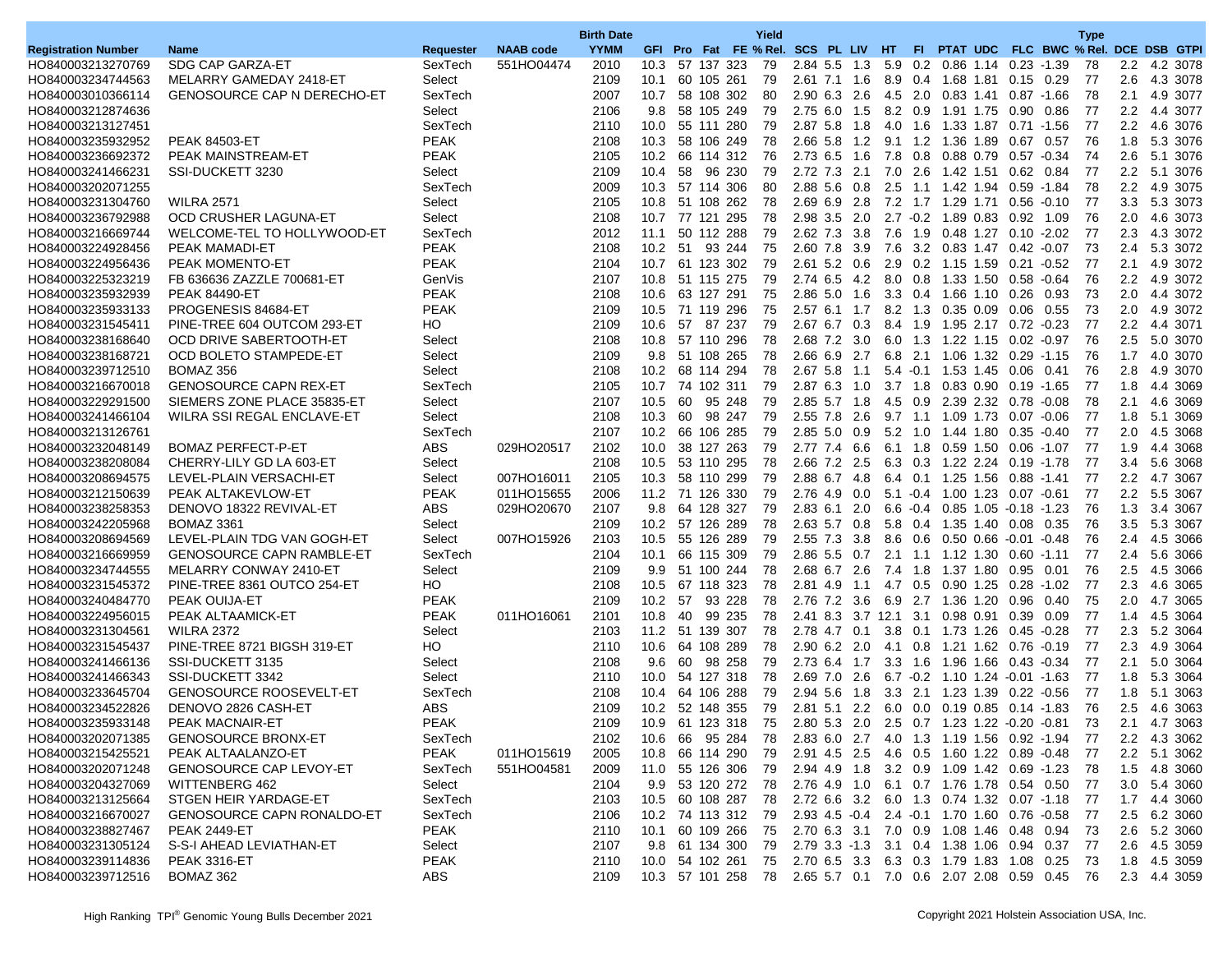| <b>NAAB</b> code<br><b>YYMM</b><br>GFI Pro Fat FE % Rel. SCS PL LIV HT<br>FI PTAT UDC FLC BWC % Rel. DCE DSB GTPI<br><b>Registration Number</b><br>Requester<br><b>Name</b><br>HOCAN000013601311<br><b>CLAYNOOK ZOAR-ET</b><br>2102<br>10.4<br>70 116 283<br>79<br>2.98 3.6 0.2<br>1.5 -0.1 2.48 1.50 0.86<br>1.46<br>77<br>2.3<br>4.7 3059<br>Select<br>5.1 3058<br>PENN-ENGLAND LEHIGH1748A-ET<br>Select<br>2109<br>10.5<br>55 101 272<br>79<br>2.52 7.3 2.8 10.1 1.1 0.88 1.53 0.33 -1.00<br>77<br>2.7<br>HO840003130790436<br>ABS<br>029HO20731<br>79<br>2.78 5.9 0.4<br>5.2 3058<br>HO840003213323838<br>PLAIN-KNOLL HUBERT-ET<br>2104<br>10.5 70 122 326<br>5.3 -1.0 1.15 1.24 0.42 -0.58<br>77<br>1.9<br><b>ABS</b><br>HO840003230985967<br>DENOVO 18032 INDEED-ET<br>029HO20594<br>2104<br>10.2<br>59 124 305<br>79<br>2.74 5.4<br>0.7<br>5.9 -0.7 1.51 1.70<br>76<br>2.4<br>5.0 3058<br>$0.42$ 0.01<br>HO840003233645748<br>SexTech<br>2109<br>10.0<br>69 112 306<br>78<br>2.86 5.6 0.9<br>5.5 -0.2 1.24 1.18<br>77<br>2.4<br>4.7 3058<br>1.28 -0.59<br><b>PEAK</b><br>HO840003235932913<br>2108<br>10.6<br>76<br>99 278<br>75<br>2.71 5.5 0.4 10.2 -0.4 1.64 1.36 0.65 1.63<br>73<br>1.8<br>5.0 3058<br><b>PEAK 84464-ET</b><br><b>PEAK</b><br>2.1<br>HO840003235933121<br>2109<br>66<br>125 291<br>78<br>2.78 5.5<br>2.3<br>6.4 -0.4 1.20 0.91<br>76<br>4.2 3058<br><b>PEAK 84672-ET</b><br>10.5<br>$0.40$ 0.32<br>2.0<br>HO840003213126549<br>STGEN OUT OXTEN-ET<br>SexTech<br>2106<br>11.0 71 108 294<br>78<br>2.79 6.0 1.2<br>4.3 0.2 1.44 1.12 0.40 0.24<br>77<br>4.2 3057<br>HO840003234522166<br><b>ABS</b><br>2109<br>58 129 334<br>79<br>2.75 5.9 2.0<br>7.9 0.4 0.34 0.59 0.28 -1.69<br>2.1<br>3.5 3057<br>DENOVO 2166<br>10.4<br>76<br>2.6<br>4.9 3056<br>HO840003213125556<br><b>STGEN JULIUS-ET</b><br>SexTech<br>2102<br>10.5<br>68 114 304<br>79<br>2.96 4.6 0.4<br>2.6 0.3 1.80 1.43 0.73 0.70<br>78<br>HO840003213134237<br>STGEN CAP EARL-ET<br>SexTech<br>2012<br>9.7<br>50 118 282<br>79<br>2.80 5.2 1.6<br>5.3 1.8 1.13 1.19 0.86 -0.39<br>78<br>1.6<br>4.3 3056<br>Select<br>49 108 241<br>79<br>3.6<br>6.0 3056<br>HO840003236454908<br>TERRA-LINDA GAMEDY 11208-ET<br>2106<br>9.7<br>2.54 5.9 1.9<br>7.3 0.7 1.93 1.88<br>1.11 1.39<br>78<br>HO840003219743286<br>Select<br>2110<br>10.4<br>50 113 270<br>79<br>2.56 6.7 3.6<br>8.2 0.6 1.36 1.10 0.40 0.06<br>77<br>1.7<br>3.7 3055<br>HO840003224809889<br>WINSTAR GAMEDAY 3499-ET<br>2105<br>45 120 271<br>78<br>2.68 6.1 3.1 7.8 0.4 1.66 1.52 0.76 0.04<br>76<br>2.7<br>4.8 3055<br>Select<br>9.4<br>8.3 1.1 1.29 1.77<br>2.8<br>5.1 3055<br>HO840003231304339<br>HORSENS SSI GD IBENDIGO-ET<br>250HO15872<br>2102<br>10.5<br>48 114 262<br>79<br>2.70 7.0 2.8<br>77<br>Select<br>$0.11 - 0.34$<br>7.0 3055<br>HO840003241466440<br>2110<br>49 113 261<br>78<br>2.75 6.3 3.2<br>6.2 0.8 1.47 1.98 0.97 -0.11<br>76<br>2.7<br><b>WILRA 3439</b><br>Select<br>10.4<br>COOKIECUTTER HOLYSMOKES-ET<br>200HO12222<br>2009<br>79<br>$2.66$ 5.6 0.6<br>5.4 0.4 1.78 1.98 1.02 0.29<br>78<br>2.4<br>5.4 3054<br>HO840003212874372<br>Zoetis<br>10.1 63 100 251<br>HO840003214324420<br>LADYS-MANOR OVERDO-ET<br>200HO12266<br>2011<br>44 118 279<br>80<br>2.66 6.1 1.3<br>7.7 1.0 1.27 1.91<br>79<br>2.1<br>5.5 3054<br>Zoetis<br>10.4<br>$0.49 - 1.20$<br>3.3<br>HO840003228657283<br>OCD GAMEDAY LINCOLN-ET<br>2103<br>10.6<br>50 109 274<br>79<br>2.59 6.7 1.2<br>8.2 0.4 1.42 2.03 0.65 -1.33<br>77<br>5.4 3054<br>Select<br>HO840003231304539<br>WILRA GAMEDAY KAHN-ET<br>007HO15913<br>2103<br>10.8<br>62 113 301<br>79<br>2.74 6.3 1.0<br>6.4 0.5 1.22 1.45 -0.11 -0.65<br>77<br>3.1<br>4.5 3054<br>Select<br>HO840003232318306<br><b>BOMAZ PRISTINE-P-ET</b><br>ABS<br>029HO20586<br>2104<br>50 132 307<br>79<br>5.5 0.6 0.45 1.51 -0.51 -1.79<br>77<br>1.2<br>3.9 3054<br>10.3<br>2.75 6.0 2.9<br><b>ABS</b><br>HO840003238258390<br>CHERRYPENCOL DENOVO LEO-ET<br>029HO20693<br>2107<br>10.9<br>61 124 324<br>79<br>2.72 6.7 1.7 7.5 -0.4 0.54 1.36 -0.23 -1.84<br>77<br>1.9<br>4.3 3054<br>HO840003204327061<br><b>WITTENBERG 454</b><br>2103<br>10.1<br>52 106 263<br>78<br>2.69 6.3 1.0<br>7.7 1.1 1.56 2.05 0.60 0.05<br>77<br>3.1<br>6.2 3053<br>Select<br><b>PEAK</b><br>HO840003213001229<br>PEAK ZAPPY-ET<br>001HO15810<br>2011<br>10.7<br>68 124 330<br>78<br>2.82 5.6 1.9<br>4.5 0.6 0.57 0.66 -0.52 -1.10<br>76<br>1.4<br>3.8 3053<br>HO840003221358624<br>96 264<br>79<br>2.63 7.3 2.9 10.1 2.7 0.90 1.95 0.37 -1.54<br>2.1<br>4.4 3053<br>OCD GAMEDAY DETROIT-ET<br>Select<br>2103<br>10.1<br>40<br>-77<br>HO840003238168459<br>OCD RAYSHEN MIMIC-ET<br>2106<br>10.2<br>63 110 283<br>79<br>2.79 6.1 2.1<br>7.4 1.2 0.78 1.16 -0.06 0.64<br>77<br>1.5<br>3.3 3053<br>Select<br>2.66 5.9 2.3<br>1.2 1.05 1.65<br>HO840003224239352<br>AOT GAMEDAY HUMOR-ET<br>Select<br>2106<br>10.5<br>42 122 294<br>78<br>6.6<br>77<br>2.9<br>5.6 3052<br>0.50 -1.07<br>49 101 263<br>79<br>2.71 7.2 1.2<br>77<br>2.8<br>5.2 3052<br>HO840003224437614<br>KINGS-RANSOM G DEVILRAY-ET<br>Select<br>2107<br>10.7<br>5.4 2.5 1.25 1.81 0.27 -1.05<br><b>ABS</b><br>HO840003224809778<br>2103<br>10.3<br>45 131 290<br>79<br>2.72 5.9<br>3.3<br>4.5 0.2 0.99 1.45 0.51 -0.93<br>76<br>1.5<br>3.8 3052<br>4.9 3052<br>HO840003228764216<br><b>IDEAL 90532</b><br>Select<br>2108<br>10.3<br>38<br>96 233<br>79<br>2.48 8.2 4.2 11.5 1.9 1.62 1.81 0.33 -0.84<br>77<br>3.0<br>78<br>Select<br>2110<br>9.9<br>48 119 288<br>2.84 5.3 2.0<br>7.0 -0.1 2.05 2.14 0.57 -0.87<br>77<br>2.7<br>5.6 3052<br>HO840003228764292<br>HO840003213270743<br><b>GENOSOURCE CAP BARTOLO-ET</b><br>SexTech<br>2009<br>56 115 281<br>79<br>2.84 6.3 2.4<br>5.1 1.7 0.77 1.21<br>78<br>2.5<br>5.1 3051<br>10.3<br>$0.54 - 0.86$<br>2.5<br>HO840003214324447<br>LADYS-MANOR OVER-THE-TOP-ET<br>2103<br>10.1<br>55 114 269<br>79<br>2.69 6.1 1.9<br>9.0 1.2 0.89 1.31 0.36 -0.36<br>78<br>4.6 3051<br>Select<br>HO840003231304597<br>S-S-I GAMEDAY UNICYCLE-ET<br>Select<br>007HO15997<br>2104<br>10.4<br>41 108 249<br>79<br>2.48 7.9 4.0<br>8.7 1.1 1.10 2.14 -0.04 -0.88<br>77<br>3.1<br>5.4 3051<br><b>PEAK</b><br>HO840003236692425<br>PEAK SUPERBAD-ET<br>2107<br>10.3<br>62 103 277<br>76<br>2.67 7.5<br>2.9<br>9.4 1.5 0.50 0.76 0.23 0.24<br>74<br>4.0 3051<br>1.4<br>HO840003238997201<br>LADYS-MANOR 1217-ET<br>2106<br>9.9<br>49<br>95 240<br>79<br>2.85 5.7 1.3<br>5.6 2.1 1.97 2.14 1.22 0.19<br>78<br>2.1<br>4.4 3051<br>Select<br>2110<br>10.2 57 103 253<br>78<br>2.77 5.6 1.4<br>3.2 1.3 2.08 2.05 0.00 -0.28<br>77<br>2.0<br>4.9 3050<br>HO840003219743296<br>Select<br><b>PEAK</b><br>HO840003229908362<br><b>PEAK 63842-ET</b><br>2108<br>10.0<br>73 126 321<br>75<br>2.86 4.5 0.3<br>5.2 -1.8 1.53 1.48<br>73<br>2.4<br>5.8 3050<br>0.64 -0.46<br>HO840003230985852<br>DENOVO 17917 MYTHICAL-P-ET<br>ABS<br>029HO20609<br>2104<br>10.8<br>52 112 252<br>79<br>2.71 7.2 3.2<br>4.9 0.6 1.37 1.69 0.32 -0.23<br>76<br>1.3<br>4.1 3050<br><b>PEAK</b><br>HO840003238827335<br>PEAK MESMERIZE-ET<br>2106<br>71 110 284<br>78<br>2.82 5.8<br>1.7<br>4.8 0.2 1.28 1.14<br>77<br>1.7<br>5.0 3050<br>10.4<br>0.47 0.79<br>HO840003238827471<br><b>PEAK</b><br>2110<br>10.8<br>54 104 260<br>75<br>2.69 5.7 2.7<br>8.4 0.2 1.61 1.95 0.98 0.38<br>73<br>1.8<br>4.9 3050<br><b>PEAK 2453-ET</b><br><b>PROGENESIS FORWARD-ET</b><br>200HO12360<br>2104<br>78<br>2.74 6.9 3.7 6.5 0.7 0.52 1.09 0.20 -1.19<br>76<br>2.0<br>HOCAN000014074644<br>Semex<br>11.2 64 112 298<br>4.7 3050<br>HO840003213126946<br>SexTech<br>2108<br>10.2<br>61 93 269<br>78<br>2.97 5.9 0.7 3.1 2.4 1.49 1.75 0.79 -1.32<br>-77<br>1.8<br>4.3 3049<br>LARS-ACRES SSI GORDOZAR-ET<br>HO840003219743186<br>2107<br>Select<br>10.4<br>56 110 259 79<br>2.78 6.3 3.2 6.3 1.4 1.40 1.19 0.17 0.53 77<br>1.8 4.3 3049<br>HO840003224809718<br>WINSTAR MYCROFT-P-ET<br>ABS<br>029HO20540<br>2102<br>9.9 54 127 290 79 2.87 4.0 1.7 5.2 0.8 1.10 1.59 0.39 -0.64 77<br>1.5 5.0 3049<br>HO840003228764267<br>Select<br>2109<br>2.69 7.2 2.6 5.9 2.1 0.98 1.47 0.21 -0.31<br>2.0 3.7 3049<br>10.5 50 106 248 78<br>- 77<br>HO840003234731736<br>T-SPRUCE GAMEDAY 1751-ET<br>Select<br>2105<br>10.0 60 131 308 79 2.90 4.5 0.4 2.3 0.1 1.50 1.19 0.58 -0.07 77<br>3.2 4.5 3049<br>HO840003234731824<br>Zoetis<br>2106<br>10.3 61 120 291 79 3.07 3.3 0.3 -0.8 0.9 2.02 2.08 0.48 -0.34<br>2.9 5.5 3049<br>- 77<br>ABS<br>HO840003238258621<br>DENOVO 18590 TNT-ET<br>2.65 6.6 4.8 9.8 -1.1 0.33 0.98 0.25 -1.20<br>1.8 5.4 3049<br>2109<br>11.0 53 136 318 79<br>-76<br>HO840003240484777<br><b>PEAK 10027-ET</b><br><b>PEAK</b><br>2110<br>10.9 67 101 286 75 2.77 7.4 3.7 6.3 0.6 0.75 1.29 0.52 -0.53<br>2.5 5.5 3049<br>- 73<br>HO840003228657270<br>OCD TOP DOG LAFFEY-ET<br>Select<br>2103<br>11.1 60 108 262 79 2.56 6.7 1.1 5.7 0.2 1.32 1.37 0.75 0.19<br>2.3 4.3 3048<br>-77<br>HO840003231545259<br>10.5 42 120 277 79 2.73 5.1 2.1 5.7 1.1 1.82 1.71 0.37 -0.34 77<br>PINE-TREE 8418 GAMED 141-ET<br>Select<br>2104<br>2.7 4.2 3048<br>HO840003234522835<br>DENOVO 2835 BRILLIANT-ET<br>ABS<br>10.8 50 115 291 79 2.56 7.5 4.3 8.3 0.5 0.50 1.26 0.29 -1.26 77<br>2.5 4.8 3048<br>2110<br>HO840003234744438<br>DANHOF GD 14240-ET<br>Select<br>2104<br>10.3 54 116 248 79 2.53 6.1 1.5 11.0 -0.5 1.42 1.90 0.70 1.01 78.0 2.9 6.1 3048 |  |  | <b>Birth Date</b> |  |  | Yield |  |  |  |  | <b>Type</b> |  |
|-------------------------------------------------------------------------------------------------------------------------------------------------------------------------------------------------------------------------------------------------------------------------------------------------------------------------------------------------------------------------------------------------------------------------------------------------------------------------------------------------------------------------------------------------------------------------------------------------------------------------------------------------------------------------------------------------------------------------------------------------------------------------------------------------------------------------------------------------------------------------------------------------------------------------------------------------------------------------------------------------------------------------------------------------------------------------------------------------------------------------------------------------------------------------------------------------------------------------------------------------------------------------------------------------------------------------------------------------------------------------------------------------------------------------------------------------------------------------------------------------------------------------------------------------------------------------------------------------------------------------------------------------------------------------------------------------------------------------------------------------------------------------------------------------------------------------------------------------------------------------------------------------------------------------------------------------------------------------------------------------------------------------------------------------------------------------------------------------------------------------------------------------------------------------------------------------------------------------------------------------------------------------------------------------------------------------------------------------------------------------------------------------------------------------------------------------------------------------------------------------------------------------------------------------------------------------------------------------------------------------------------------------------------------------------------------------------------------------------------------------------------------------------------------------------------------------------------------------------------------------------------------------------------------------------------------------------------------------------------------------------------------------------------------------------------------------------------------------------------------------------------------------------------------------------------------------------------------------------------------------------------------------------------------------------------------------------------------------------------------------------------------------------------------------------------------------------------------------------------------------------------------------------------------------------------------------------------------------------------------------------------------------------------------------------------------------------------------------------------------------------------------------------------------------------------------------------------------------------------------------------------------------------------------------------------------------------------------------------------------------------------------------------------------------------------------------------------------------------------------------------------------------------------------------------------------------------------------------------------------------------------------------------------------------------------------------------------------------------------------------------------------------------------------------------------------------------------------------------------------------------------------------------------------------------------------------------------------------------------------------------------------------------------------------------------------------------------------------------------------------------------------------------------------------------------------------------------------------------------------------------------------------------------------------------------------------------------------------------------------------------------------------------------------------------------------------------------------------------------------------------------------------------------------------------------------------------------------------------------------------------------------------------------------------------------------------------------------------------------------------------------------------------------------------------------------------------------------------------------------------------------------------------------------------------------------------------------------------------------------------------------------------------------------------------------------------------------------------------------------------------------------------------------------------------------------------------------------------------------------------------------------------------------------------------------------------------------------------------------------------------------------------------------------------------------------------------------------------------------------------------------------------------------------------------------------------------------------------------------------------------------------------------------------------------------------------------------------------------------------------------------------------------------------------------------------------------------------------------------------------------------------------------------------------------------------------------------------------------------------------------------------------------------------------------------------------------------------------------------------------------------------------------------------------------------------------------------------------------------------------------------------------------------------------------------------------------------------------------------------------------------------------------------------------------------------------------------------------------------------------------------------------------------------------------------------------------------------------------------------------------------------------------------------------------------------------------------------------------------------------------------------------------------------------------------------------------------------------------------------------------------------------------------------------------------------------------------------------------------------------------------------------------------------------------------------------------------------------------------------------------------------------------------------------------------------------------------------------------------------------------------------------------------------------------------------------------------------------------------------------------------------------------------------------------------------------------------------------------------------------------------------------------------------------------------------------------------------------------------------------------------------------------------------------------------------------------------------------------------------------------------------------------------------------------------------------------------------------------------------------------------------------------------------------------------------------------------------------------------------------------------------------------------------------------------------------------------------------------------------------------------------------------------------------------------------------------------------------------------------------------------------------------------------------------------------------------------------------------------------------------------------------------------------------------------------------------------------------------------------------------------------------------------------------------------------------------------------------------------------------------------------------------------------------------------------------------------------------------------------------------------------|--|--|-------------------|--|--|-------|--|--|--|--|-------------|--|
|                                                                                                                                                                                                                                                                                                                                                                                                                                                                                                                                                                                                                                                                                                                                                                                                                                                                                                                                                                                                                                                                                                                                                                                                                                                                                                                                                                                                                                                                                                                                                                                                                                                                                                                                                                                                                                                                                                                                                                                                                                                                                                                                                                                                                                                                                                                                                                                                                                                                                                                                                                                                                                                                                                                                                                                                                                                                                                                                                                                                                                                                                                                                                                                                                                                                                                                                                                                                                                                                                                                                                                                                                                                                                                                                                                                                                                                                                                                                                                                                                                                                                                                                                                                                                                                                                                                                                                                                                                                                                                                                                                                                                                                                                                                                                                                                                                                                                                                                                                                                                                                                                                                                                                                                                                                                                                                                                                                                                                                                                                                                                                                                                                                                                                                                                                                                                                                                                                                                                                                                                                                                                                                                                                                                                                                                                                                                                                                                                                                                                                                                                                                                                                                                                                                                                                                                                                                                                                                                                                                                                                                                                                                                                                                                                                                                                                                                                                                                                                                                                                                                                                                                                                                                                                                                                                                                                                                                                                                                                                                                                                                                                                                                                                                                                                                                                                                                                                                                                                                                                                                                                                                                                                                                                                                                                                                                                                                                                                                                                                                                                                                                                                                                                                                                                                                                                                                                                                                           |  |  |                   |  |  |       |  |  |  |  |             |  |
|                                                                                                                                                                                                                                                                                                                                                                                                                                                                                                                                                                                                                                                                                                                                                                                                                                                                                                                                                                                                                                                                                                                                                                                                                                                                                                                                                                                                                                                                                                                                                                                                                                                                                                                                                                                                                                                                                                                                                                                                                                                                                                                                                                                                                                                                                                                                                                                                                                                                                                                                                                                                                                                                                                                                                                                                                                                                                                                                                                                                                                                                                                                                                                                                                                                                                                                                                                                                                                                                                                                                                                                                                                                                                                                                                                                                                                                                                                                                                                                                                                                                                                                                                                                                                                                                                                                                                                                                                                                                                                                                                                                                                                                                                                                                                                                                                                                                                                                                                                                                                                                                                                                                                                                                                                                                                                                                                                                                                                                                                                                                                                                                                                                                                                                                                                                                                                                                                                                                                                                                                                                                                                                                                                                                                                                                                                                                                                                                                                                                                                                                                                                                                                                                                                                                                                                                                                                                                                                                                                                                                                                                                                                                                                                                                                                                                                                                                                                                                                                                                                                                                                                                                                                                                                                                                                                                                                                                                                                                                                                                                                                                                                                                                                                                                                                                                                                                                                                                                                                                                                                                                                                                                                                                                                                                                                                                                                                                                                                                                                                                                                                                                                                                                                                                                                                                                                                                                                                           |  |  |                   |  |  |       |  |  |  |  |             |  |
|                                                                                                                                                                                                                                                                                                                                                                                                                                                                                                                                                                                                                                                                                                                                                                                                                                                                                                                                                                                                                                                                                                                                                                                                                                                                                                                                                                                                                                                                                                                                                                                                                                                                                                                                                                                                                                                                                                                                                                                                                                                                                                                                                                                                                                                                                                                                                                                                                                                                                                                                                                                                                                                                                                                                                                                                                                                                                                                                                                                                                                                                                                                                                                                                                                                                                                                                                                                                                                                                                                                                                                                                                                                                                                                                                                                                                                                                                                                                                                                                                                                                                                                                                                                                                                                                                                                                                                                                                                                                                                                                                                                                                                                                                                                                                                                                                                                                                                                                                                                                                                                                                                                                                                                                                                                                                                                                                                                                                                                                                                                                                                                                                                                                                                                                                                                                                                                                                                                                                                                                                                                                                                                                                                                                                                                                                                                                                                                                                                                                                                                                                                                                                                                                                                                                                                                                                                                                                                                                                                                                                                                                                                                                                                                                                                                                                                                                                                                                                                                                                                                                                                                                                                                                                                                                                                                                                                                                                                                                                                                                                                                                                                                                                                                                                                                                                                                                                                                                                                                                                                                                                                                                                                                                                                                                                                                                                                                                                                                                                                                                                                                                                                                                                                                                                                                                                                                                                                                           |  |  |                   |  |  |       |  |  |  |  |             |  |
|                                                                                                                                                                                                                                                                                                                                                                                                                                                                                                                                                                                                                                                                                                                                                                                                                                                                                                                                                                                                                                                                                                                                                                                                                                                                                                                                                                                                                                                                                                                                                                                                                                                                                                                                                                                                                                                                                                                                                                                                                                                                                                                                                                                                                                                                                                                                                                                                                                                                                                                                                                                                                                                                                                                                                                                                                                                                                                                                                                                                                                                                                                                                                                                                                                                                                                                                                                                                                                                                                                                                                                                                                                                                                                                                                                                                                                                                                                                                                                                                                                                                                                                                                                                                                                                                                                                                                                                                                                                                                                                                                                                                                                                                                                                                                                                                                                                                                                                                                                                                                                                                                                                                                                                                                                                                                                                                                                                                                                                                                                                                                                                                                                                                                                                                                                                                                                                                                                                                                                                                                                                                                                                                                                                                                                                                                                                                                                                                                                                                                                                                                                                                                                                                                                                                                                                                                                                                                                                                                                                                                                                                                                                                                                                                                                                                                                                                                                                                                                                                                                                                                                                                                                                                                                                                                                                                                                                                                                                                                                                                                                                                                                                                                                                                                                                                                                                                                                                                                                                                                                                                                                                                                                                                                                                                                                                                                                                                                                                                                                                                                                                                                                                                                                                                                                                                                                                                                                                           |  |  |                   |  |  |       |  |  |  |  |             |  |
|                                                                                                                                                                                                                                                                                                                                                                                                                                                                                                                                                                                                                                                                                                                                                                                                                                                                                                                                                                                                                                                                                                                                                                                                                                                                                                                                                                                                                                                                                                                                                                                                                                                                                                                                                                                                                                                                                                                                                                                                                                                                                                                                                                                                                                                                                                                                                                                                                                                                                                                                                                                                                                                                                                                                                                                                                                                                                                                                                                                                                                                                                                                                                                                                                                                                                                                                                                                                                                                                                                                                                                                                                                                                                                                                                                                                                                                                                                                                                                                                                                                                                                                                                                                                                                                                                                                                                                                                                                                                                                                                                                                                                                                                                                                                                                                                                                                                                                                                                                                                                                                                                                                                                                                                                                                                                                                                                                                                                                                                                                                                                                                                                                                                                                                                                                                                                                                                                                                                                                                                                                                                                                                                                                                                                                                                                                                                                                                                                                                                                                                                                                                                                                                                                                                                                                                                                                                                                                                                                                                                                                                                                                                                                                                                                                                                                                                                                                                                                                                                                                                                                                                                                                                                                                                                                                                                                                                                                                                                                                                                                                                                                                                                                                                                                                                                                                                                                                                                                                                                                                                                                                                                                                                                                                                                                                                                                                                                                                                                                                                                                                                                                                                                                                                                                                                                                                                                                                                           |  |  |                   |  |  |       |  |  |  |  |             |  |
|                                                                                                                                                                                                                                                                                                                                                                                                                                                                                                                                                                                                                                                                                                                                                                                                                                                                                                                                                                                                                                                                                                                                                                                                                                                                                                                                                                                                                                                                                                                                                                                                                                                                                                                                                                                                                                                                                                                                                                                                                                                                                                                                                                                                                                                                                                                                                                                                                                                                                                                                                                                                                                                                                                                                                                                                                                                                                                                                                                                                                                                                                                                                                                                                                                                                                                                                                                                                                                                                                                                                                                                                                                                                                                                                                                                                                                                                                                                                                                                                                                                                                                                                                                                                                                                                                                                                                                                                                                                                                                                                                                                                                                                                                                                                                                                                                                                                                                                                                                                                                                                                                                                                                                                                                                                                                                                                                                                                                                                                                                                                                                                                                                                                                                                                                                                                                                                                                                                                                                                                                                                                                                                                                                                                                                                                                                                                                                                                                                                                                                                                                                                                                                                                                                                                                                                                                                                                                                                                                                                                                                                                                                                                                                                                                                                                                                                                                                                                                                                                                                                                                                                                                                                                                                                                                                                                                                                                                                                                                                                                                                                                                                                                                                                                                                                                                                                                                                                                                                                                                                                                                                                                                                                                                                                                                                                                                                                                                                                                                                                                                                                                                                                                                                                                                                                                                                                                                                                           |  |  |                   |  |  |       |  |  |  |  |             |  |
|                                                                                                                                                                                                                                                                                                                                                                                                                                                                                                                                                                                                                                                                                                                                                                                                                                                                                                                                                                                                                                                                                                                                                                                                                                                                                                                                                                                                                                                                                                                                                                                                                                                                                                                                                                                                                                                                                                                                                                                                                                                                                                                                                                                                                                                                                                                                                                                                                                                                                                                                                                                                                                                                                                                                                                                                                                                                                                                                                                                                                                                                                                                                                                                                                                                                                                                                                                                                                                                                                                                                                                                                                                                                                                                                                                                                                                                                                                                                                                                                                                                                                                                                                                                                                                                                                                                                                                                                                                                                                                                                                                                                                                                                                                                                                                                                                                                                                                                                                                                                                                                                                                                                                                                                                                                                                                                                                                                                                                                                                                                                                                                                                                                                                                                                                                                                                                                                                                                                                                                                                                                                                                                                                                                                                                                                                                                                                                                                                                                                                                                                                                                                                                                                                                                                                                                                                                                                                                                                                                                                                                                                                                                                                                                                                                                                                                                                                                                                                                                                                                                                                                                                                                                                                                                                                                                                                                                                                                                                                                                                                                                                                                                                                                                                                                                                                                                                                                                                                                                                                                                                                                                                                                                                                                                                                                                                                                                                                                                                                                                                                                                                                                                                                                                                                                                                                                                                                                                           |  |  |                   |  |  |       |  |  |  |  |             |  |
|                                                                                                                                                                                                                                                                                                                                                                                                                                                                                                                                                                                                                                                                                                                                                                                                                                                                                                                                                                                                                                                                                                                                                                                                                                                                                                                                                                                                                                                                                                                                                                                                                                                                                                                                                                                                                                                                                                                                                                                                                                                                                                                                                                                                                                                                                                                                                                                                                                                                                                                                                                                                                                                                                                                                                                                                                                                                                                                                                                                                                                                                                                                                                                                                                                                                                                                                                                                                                                                                                                                                                                                                                                                                                                                                                                                                                                                                                                                                                                                                                                                                                                                                                                                                                                                                                                                                                                                                                                                                                                                                                                                                                                                                                                                                                                                                                                                                                                                                                                                                                                                                                                                                                                                                                                                                                                                                                                                                                                                                                                                                                                                                                                                                                                                                                                                                                                                                                                                                                                                                                                                                                                                                                                                                                                                                                                                                                                                                                                                                                                                                                                                                                                                                                                                                                                                                                                                                                                                                                                                                                                                                                                                                                                                                                                                                                                                                                                                                                                                                                                                                                                                                                                                                                                                                                                                                                                                                                                                                                                                                                                                                                                                                                                                                                                                                                                                                                                                                                                                                                                                                                                                                                                                                                                                                                                                                                                                                                                                                                                                                                                                                                                                                                                                                                                                                                                                                                                                           |  |  |                   |  |  |       |  |  |  |  |             |  |
|                                                                                                                                                                                                                                                                                                                                                                                                                                                                                                                                                                                                                                                                                                                                                                                                                                                                                                                                                                                                                                                                                                                                                                                                                                                                                                                                                                                                                                                                                                                                                                                                                                                                                                                                                                                                                                                                                                                                                                                                                                                                                                                                                                                                                                                                                                                                                                                                                                                                                                                                                                                                                                                                                                                                                                                                                                                                                                                                                                                                                                                                                                                                                                                                                                                                                                                                                                                                                                                                                                                                                                                                                                                                                                                                                                                                                                                                                                                                                                                                                                                                                                                                                                                                                                                                                                                                                                                                                                                                                                                                                                                                                                                                                                                                                                                                                                                                                                                                                                                                                                                                                                                                                                                                                                                                                                                                                                                                                                                                                                                                                                                                                                                                                                                                                                                                                                                                                                                                                                                                                                                                                                                                                                                                                                                                                                                                                                                                                                                                                                                                                                                                                                                                                                                                                                                                                                                                                                                                                                                                                                                                                                                                                                                                                                                                                                                                                                                                                                                                                                                                                                                                                                                                                                                                                                                                                                                                                                                                                                                                                                                                                                                                                                                                                                                                                                                                                                                                                                                                                                                                                                                                                                                                                                                                                                                                                                                                                                                                                                                                                                                                                                                                                                                                                                                                                                                                                                                           |  |  |                   |  |  |       |  |  |  |  |             |  |
|                                                                                                                                                                                                                                                                                                                                                                                                                                                                                                                                                                                                                                                                                                                                                                                                                                                                                                                                                                                                                                                                                                                                                                                                                                                                                                                                                                                                                                                                                                                                                                                                                                                                                                                                                                                                                                                                                                                                                                                                                                                                                                                                                                                                                                                                                                                                                                                                                                                                                                                                                                                                                                                                                                                                                                                                                                                                                                                                                                                                                                                                                                                                                                                                                                                                                                                                                                                                                                                                                                                                                                                                                                                                                                                                                                                                                                                                                                                                                                                                                                                                                                                                                                                                                                                                                                                                                                                                                                                                                                                                                                                                                                                                                                                                                                                                                                                                                                                                                                                                                                                                                                                                                                                                                                                                                                                                                                                                                                                                                                                                                                                                                                                                                                                                                                                                                                                                                                                                                                                                                                                                                                                                                                                                                                                                                                                                                                                                                                                                                                                                                                                                                                                                                                                                                                                                                                                                                                                                                                                                                                                                                                                                                                                                                                                                                                                                                                                                                                                                                                                                                                                                                                                                                                                                                                                                                                                                                                                                                                                                                                                                                                                                                                                                                                                                                                                                                                                                                                                                                                                                                                                                                                                                                                                                                                                                                                                                                                                                                                                                                                                                                                                                                                                                                                                                                                                                                                                           |  |  |                   |  |  |       |  |  |  |  |             |  |
|                                                                                                                                                                                                                                                                                                                                                                                                                                                                                                                                                                                                                                                                                                                                                                                                                                                                                                                                                                                                                                                                                                                                                                                                                                                                                                                                                                                                                                                                                                                                                                                                                                                                                                                                                                                                                                                                                                                                                                                                                                                                                                                                                                                                                                                                                                                                                                                                                                                                                                                                                                                                                                                                                                                                                                                                                                                                                                                                                                                                                                                                                                                                                                                                                                                                                                                                                                                                                                                                                                                                                                                                                                                                                                                                                                                                                                                                                                                                                                                                                                                                                                                                                                                                                                                                                                                                                                                                                                                                                                                                                                                                                                                                                                                                                                                                                                                                                                                                                                                                                                                                                                                                                                                                                                                                                                                                                                                                                                                                                                                                                                                                                                                                                                                                                                                                                                                                                                                                                                                                                                                                                                                                                                                                                                                                                                                                                                                                                                                                                                                                                                                                                                                                                                                                                                                                                                                                                                                                                                                                                                                                                                                                                                                                                                                                                                                                                                                                                                                                                                                                                                                                                                                                                                                                                                                                                                                                                                                                                                                                                                                                                                                                                                                                                                                                                                                                                                                                                                                                                                                                                                                                                                                                                                                                                                                                                                                                                                                                                                                                                                                                                                                                                                                                                                                                                                                                                                                           |  |  |                   |  |  |       |  |  |  |  |             |  |
|                                                                                                                                                                                                                                                                                                                                                                                                                                                                                                                                                                                                                                                                                                                                                                                                                                                                                                                                                                                                                                                                                                                                                                                                                                                                                                                                                                                                                                                                                                                                                                                                                                                                                                                                                                                                                                                                                                                                                                                                                                                                                                                                                                                                                                                                                                                                                                                                                                                                                                                                                                                                                                                                                                                                                                                                                                                                                                                                                                                                                                                                                                                                                                                                                                                                                                                                                                                                                                                                                                                                                                                                                                                                                                                                                                                                                                                                                                                                                                                                                                                                                                                                                                                                                                                                                                                                                                                                                                                                                                                                                                                                                                                                                                                                                                                                                                                                                                                                                                                                                                                                                                                                                                                                                                                                                                                                                                                                                                                                                                                                                                                                                                                                                                                                                                                                                                                                                                                                                                                                                                                                                                                                                                                                                                                                                                                                                                                                                                                                                                                                                                                                                                                                                                                                                                                                                                                                                                                                                                                                                                                                                                                                                                                                                                                                                                                                                                                                                                                                                                                                                                                                                                                                                                                                                                                                                                                                                                                                                                                                                                                                                                                                                                                                                                                                                                                                                                                                                                                                                                                                                                                                                                                                                                                                                                                                                                                                                                                                                                                                                                                                                                                                                                                                                                                                                                                                                                                           |  |  |                   |  |  |       |  |  |  |  |             |  |
|                                                                                                                                                                                                                                                                                                                                                                                                                                                                                                                                                                                                                                                                                                                                                                                                                                                                                                                                                                                                                                                                                                                                                                                                                                                                                                                                                                                                                                                                                                                                                                                                                                                                                                                                                                                                                                                                                                                                                                                                                                                                                                                                                                                                                                                                                                                                                                                                                                                                                                                                                                                                                                                                                                                                                                                                                                                                                                                                                                                                                                                                                                                                                                                                                                                                                                                                                                                                                                                                                                                                                                                                                                                                                                                                                                                                                                                                                                                                                                                                                                                                                                                                                                                                                                                                                                                                                                                                                                                                                                                                                                                                                                                                                                                                                                                                                                                                                                                                                                                                                                                                                                                                                                                                                                                                                                                                                                                                                                                                                                                                                                                                                                                                                                                                                                                                                                                                                                                                                                                                                                                                                                                                                                                                                                                                                                                                                                                                                                                                                                                                                                                                                                                                                                                                                                                                                                                                                                                                                                                                                                                                                                                                                                                                                                                                                                                                                                                                                                                                                                                                                                                                                                                                                                                                                                                                                                                                                                                                                                                                                                                                                                                                                                                                                                                                                                                                                                                                                                                                                                                                                                                                                                                                                                                                                                                                                                                                                                                                                                                                                                                                                                                                                                                                                                                                                                                                                                                           |  |  |                   |  |  |       |  |  |  |  |             |  |
|                                                                                                                                                                                                                                                                                                                                                                                                                                                                                                                                                                                                                                                                                                                                                                                                                                                                                                                                                                                                                                                                                                                                                                                                                                                                                                                                                                                                                                                                                                                                                                                                                                                                                                                                                                                                                                                                                                                                                                                                                                                                                                                                                                                                                                                                                                                                                                                                                                                                                                                                                                                                                                                                                                                                                                                                                                                                                                                                                                                                                                                                                                                                                                                                                                                                                                                                                                                                                                                                                                                                                                                                                                                                                                                                                                                                                                                                                                                                                                                                                                                                                                                                                                                                                                                                                                                                                                                                                                                                                                                                                                                                                                                                                                                                                                                                                                                                                                                                                                                                                                                                                                                                                                                                                                                                                                                                                                                                                                                                                                                                                                                                                                                                                                                                                                                                                                                                                                                                                                                                                                                                                                                                                                                                                                                                                                                                                                                                                                                                                                                                                                                                                                                                                                                                                                                                                                                                                                                                                                                                                                                                                                                                                                                                                                                                                                                                                                                                                                                                                                                                                                                                                                                                                                                                                                                                                                                                                                                                                                                                                                                                                                                                                                                                                                                                                                                                                                                                                                                                                                                                                                                                                                                                                                                                                                                                                                                                                                                                                                                                                                                                                                                                                                                                                                                                                                                                                                                           |  |  |                   |  |  |       |  |  |  |  |             |  |
|                                                                                                                                                                                                                                                                                                                                                                                                                                                                                                                                                                                                                                                                                                                                                                                                                                                                                                                                                                                                                                                                                                                                                                                                                                                                                                                                                                                                                                                                                                                                                                                                                                                                                                                                                                                                                                                                                                                                                                                                                                                                                                                                                                                                                                                                                                                                                                                                                                                                                                                                                                                                                                                                                                                                                                                                                                                                                                                                                                                                                                                                                                                                                                                                                                                                                                                                                                                                                                                                                                                                                                                                                                                                                                                                                                                                                                                                                                                                                                                                                                                                                                                                                                                                                                                                                                                                                                                                                                                                                                                                                                                                                                                                                                                                                                                                                                                                                                                                                                                                                                                                                                                                                                                                                                                                                                                                                                                                                                                                                                                                                                                                                                                                                                                                                                                                                                                                                                                                                                                                                                                                                                                                                                                                                                                                                                                                                                                                                                                                                                                                                                                                                                                                                                                                                                                                                                                                                                                                                                                                                                                                                                                                                                                                                                                                                                                                                                                                                                                                                                                                                                                                                                                                                                                                                                                                                                                                                                                                                                                                                                                                                                                                                                                                                                                                                                                                                                                                                                                                                                                                                                                                                                                                                                                                                                                                                                                                                                                                                                                                                                                                                                                                                                                                                                                                                                                                                                                           |  |  |                   |  |  |       |  |  |  |  |             |  |
|                                                                                                                                                                                                                                                                                                                                                                                                                                                                                                                                                                                                                                                                                                                                                                                                                                                                                                                                                                                                                                                                                                                                                                                                                                                                                                                                                                                                                                                                                                                                                                                                                                                                                                                                                                                                                                                                                                                                                                                                                                                                                                                                                                                                                                                                                                                                                                                                                                                                                                                                                                                                                                                                                                                                                                                                                                                                                                                                                                                                                                                                                                                                                                                                                                                                                                                                                                                                                                                                                                                                                                                                                                                                                                                                                                                                                                                                                                                                                                                                                                                                                                                                                                                                                                                                                                                                                                                                                                                                                                                                                                                                                                                                                                                                                                                                                                                                                                                                                                                                                                                                                                                                                                                                                                                                                                                                                                                                                                                                                                                                                                                                                                                                                                                                                                                                                                                                                                                                                                                                                                                                                                                                                                                                                                                                                                                                                                                                                                                                                                                                                                                                                                                                                                                                                                                                                                                                                                                                                                                                                                                                                                                                                                                                                                                                                                                                                                                                                                                                                                                                                                                                                                                                                                                                                                                                                                                                                                                                                                                                                                                                                                                                                                                                                                                                                                                                                                                                                                                                                                                                                                                                                                                                                                                                                                                                                                                                                                                                                                                                                                                                                                                                                                                                                                                                                                                                                                                           |  |  |                   |  |  |       |  |  |  |  |             |  |
|                                                                                                                                                                                                                                                                                                                                                                                                                                                                                                                                                                                                                                                                                                                                                                                                                                                                                                                                                                                                                                                                                                                                                                                                                                                                                                                                                                                                                                                                                                                                                                                                                                                                                                                                                                                                                                                                                                                                                                                                                                                                                                                                                                                                                                                                                                                                                                                                                                                                                                                                                                                                                                                                                                                                                                                                                                                                                                                                                                                                                                                                                                                                                                                                                                                                                                                                                                                                                                                                                                                                                                                                                                                                                                                                                                                                                                                                                                                                                                                                                                                                                                                                                                                                                                                                                                                                                                                                                                                                                                                                                                                                                                                                                                                                                                                                                                                                                                                                                                                                                                                                                                                                                                                                                                                                                                                                                                                                                                                                                                                                                                                                                                                                                                                                                                                                                                                                                                                                                                                                                                                                                                                                                                                                                                                                                                                                                                                                                                                                                                                                                                                                                                                                                                                                                                                                                                                                                                                                                                                                                                                                                                                                                                                                                                                                                                                                                                                                                                                                                                                                                                                                                                                                                                                                                                                                                                                                                                                                                                                                                                                                                                                                                                                                                                                                                                                                                                                                                                                                                                                                                                                                                                                                                                                                                                                                                                                                                                                                                                                                                                                                                                                                                                                                                                                                                                                                                                                           |  |  |                   |  |  |       |  |  |  |  |             |  |
|                                                                                                                                                                                                                                                                                                                                                                                                                                                                                                                                                                                                                                                                                                                                                                                                                                                                                                                                                                                                                                                                                                                                                                                                                                                                                                                                                                                                                                                                                                                                                                                                                                                                                                                                                                                                                                                                                                                                                                                                                                                                                                                                                                                                                                                                                                                                                                                                                                                                                                                                                                                                                                                                                                                                                                                                                                                                                                                                                                                                                                                                                                                                                                                                                                                                                                                                                                                                                                                                                                                                                                                                                                                                                                                                                                                                                                                                                                                                                                                                                                                                                                                                                                                                                                                                                                                                                                                                                                                                                                                                                                                                                                                                                                                                                                                                                                                                                                                                                                                                                                                                                                                                                                                                                                                                                                                                                                                                                                                                                                                                                                                                                                                                                                                                                                                                                                                                                                                                                                                                                                                                                                                                                                                                                                                                                                                                                                                                                                                                                                                                                                                                                                                                                                                                                                                                                                                                                                                                                                                                                                                                                                                                                                                                                                                                                                                                                                                                                                                                                                                                                                                                                                                                                                                                                                                                                                                                                                                                                                                                                                                                                                                                                                                                                                                                                                                                                                                                                                                                                                                                                                                                                                                                                                                                                                                                                                                                                                                                                                                                                                                                                                                                                                                                                                                                                                                                                                                           |  |  |                   |  |  |       |  |  |  |  |             |  |
|                                                                                                                                                                                                                                                                                                                                                                                                                                                                                                                                                                                                                                                                                                                                                                                                                                                                                                                                                                                                                                                                                                                                                                                                                                                                                                                                                                                                                                                                                                                                                                                                                                                                                                                                                                                                                                                                                                                                                                                                                                                                                                                                                                                                                                                                                                                                                                                                                                                                                                                                                                                                                                                                                                                                                                                                                                                                                                                                                                                                                                                                                                                                                                                                                                                                                                                                                                                                                                                                                                                                                                                                                                                                                                                                                                                                                                                                                                                                                                                                                                                                                                                                                                                                                                                                                                                                                                                                                                                                                                                                                                                                                                                                                                                                                                                                                                                                                                                                                                                                                                                                                                                                                                                                                                                                                                                                                                                                                                                                                                                                                                                                                                                                                                                                                                                                                                                                                                                                                                                                                                                                                                                                                                                                                                                                                                                                                                                                                                                                                                                                                                                                                                                                                                                                                                                                                                                                                                                                                                                                                                                                                                                                                                                                                                                                                                                                                                                                                                                                                                                                                                                                                                                                                                                                                                                                                                                                                                                                                                                                                                                                                                                                                                                                                                                                                                                                                                                                                                                                                                                                                                                                                                                                                                                                                                                                                                                                                                                                                                                                                                                                                                                                                                                                                                                                                                                                                                                           |  |  |                   |  |  |       |  |  |  |  |             |  |
|                                                                                                                                                                                                                                                                                                                                                                                                                                                                                                                                                                                                                                                                                                                                                                                                                                                                                                                                                                                                                                                                                                                                                                                                                                                                                                                                                                                                                                                                                                                                                                                                                                                                                                                                                                                                                                                                                                                                                                                                                                                                                                                                                                                                                                                                                                                                                                                                                                                                                                                                                                                                                                                                                                                                                                                                                                                                                                                                                                                                                                                                                                                                                                                                                                                                                                                                                                                                                                                                                                                                                                                                                                                                                                                                                                                                                                                                                                                                                                                                                                                                                                                                                                                                                                                                                                                                                                                                                                                                                                                                                                                                                                                                                                                                                                                                                                                                                                                                                                                                                                                                                                                                                                                                                                                                                                                                                                                                                                                                                                                                                                                                                                                                                                                                                                                                                                                                                                                                                                                                                                                                                                                                                                                                                                                                                                                                                                                                                                                                                                                                                                                                                                                                                                                                                                                                                                                                                                                                                                                                                                                                                                                                                                                                                                                                                                                                                                                                                                                                                                                                                                                                                                                                                                                                                                                                                                                                                                                                                                                                                                                                                                                                                                                                                                                                                                                                                                                                                                                                                                                                                                                                                                                                                                                                                                                                                                                                                                                                                                                                                                                                                                                                                                                                                                                                                                                                                                                           |  |  |                   |  |  |       |  |  |  |  |             |  |
|                                                                                                                                                                                                                                                                                                                                                                                                                                                                                                                                                                                                                                                                                                                                                                                                                                                                                                                                                                                                                                                                                                                                                                                                                                                                                                                                                                                                                                                                                                                                                                                                                                                                                                                                                                                                                                                                                                                                                                                                                                                                                                                                                                                                                                                                                                                                                                                                                                                                                                                                                                                                                                                                                                                                                                                                                                                                                                                                                                                                                                                                                                                                                                                                                                                                                                                                                                                                                                                                                                                                                                                                                                                                                                                                                                                                                                                                                                                                                                                                                                                                                                                                                                                                                                                                                                                                                                                                                                                                                                                                                                                                                                                                                                                                                                                                                                                                                                                                                                                                                                                                                                                                                                                                                                                                                                                                                                                                                                                                                                                                                                                                                                                                                                                                                                                                                                                                                                                                                                                                                                                                                                                                                                                                                                                                                                                                                                                                                                                                                                                                                                                                                                                                                                                                                                                                                                                                                                                                                                                                                                                                                                                                                                                                                                                                                                                                                                                                                                                                                                                                                                                                                                                                                                                                                                                                                                                                                                                                                                                                                                                                                                                                                                                                                                                                                                                                                                                                                                                                                                                                                                                                                                                                                                                                                                                                                                                                                                                                                                                                                                                                                                                                                                                                                                                                                                                                                                                           |  |  |                   |  |  |       |  |  |  |  |             |  |
|                                                                                                                                                                                                                                                                                                                                                                                                                                                                                                                                                                                                                                                                                                                                                                                                                                                                                                                                                                                                                                                                                                                                                                                                                                                                                                                                                                                                                                                                                                                                                                                                                                                                                                                                                                                                                                                                                                                                                                                                                                                                                                                                                                                                                                                                                                                                                                                                                                                                                                                                                                                                                                                                                                                                                                                                                                                                                                                                                                                                                                                                                                                                                                                                                                                                                                                                                                                                                                                                                                                                                                                                                                                                                                                                                                                                                                                                                                                                                                                                                                                                                                                                                                                                                                                                                                                                                                                                                                                                                                                                                                                                                                                                                                                                                                                                                                                                                                                                                                                                                                                                                                                                                                                                                                                                                                                                                                                                                                                                                                                                                                                                                                                                                                                                                                                                                                                                                                                                                                                                                                                                                                                                                                                                                                                                                                                                                                                                                                                                                                                                                                                                                                                                                                                                                                                                                                                                                                                                                                                                                                                                                                                                                                                                                                                                                                                                                                                                                                                                                                                                                                                                                                                                                                                                                                                                                                                                                                                                                                                                                                                                                                                                                                                                                                                                                                                                                                                                                                                                                                                                                                                                                                                                                                                                                                                                                                                                                                                                                                                                                                                                                                                                                                                                                                                                                                                                                                                           |  |  |                   |  |  |       |  |  |  |  |             |  |
|                                                                                                                                                                                                                                                                                                                                                                                                                                                                                                                                                                                                                                                                                                                                                                                                                                                                                                                                                                                                                                                                                                                                                                                                                                                                                                                                                                                                                                                                                                                                                                                                                                                                                                                                                                                                                                                                                                                                                                                                                                                                                                                                                                                                                                                                                                                                                                                                                                                                                                                                                                                                                                                                                                                                                                                                                                                                                                                                                                                                                                                                                                                                                                                                                                                                                                                                                                                                                                                                                                                                                                                                                                                                                                                                                                                                                                                                                                                                                                                                                                                                                                                                                                                                                                                                                                                                                                                                                                                                                                                                                                                                                                                                                                                                                                                                                                                                                                                                                                                                                                                                                                                                                                                                                                                                                                                                                                                                                                                                                                                                                                                                                                                                                                                                                                                                                                                                                                                                                                                                                                                                                                                                                                                                                                                                                                                                                                                                                                                                                                                                                                                                                                                                                                                                                                                                                                                                                                                                                                                                                                                                                                                                                                                                                                                                                                                                                                                                                                                                                                                                                                                                                                                                                                                                                                                                                                                                                                                                                                                                                                                                                                                                                                                                                                                                                                                                                                                                                                                                                                                                                                                                                                                                                                                                                                                                                                                                                                                                                                                                                                                                                                                                                                                                                                                                                                                                                                                           |  |  |                   |  |  |       |  |  |  |  |             |  |
|                                                                                                                                                                                                                                                                                                                                                                                                                                                                                                                                                                                                                                                                                                                                                                                                                                                                                                                                                                                                                                                                                                                                                                                                                                                                                                                                                                                                                                                                                                                                                                                                                                                                                                                                                                                                                                                                                                                                                                                                                                                                                                                                                                                                                                                                                                                                                                                                                                                                                                                                                                                                                                                                                                                                                                                                                                                                                                                                                                                                                                                                                                                                                                                                                                                                                                                                                                                                                                                                                                                                                                                                                                                                                                                                                                                                                                                                                                                                                                                                                                                                                                                                                                                                                                                                                                                                                                                                                                                                                                                                                                                                                                                                                                                                                                                                                                                                                                                                                                                                                                                                                                                                                                                                                                                                                                                                                                                                                                                                                                                                                                                                                                                                                                                                                                                                                                                                                                                                                                                                                                                                                                                                                                                                                                                                                                                                                                                                                                                                                                                                                                                                                                                                                                                                                                                                                                                                                                                                                                                                                                                                                                                                                                                                                                                                                                                                                                                                                                                                                                                                                                                                                                                                                                                                                                                                                                                                                                                                                                                                                                                                                                                                                                                                                                                                                                                                                                                                                                                                                                                                                                                                                                                                                                                                                                                                                                                                                                                                                                                                                                                                                                                                                                                                                                                                                                                                                                                           |  |  |                   |  |  |       |  |  |  |  |             |  |
|                                                                                                                                                                                                                                                                                                                                                                                                                                                                                                                                                                                                                                                                                                                                                                                                                                                                                                                                                                                                                                                                                                                                                                                                                                                                                                                                                                                                                                                                                                                                                                                                                                                                                                                                                                                                                                                                                                                                                                                                                                                                                                                                                                                                                                                                                                                                                                                                                                                                                                                                                                                                                                                                                                                                                                                                                                                                                                                                                                                                                                                                                                                                                                                                                                                                                                                                                                                                                                                                                                                                                                                                                                                                                                                                                                                                                                                                                                                                                                                                                                                                                                                                                                                                                                                                                                                                                                                                                                                                                                                                                                                                                                                                                                                                                                                                                                                                                                                                                                                                                                                                                                                                                                                                                                                                                                                                                                                                                                                                                                                                                                                                                                                                                                                                                                                                                                                                                                                                                                                                                                                                                                                                                                                                                                                                                                                                                                                                                                                                                                                                                                                                                                                                                                                                                                                                                                                                                                                                                                                                                                                                                                                                                                                                                                                                                                                                                                                                                                                                                                                                                                                                                                                                                                                                                                                                                                                                                                                                                                                                                                                                                                                                                                                                                                                                                                                                                                                                                                                                                                                                                                                                                                                                                                                                                                                                                                                                                                                                                                                                                                                                                                                                                                                                                                                                                                                                                                                           |  |  |                   |  |  |       |  |  |  |  |             |  |
|                                                                                                                                                                                                                                                                                                                                                                                                                                                                                                                                                                                                                                                                                                                                                                                                                                                                                                                                                                                                                                                                                                                                                                                                                                                                                                                                                                                                                                                                                                                                                                                                                                                                                                                                                                                                                                                                                                                                                                                                                                                                                                                                                                                                                                                                                                                                                                                                                                                                                                                                                                                                                                                                                                                                                                                                                                                                                                                                                                                                                                                                                                                                                                                                                                                                                                                                                                                                                                                                                                                                                                                                                                                                                                                                                                                                                                                                                                                                                                                                                                                                                                                                                                                                                                                                                                                                                                                                                                                                                                                                                                                                                                                                                                                                                                                                                                                                                                                                                                                                                                                                                                                                                                                                                                                                                                                                                                                                                                                                                                                                                                                                                                                                                                                                                                                                                                                                                                                                                                                                                                                                                                                                                                                                                                                                                                                                                                                                                                                                                                                                                                                                                                                                                                                                                                                                                                                                                                                                                                                                                                                                                                                                                                                                                                                                                                                                                                                                                                                                                                                                                                                                                                                                                                                                                                                                                                                                                                                                                                                                                                                                                                                                                                                                                                                                                                                                                                                                                                                                                                                                                                                                                                                                                                                                                                                                                                                                                                                                                                                                                                                                                                                                                                                                                                                                                                                                                                                           |  |  |                   |  |  |       |  |  |  |  |             |  |
|                                                                                                                                                                                                                                                                                                                                                                                                                                                                                                                                                                                                                                                                                                                                                                                                                                                                                                                                                                                                                                                                                                                                                                                                                                                                                                                                                                                                                                                                                                                                                                                                                                                                                                                                                                                                                                                                                                                                                                                                                                                                                                                                                                                                                                                                                                                                                                                                                                                                                                                                                                                                                                                                                                                                                                                                                                                                                                                                                                                                                                                                                                                                                                                                                                                                                                                                                                                                                                                                                                                                                                                                                                                                                                                                                                                                                                                                                                                                                                                                                                                                                                                                                                                                                                                                                                                                                                                                                                                                                                                                                                                                                                                                                                                                                                                                                                                                                                                                                                                                                                                                                                                                                                                                                                                                                                                                                                                                                                                                                                                                                                                                                                                                                                                                                                                                                                                                                                                                                                                                                                                                                                                                                                                                                                                                                                                                                                                                                                                                                                                                                                                                                                                                                                                                                                                                                                                                                                                                                                                                                                                                                                                                                                                                                                                                                                                                                                                                                                                                                                                                                                                                                                                                                                                                                                                                                                                                                                                                                                                                                                                                                                                                                                                                                                                                                                                                                                                                                                                                                                                                                                                                                                                                                                                                                                                                                                                                                                                                                                                                                                                                                                                                                                                                                                                                                                                                                                                           |  |  |                   |  |  |       |  |  |  |  |             |  |
|                                                                                                                                                                                                                                                                                                                                                                                                                                                                                                                                                                                                                                                                                                                                                                                                                                                                                                                                                                                                                                                                                                                                                                                                                                                                                                                                                                                                                                                                                                                                                                                                                                                                                                                                                                                                                                                                                                                                                                                                                                                                                                                                                                                                                                                                                                                                                                                                                                                                                                                                                                                                                                                                                                                                                                                                                                                                                                                                                                                                                                                                                                                                                                                                                                                                                                                                                                                                                                                                                                                                                                                                                                                                                                                                                                                                                                                                                                                                                                                                                                                                                                                                                                                                                                                                                                                                                                                                                                                                                                                                                                                                                                                                                                                                                                                                                                                                                                                                                                                                                                                                                                                                                                                                                                                                                                                                                                                                                                                                                                                                                                                                                                                                                                                                                                                                                                                                                                                                                                                                                                                                                                                                                                                                                                                                                                                                                                                                                                                                                                                                                                                                                                                                                                                                                                                                                                                                                                                                                                                                                                                                                                                                                                                                                                                                                                                                                                                                                                                                                                                                                                                                                                                                                                                                                                                                                                                                                                                                                                                                                                                                                                                                                                                                                                                                                                                                                                                                                                                                                                                                                                                                                                                                                                                                                                                                                                                                                                                                                                                                                                                                                                                                                                                                                                                                                                                                                                                           |  |  |                   |  |  |       |  |  |  |  |             |  |
|                                                                                                                                                                                                                                                                                                                                                                                                                                                                                                                                                                                                                                                                                                                                                                                                                                                                                                                                                                                                                                                                                                                                                                                                                                                                                                                                                                                                                                                                                                                                                                                                                                                                                                                                                                                                                                                                                                                                                                                                                                                                                                                                                                                                                                                                                                                                                                                                                                                                                                                                                                                                                                                                                                                                                                                                                                                                                                                                                                                                                                                                                                                                                                                                                                                                                                                                                                                                                                                                                                                                                                                                                                                                                                                                                                                                                                                                                                                                                                                                                                                                                                                                                                                                                                                                                                                                                                                                                                                                                                                                                                                                                                                                                                                                                                                                                                                                                                                                                                                                                                                                                                                                                                                                                                                                                                                                                                                                                                                                                                                                                                                                                                                                                                                                                                                                                                                                                                                                                                                                                                                                                                                                                                                                                                                                                                                                                                                                                                                                                                                                                                                                                                                                                                                                                                                                                                                                                                                                                                                                                                                                                                                                                                                                                                                                                                                                                                                                                                                                                                                                                                                                                                                                                                                                                                                                                                                                                                                                                                                                                                                                                                                                                                                                                                                                                                                                                                                                                                                                                                                                                                                                                                                                                                                                                                                                                                                                                                                                                                                                                                                                                                                                                                                                                                                                                                                                                                                           |  |  |                   |  |  |       |  |  |  |  |             |  |
|                                                                                                                                                                                                                                                                                                                                                                                                                                                                                                                                                                                                                                                                                                                                                                                                                                                                                                                                                                                                                                                                                                                                                                                                                                                                                                                                                                                                                                                                                                                                                                                                                                                                                                                                                                                                                                                                                                                                                                                                                                                                                                                                                                                                                                                                                                                                                                                                                                                                                                                                                                                                                                                                                                                                                                                                                                                                                                                                                                                                                                                                                                                                                                                                                                                                                                                                                                                                                                                                                                                                                                                                                                                                                                                                                                                                                                                                                                                                                                                                                                                                                                                                                                                                                                                                                                                                                                                                                                                                                                                                                                                                                                                                                                                                                                                                                                                                                                                                                                                                                                                                                                                                                                                                                                                                                                                                                                                                                                                                                                                                                                                                                                                                                                                                                                                                                                                                                                                                                                                                                                                                                                                                                                                                                                                                                                                                                                                                                                                                                                                                                                                                                                                                                                                                                                                                                                                                                                                                                                                                                                                                                                                                                                                                                                                                                                                                                                                                                                                                                                                                                                                                                                                                                                                                                                                                                                                                                                                                                                                                                                                                                                                                                                                                                                                                                                                                                                                                                                                                                                                                                                                                                                                                                                                                                                                                                                                                                                                                                                                                                                                                                                                                                                                                                                                                                                                                                                                           |  |  |                   |  |  |       |  |  |  |  |             |  |
|                                                                                                                                                                                                                                                                                                                                                                                                                                                                                                                                                                                                                                                                                                                                                                                                                                                                                                                                                                                                                                                                                                                                                                                                                                                                                                                                                                                                                                                                                                                                                                                                                                                                                                                                                                                                                                                                                                                                                                                                                                                                                                                                                                                                                                                                                                                                                                                                                                                                                                                                                                                                                                                                                                                                                                                                                                                                                                                                                                                                                                                                                                                                                                                                                                                                                                                                                                                                                                                                                                                                                                                                                                                                                                                                                                                                                                                                                                                                                                                                                                                                                                                                                                                                                                                                                                                                                                                                                                                                                                                                                                                                                                                                                                                                                                                                                                                                                                                                                                                                                                                                                                                                                                                                                                                                                                                                                                                                                                                                                                                                                                                                                                                                                                                                                                                                                                                                                                                                                                                                                                                                                                                                                                                                                                                                                                                                                                                                                                                                                                                                                                                                                                                                                                                                                                                                                                                                                                                                                                                                                                                                                                                                                                                                                                                                                                                                                                                                                                                                                                                                                                                                                                                                                                                                                                                                                                                                                                                                                                                                                                                                                                                                                                                                                                                                                                                                                                                                                                                                                                                                                                                                                                                                                                                                                                                                                                                                                                                                                                                                                                                                                                                                                                                                                                                                                                                                                                                           |  |  |                   |  |  |       |  |  |  |  |             |  |
|                                                                                                                                                                                                                                                                                                                                                                                                                                                                                                                                                                                                                                                                                                                                                                                                                                                                                                                                                                                                                                                                                                                                                                                                                                                                                                                                                                                                                                                                                                                                                                                                                                                                                                                                                                                                                                                                                                                                                                                                                                                                                                                                                                                                                                                                                                                                                                                                                                                                                                                                                                                                                                                                                                                                                                                                                                                                                                                                                                                                                                                                                                                                                                                                                                                                                                                                                                                                                                                                                                                                                                                                                                                                                                                                                                                                                                                                                                                                                                                                                                                                                                                                                                                                                                                                                                                                                                                                                                                                                                                                                                                                                                                                                                                                                                                                                                                                                                                                                                                                                                                                                                                                                                                                                                                                                                                                                                                                                                                                                                                                                                                                                                                                                                                                                                                                                                                                                                                                                                                                                                                                                                                                                                                                                                                                                                                                                                                                                                                                                                                                                                                                                                                                                                                                                                                                                                                                                                                                                                                                                                                                                                                                                                                                                                                                                                                                                                                                                                                                                                                                                                                                                                                                                                                                                                                                                                                                                                                                                                                                                                                                                                                                                                                                                                                                                                                                                                                                                                                                                                                                                                                                                                                                                                                                                                                                                                                                                                                                                                                                                                                                                                                                                                                                                                                                                                                                                                                           |  |  |                   |  |  |       |  |  |  |  |             |  |
|                                                                                                                                                                                                                                                                                                                                                                                                                                                                                                                                                                                                                                                                                                                                                                                                                                                                                                                                                                                                                                                                                                                                                                                                                                                                                                                                                                                                                                                                                                                                                                                                                                                                                                                                                                                                                                                                                                                                                                                                                                                                                                                                                                                                                                                                                                                                                                                                                                                                                                                                                                                                                                                                                                                                                                                                                                                                                                                                                                                                                                                                                                                                                                                                                                                                                                                                                                                                                                                                                                                                                                                                                                                                                                                                                                                                                                                                                                                                                                                                                                                                                                                                                                                                                                                                                                                                                                                                                                                                                                                                                                                                                                                                                                                                                                                                                                                                                                                                                                                                                                                                                                                                                                                                                                                                                                                                                                                                                                                                                                                                                                                                                                                                                                                                                                                                                                                                                                                                                                                                                                                                                                                                                                                                                                                                                                                                                                                                                                                                                                                                                                                                                                                                                                                                                                                                                                                                                                                                                                                                                                                                                                                                                                                                                                                                                                                                                                                                                                                                                                                                                                                                                                                                                                                                                                                                                                                                                                                                                                                                                                                                                                                                                                                                                                                                                                                                                                                                                                                                                                                                                                                                                                                                                                                                                                                                                                                                                                                                                                                                                                                                                                                                                                                                                                                                                                                                                                                           |  |  |                   |  |  |       |  |  |  |  |             |  |
|                                                                                                                                                                                                                                                                                                                                                                                                                                                                                                                                                                                                                                                                                                                                                                                                                                                                                                                                                                                                                                                                                                                                                                                                                                                                                                                                                                                                                                                                                                                                                                                                                                                                                                                                                                                                                                                                                                                                                                                                                                                                                                                                                                                                                                                                                                                                                                                                                                                                                                                                                                                                                                                                                                                                                                                                                                                                                                                                                                                                                                                                                                                                                                                                                                                                                                                                                                                                                                                                                                                                                                                                                                                                                                                                                                                                                                                                                                                                                                                                                                                                                                                                                                                                                                                                                                                                                                                                                                                                                                                                                                                                                                                                                                                                                                                                                                                                                                                                                                                                                                                                                                                                                                                                                                                                                                                                                                                                                                                                                                                                                                                                                                                                                                                                                                                                                                                                                                                                                                                                                                                                                                                                                                                                                                                                                                                                                                                                                                                                                                                                                                                                                                                                                                                                                                                                                                                                                                                                                                                                                                                                                                                                                                                                                                                                                                                                                                                                                                                                                                                                                                                                                                                                                                                                                                                                                                                                                                                                                                                                                                                                                                                                                                                                                                                                                                                                                                                                                                                                                                                                                                                                                                                                                                                                                                                                                                                                                                                                                                                                                                                                                                                                                                                                                                                                                                                                                                                           |  |  |                   |  |  |       |  |  |  |  |             |  |
|                                                                                                                                                                                                                                                                                                                                                                                                                                                                                                                                                                                                                                                                                                                                                                                                                                                                                                                                                                                                                                                                                                                                                                                                                                                                                                                                                                                                                                                                                                                                                                                                                                                                                                                                                                                                                                                                                                                                                                                                                                                                                                                                                                                                                                                                                                                                                                                                                                                                                                                                                                                                                                                                                                                                                                                                                                                                                                                                                                                                                                                                                                                                                                                                                                                                                                                                                                                                                                                                                                                                                                                                                                                                                                                                                                                                                                                                                                                                                                                                                                                                                                                                                                                                                                                                                                                                                                                                                                                                                                                                                                                                                                                                                                                                                                                                                                                                                                                                                                                                                                                                                                                                                                                                                                                                                                                                                                                                                                                                                                                                                                                                                                                                                                                                                                                                                                                                                                                                                                                                                                                                                                                                                                                                                                                                                                                                                                                                                                                                                                                                                                                                                                                                                                                                                                                                                                                                                                                                                                                                                                                                                                                                                                                                                                                                                                                                                                                                                                                                                                                                                                                                                                                                                                                                                                                                                                                                                                                                                                                                                                                                                                                                                                                                                                                                                                                                                                                                                                                                                                                                                                                                                                                                                                                                                                                                                                                                                                                                                                                                                                                                                                                                                                                                                                                                                                                                                                                           |  |  |                   |  |  |       |  |  |  |  |             |  |
|                                                                                                                                                                                                                                                                                                                                                                                                                                                                                                                                                                                                                                                                                                                                                                                                                                                                                                                                                                                                                                                                                                                                                                                                                                                                                                                                                                                                                                                                                                                                                                                                                                                                                                                                                                                                                                                                                                                                                                                                                                                                                                                                                                                                                                                                                                                                                                                                                                                                                                                                                                                                                                                                                                                                                                                                                                                                                                                                                                                                                                                                                                                                                                                                                                                                                                                                                                                                                                                                                                                                                                                                                                                                                                                                                                                                                                                                                                                                                                                                                                                                                                                                                                                                                                                                                                                                                                                                                                                                                                                                                                                                                                                                                                                                                                                                                                                                                                                                                                                                                                                                                                                                                                                                                                                                                                                                                                                                                                                                                                                                                                                                                                                                                                                                                                                                                                                                                                                                                                                                                                                                                                                                                                                                                                                                                                                                                                                                                                                                                                                                                                                                                                                                                                                                                                                                                                                                                                                                                                                                                                                                                                                                                                                                                                                                                                                                                                                                                                                                                                                                                                                                                                                                                                                                                                                                                                                                                                                                                                                                                                                                                                                                                                                                                                                                                                                                                                                                                                                                                                                                                                                                                                                                                                                                                                                                                                                                                                                                                                                                                                                                                                                                                                                                                                                                                                                                                                                           |  |  |                   |  |  |       |  |  |  |  |             |  |
|                                                                                                                                                                                                                                                                                                                                                                                                                                                                                                                                                                                                                                                                                                                                                                                                                                                                                                                                                                                                                                                                                                                                                                                                                                                                                                                                                                                                                                                                                                                                                                                                                                                                                                                                                                                                                                                                                                                                                                                                                                                                                                                                                                                                                                                                                                                                                                                                                                                                                                                                                                                                                                                                                                                                                                                                                                                                                                                                                                                                                                                                                                                                                                                                                                                                                                                                                                                                                                                                                                                                                                                                                                                                                                                                                                                                                                                                                                                                                                                                                                                                                                                                                                                                                                                                                                                                                                                                                                                                                                                                                                                                                                                                                                                                                                                                                                                                                                                                                                                                                                                                                                                                                                                                                                                                                                                                                                                                                                                                                                                                                                                                                                                                                                                                                                                                                                                                                                                                                                                                                                                                                                                                                                                                                                                                                                                                                                                                                                                                                                                                                                                                                                                                                                                                                                                                                                                                                                                                                                                                                                                                                                                                                                                                                                                                                                                                                                                                                                                                                                                                                                                                                                                                                                                                                                                                                                                                                                                                                                                                                                                                                                                                                                                                                                                                                                                                                                                                                                                                                                                                                                                                                                                                                                                                                                                                                                                                                                                                                                                                                                                                                                                                                                                                                                                                                                                                                                                           |  |  |                   |  |  |       |  |  |  |  |             |  |
|                                                                                                                                                                                                                                                                                                                                                                                                                                                                                                                                                                                                                                                                                                                                                                                                                                                                                                                                                                                                                                                                                                                                                                                                                                                                                                                                                                                                                                                                                                                                                                                                                                                                                                                                                                                                                                                                                                                                                                                                                                                                                                                                                                                                                                                                                                                                                                                                                                                                                                                                                                                                                                                                                                                                                                                                                                                                                                                                                                                                                                                                                                                                                                                                                                                                                                                                                                                                                                                                                                                                                                                                                                                                                                                                                                                                                                                                                                                                                                                                                                                                                                                                                                                                                                                                                                                                                                                                                                                                                                                                                                                                                                                                                                                                                                                                                                                                                                                                                                                                                                                                                                                                                                                                                                                                                                                                                                                                                                                                                                                                                                                                                                                                                                                                                                                                                                                                                                                                                                                                                                                                                                                                                                                                                                                                                                                                                                                                                                                                                                                                                                                                                                                                                                                                                                                                                                                                                                                                                                                                                                                                                                                                                                                                                                                                                                                                                                                                                                                                                                                                                                                                                                                                                                                                                                                                                                                                                                                                                                                                                                                                                                                                                                                                                                                                                                                                                                                                                                                                                                                                                                                                                                                                                                                                                                                                                                                                                                                                                                                                                                                                                                                                                                                                                                                                                                                                                                                           |  |  |                   |  |  |       |  |  |  |  |             |  |
|                                                                                                                                                                                                                                                                                                                                                                                                                                                                                                                                                                                                                                                                                                                                                                                                                                                                                                                                                                                                                                                                                                                                                                                                                                                                                                                                                                                                                                                                                                                                                                                                                                                                                                                                                                                                                                                                                                                                                                                                                                                                                                                                                                                                                                                                                                                                                                                                                                                                                                                                                                                                                                                                                                                                                                                                                                                                                                                                                                                                                                                                                                                                                                                                                                                                                                                                                                                                                                                                                                                                                                                                                                                                                                                                                                                                                                                                                                                                                                                                                                                                                                                                                                                                                                                                                                                                                                                                                                                                                                                                                                                                                                                                                                                                                                                                                                                                                                                                                                                                                                                                                                                                                                                                                                                                                                                                                                                                                                                                                                                                                                                                                                                                                                                                                                                                                                                                                                                                                                                                                                                                                                                                                                                                                                                                                                                                                                                                                                                                                                                                                                                                                                                                                                                                                                                                                                                                                                                                                                                                                                                                                                                                                                                                                                                                                                                                                                                                                                                                                                                                                                                                                                                                                                                                                                                                                                                                                                                                                                                                                                                                                                                                                                                                                                                                                                                                                                                                                                                                                                                                                                                                                                                                                                                                                                                                                                                                                                                                                                                                                                                                                                                                                                                                                                                                                                                                                                                           |  |  |                   |  |  |       |  |  |  |  |             |  |
|                                                                                                                                                                                                                                                                                                                                                                                                                                                                                                                                                                                                                                                                                                                                                                                                                                                                                                                                                                                                                                                                                                                                                                                                                                                                                                                                                                                                                                                                                                                                                                                                                                                                                                                                                                                                                                                                                                                                                                                                                                                                                                                                                                                                                                                                                                                                                                                                                                                                                                                                                                                                                                                                                                                                                                                                                                                                                                                                                                                                                                                                                                                                                                                                                                                                                                                                                                                                                                                                                                                                                                                                                                                                                                                                                                                                                                                                                                                                                                                                                                                                                                                                                                                                                                                                                                                                                                                                                                                                                                                                                                                                                                                                                                                                                                                                                                                                                                                                                                                                                                                                                                                                                                                                                                                                                                                                                                                                                                                                                                                                                                                                                                                                                                                                                                                                                                                                                                                                                                                                                                                                                                                                                                                                                                                                                                                                                                                                                                                                                                                                                                                                                                                                                                                                                                                                                                                                                                                                                                                                                                                                                                                                                                                                                                                                                                                                                                                                                                                                                                                                                                                                                                                                                                                                                                                                                                                                                                                                                                                                                                                                                                                                                                                                                                                                                                                                                                                                                                                                                                                                                                                                                                                                                                                                                                                                                                                                                                                                                                                                                                                                                                                                                                                                                                                                                                                                                                                           |  |  |                   |  |  |       |  |  |  |  |             |  |
|                                                                                                                                                                                                                                                                                                                                                                                                                                                                                                                                                                                                                                                                                                                                                                                                                                                                                                                                                                                                                                                                                                                                                                                                                                                                                                                                                                                                                                                                                                                                                                                                                                                                                                                                                                                                                                                                                                                                                                                                                                                                                                                                                                                                                                                                                                                                                                                                                                                                                                                                                                                                                                                                                                                                                                                                                                                                                                                                                                                                                                                                                                                                                                                                                                                                                                                                                                                                                                                                                                                                                                                                                                                                                                                                                                                                                                                                                                                                                                                                                                                                                                                                                                                                                                                                                                                                                                                                                                                                                                                                                                                                                                                                                                                                                                                                                                                                                                                                                                                                                                                                                                                                                                                                                                                                                                                                                                                                                                                                                                                                                                                                                                                                                                                                                                                                                                                                                                                                                                                                                                                                                                                                                                                                                                                                                                                                                                                                                                                                                                                                                                                                                                                                                                                                                                                                                                                                                                                                                                                                                                                                                                                                                                                                                                                                                                                                                                                                                                                                                                                                                                                                                                                                                                                                                                                                                                                                                                                                                                                                                                                                                                                                                                                                                                                                                                                                                                                                                                                                                                                                                                                                                                                                                                                                                                                                                                                                                                                                                                                                                                                                                                                                                                                                                                                                                                                                                                                           |  |  |                   |  |  |       |  |  |  |  |             |  |
|                                                                                                                                                                                                                                                                                                                                                                                                                                                                                                                                                                                                                                                                                                                                                                                                                                                                                                                                                                                                                                                                                                                                                                                                                                                                                                                                                                                                                                                                                                                                                                                                                                                                                                                                                                                                                                                                                                                                                                                                                                                                                                                                                                                                                                                                                                                                                                                                                                                                                                                                                                                                                                                                                                                                                                                                                                                                                                                                                                                                                                                                                                                                                                                                                                                                                                                                                                                                                                                                                                                                                                                                                                                                                                                                                                                                                                                                                                                                                                                                                                                                                                                                                                                                                                                                                                                                                                                                                                                                                                                                                                                                                                                                                                                                                                                                                                                                                                                                                                                                                                                                                                                                                                                                                                                                                                                                                                                                                                                                                                                                                                                                                                                                                                                                                                                                                                                                                                                                                                                                                                                                                                                                                                                                                                                                                                                                                                                                                                                                                                                                                                                                                                                                                                                                                                                                                                                                                                                                                                                                                                                                                                                                                                                                                                                                                                                                                                                                                                                                                                                                                                                                                                                                                                                                                                                                                                                                                                                                                                                                                                                                                                                                                                                                                                                                                                                                                                                                                                                                                                                                                                                                                                                                                                                                                                                                                                                                                                                                                                                                                                                                                                                                                                                                                                                                                                                                                                                           |  |  |                   |  |  |       |  |  |  |  |             |  |
|                                                                                                                                                                                                                                                                                                                                                                                                                                                                                                                                                                                                                                                                                                                                                                                                                                                                                                                                                                                                                                                                                                                                                                                                                                                                                                                                                                                                                                                                                                                                                                                                                                                                                                                                                                                                                                                                                                                                                                                                                                                                                                                                                                                                                                                                                                                                                                                                                                                                                                                                                                                                                                                                                                                                                                                                                                                                                                                                                                                                                                                                                                                                                                                                                                                                                                                                                                                                                                                                                                                                                                                                                                                                                                                                                                                                                                                                                                                                                                                                                                                                                                                                                                                                                                                                                                                                                                                                                                                                                                                                                                                                                                                                                                                                                                                                                                                                                                                                                                                                                                                                                                                                                                                                                                                                                                                                                                                                                                                                                                                                                                                                                                                                                                                                                                                                                                                                                                                                                                                                                                                                                                                                                                                                                                                                                                                                                                                                                                                                                                                                                                                                                                                                                                                                                                                                                                                                                                                                                                                                                                                                                                                                                                                                                                                                                                                                                                                                                                                                                                                                                                                                                                                                                                                                                                                                                                                                                                                                                                                                                                                                                                                                                                                                                                                                                                                                                                                                                                                                                                                                                                                                                                                                                                                                                                                                                                                                                                                                                                                                                                                                                                                                                                                                                                                                                                                                                                                           |  |  |                   |  |  |       |  |  |  |  |             |  |
|                                                                                                                                                                                                                                                                                                                                                                                                                                                                                                                                                                                                                                                                                                                                                                                                                                                                                                                                                                                                                                                                                                                                                                                                                                                                                                                                                                                                                                                                                                                                                                                                                                                                                                                                                                                                                                                                                                                                                                                                                                                                                                                                                                                                                                                                                                                                                                                                                                                                                                                                                                                                                                                                                                                                                                                                                                                                                                                                                                                                                                                                                                                                                                                                                                                                                                                                                                                                                                                                                                                                                                                                                                                                                                                                                                                                                                                                                                                                                                                                                                                                                                                                                                                                                                                                                                                                                                                                                                                                                                                                                                                                                                                                                                                                                                                                                                                                                                                                                                                                                                                                                                                                                                                                                                                                                                                                                                                                                                                                                                                                                                                                                                                                                                                                                                                                                                                                                                                                                                                                                                                                                                                                                                                                                                                                                                                                                                                                                                                                                                                                                                                                                                                                                                                                                                                                                                                                                                                                                                                                                                                                                                                                                                                                                                                                                                                                                                                                                                                                                                                                                                                                                                                                                                                                                                                                                                                                                                                                                                                                                                                                                                                                                                                                                                                                                                                                                                                                                                                                                                                                                                                                                                                                                                                                                                                                                                                                                                                                                                                                                                                                                                                                                                                                                                                                                                                                                                                           |  |  |                   |  |  |       |  |  |  |  |             |  |
|                                                                                                                                                                                                                                                                                                                                                                                                                                                                                                                                                                                                                                                                                                                                                                                                                                                                                                                                                                                                                                                                                                                                                                                                                                                                                                                                                                                                                                                                                                                                                                                                                                                                                                                                                                                                                                                                                                                                                                                                                                                                                                                                                                                                                                                                                                                                                                                                                                                                                                                                                                                                                                                                                                                                                                                                                                                                                                                                                                                                                                                                                                                                                                                                                                                                                                                                                                                                                                                                                                                                                                                                                                                                                                                                                                                                                                                                                                                                                                                                                                                                                                                                                                                                                                                                                                                                                                                                                                                                                                                                                                                                                                                                                                                                                                                                                                                                                                                                                                                                                                                                                                                                                                                                                                                                                                                                                                                                                                                                                                                                                                                                                                                                                                                                                                                                                                                                                                                                                                                                                                                                                                                                                                                                                                                                                                                                                                                                                                                                                                                                                                                                                                                                                                                                                                                                                                                                                                                                                                                                                                                                                                                                                                                                                                                                                                                                                                                                                                                                                                                                                                                                                                                                                                                                                                                                                                                                                                                                                                                                                                                                                                                                                                                                                                                                                                                                                                                                                                                                                                                                                                                                                                                                                                                                                                                                                                                                                                                                                                                                                                                                                                                                                                                                                                                                                                                                                                                           |  |  |                   |  |  |       |  |  |  |  |             |  |
|                                                                                                                                                                                                                                                                                                                                                                                                                                                                                                                                                                                                                                                                                                                                                                                                                                                                                                                                                                                                                                                                                                                                                                                                                                                                                                                                                                                                                                                                                                                                                                                                                                                                                                                                                                                                                                                                                                                                                                                                                                                                                                                                                                                                                                                                                                                                                                                                                                                                                                                                                                                                                                                                                                                                                                                                                                                                                                                                                                                                                                                                                                                                                                                                                                                                                                                                                                                                                                                                                                                                                                                                                                                                                                                                                                                                                                                                                                                                                                                                                                                                                                                                                                                                                                                                                                                                                                                                                                                                                                                                                                                                                                                                                                                                                                                                                                                                                                                                                                                                                                                                                                                                                                                                                                                                                                                                                                                                                                                                                                                                                                                                                                                                                                                                                                                                                                                                                                                                                                                                                                                                                                                                                                                                                                                                                                                                                                                                                                                                                                                                                                                                                                                                                                                                                                                                                                                                                                                                                                                                                                                                                                                                                                                                                                                                                                                                                                                                                                                                                                                                                                                                                                                                                                                                                                                                                                                                                                                                                                                                                                                                                                                                                                                                                                                                                                                                                                                                                                                                                                                                                                                                                                                                                                                                                                                                                                                                                                                                                                                                                                                                                                                                                                                                                                                                                                                                                                                           |  |  |                   |  |  |       |  |  |  |  |             |  |
|                                                                                                                                                                                                                                                                                                                                                                                                                                                                                                                                                                                                                                                                                                                                                                                                                                                                                                                                                                                                                                                                                                                                                                                                                                                                                                                                                                                                                                                                                                                                                                                                                                                                                                                                                                                                                                                                                                                                                                                                                                                                                                                                                                                                                                                                                                                                                                                                                                                                                                                                                                                                                                                                                                                                                                                                                                                                                                                                                                                                                                                                                                                                                                                                                                                                                                                                                                                                                                                                                                                                                                                                                                                                                                                                                                                                                                                                                                                                                                                                                                                                                                                                                                                                                                                                                                                                                                                                                                                                                                                                                                                                                                                                                                                                                                                                                                                                                                                                                                                                                                                                                                                                                                                                                                                                                                                                                                                                                                                                                                                                                                                                                                                                                                                                                                                                                                                                                                                                                                                                                                                                                                                                                                                                                                                                                                                                                                                                                                                                                                                                                                                                                                                                                                                                                                                                                                                                                                                                                                                                                                                                                                                                                                                                                                                                                                                                                                                                                                                                                                                                                                                                                                                                                                                                                                                                                                                                                                                                                                                                                                                                                                                                                                                                                                                                                                                                                                                                                                                                                                                                                                                                                                                                                                                                                                                                                                                                                                                                                                                                                                                                                                                                                                                                                                                                                                                                                                                           |  |  |                   |  |  |       |  |  |  |  |             |  |
|                                                                                                                                                                                                                                                                                                                                                                                                                                                                                                                                                                                                                                                                                                                                                                                                                                                                                                                                                                                                                                                                                                                                                                                                                                                                                                                                                                                                                                                                                                                                                                                                                                                                                                                                                                                                                                                                                                                                                                                                                                                                                                                                                                                                                                                                                                                                                                                                                                                                                                                                                                                                                                                                                                                                                                                                                                                                                                                                                                                                                                                                                                                                                                                                                                                                                                                                                                                                                                                                                                                                                                                                                                                                                                                                                                                                                                                                                                                                                                                                                                                                                                                                                                                                                                                                                                                                                                                                                                                                                                                                                                                                                                                                                                                                                                                                                                                                                                                                                                                                                                                                                                                                                                                                                                                                                                                                                                                                                                                                                                                                                                                                                                                                                                                                                                                                                                                                                                                                                                                                                                                                                                                                                                                                                                                                                                                                                                                                                                                                                                                                                                                                                                                                                                                                                                                                                                                                                                                                                                                                                                                                                                                                                                                                                                                                                                                                                                                                                                                                                                                                                                                                                                                                                                                                                                                                                                                                                                                                                                                                                                                                                                                                                                                                                                                                                                                                                                                                                                                                                                                                                                                                                                                                                                                                                                                                                                                                                                                                                                                                                                                                                                                                                                                                                                                                                                                                                                                           |  |  |                   |  |  |       |  |  |  |  |             |  |
|                                                                                                                                                                                                                                                                                                                                                                                                                                                                                                                                                                                                                                                                                                                                                                                                                                                                                                                                                                                                                                                                                                                                                                                                                                                                                                                                                                                                                                                                                                                                                                                                                                                                                                                                                                                                                                                                                                                                                                                                                                                                                                                                                                                                                                                                                                                                                                                                                                                                                                                                                                                                                                                                                                                                                                                                                                                                                                                                                                                                                                                                                                                                                                                                                                                                                                                                                                                                                                                                                                                                                                                                                                                                                                                                                                                                                                                                                                                                                                                                                                                                                                                                                                                                                                                                                                                                                                                                                                                                                                                                                                                                                                                                                                                                                                                                                                                                                                                                                                                                                                                                                                                                                                                                                                                                                                                                                                                                                                                                                                                                                                                                                                                                                                                                                                                                                                                                                                                                                                                                                                                                                                                                                                                                                                                                                                                                                                                                                                                                                                                                                                                                                                                                                                                                                                                                                                                                                                                                                                                                                                                                                                                                                                                                                                                                                                                                                                                                                                                                                                                                                                                                                                                                                                                                                                                                                                                                                                                                                                                                                                                                                                                                                                                                                                                                                                                                                                                                                                                                                                                                                                                                                                                                                                                                                                                                                                                                                                                                                                                                                                                                                                                                                                                                                                                                                                                                                                                           |  |  |                   |  |  |       |  |  |  |  |             |  |
|                                                                                                                                                                                                                                                                                                                                                                                                                                                                                                                                                                                                                                                                                                                                                                                                                                                                                                                                                                                                                                                                                                                                                                                                                                                                                                                                                                                                                                                                                                                                                                                                                                                                                                                                                                                                                                                                                                                                                                                                                                                                                                                                                                                                                                                                                                                                                                                                                                                                                                                                                                                                                                                                                                                                                                                                                                                                                                                                                                                                                                                                                                                                                                                                                                                                                                                                                                                                                                                                                                                                                                                                                                                                                                                                                                                                                                                                                                                                                                                                                                                                                                                                                                                                                                                                                                                                                                                                                                                                                                                                                                                                                                                                                                                                                                                                                                                                                                                                                                                                                                                                                                                                                                                                                                                                                                                                                                                                                                                                                                                                                                                                                                                                                                                                                                                                                                                                                                                                                                                                                                                                                                                                                                                                                                                                                                                                                                                                                                                                                                                                                                                                                                                                                                                                                                                                                                                                                                                                                                                                                                                                                                                                                                                                                                                                                                                                                                                                                                                                                                                                                                                                                                                                                                                                                                                                                                                                                                                                                                                                                                                                                                                                                                                                                                                                                                                                                                                                                                                                                                                                                                                                                                                                                                                                                                                                                                                                                                                                                                                                                                                                                                                                                                                                                                                                                                                                                                                           |  |  |                   |  |  |       |  |  |  |  |             |  |
|                                                                                                                                                                                                                                                                                                                                                                                                                                                                                                                                                                                                                                                                                                                                                                                                                                                                                                                                                                                                                                                                                                                                                                                                                                                                                                                                                                                                                                                                                                                                                                                                                                                                                                                                                                                                                                                                                                                                                                                                                                                                                                                                                                                                                                                                                                                                                                                                                                                                                                                                                                                                                                                                                                                                                                                                                                                                                                                                                                                                                                                                                                                                                                                                                                                                                                                                                                                                                                                                                                                                                                                                                                                                                                                                                                                                                                                                                                                                                                                                                                                                                                                                                                                                                                                                                                                                                                                                                                                                                                                                                                                                                                                                                                                                                                                                                                                                                                                                                                                                                                                                                                                                                                                                                                                                                                                                                                                                                                                                                                                                                                                                                                                                                                                                                                                                                                                                                                                                                                                                                                                                                                                                                                                                                                                                                                                                                                                                                                                                                                                                                                                                                                                                                                                                                                                                                                                                                                                                                                                                                                                                                                                                                                                                                                                                                                                                                                                                                                                                                                                                                                                                                                                                                                                                                                                                                                                                                                                                                                                                                                                                                                                                                                                                                                                                                                                                                                                                                                                                                                                                                                                                                                                                                                                                                                                                                                                                                                                                                                                                                                                                                                                                                                                                                                                                                                                                                                                           |  |  |                   |  |  |       |  |  |  |  |             |  |
|                                                                                                                                                                                                                                                                                                                                                                                                                                                                                                                                                                                                                                                                                                                                                                                                                                                                                                                                                                                                                                                                                                                                                                                                                                                                                                                                                                                                                                                                                                                                                                                                                                                                                                                                                                                                                                                                                                                                                                                                                                                                                                                                                                                                                                                                                                                                                                                                                                                                                                                                                                                                                                                                                                                                                                                                                                                                                                                                                                                                                                                                                                                                                                                                                                                                                                                                                                                                                                                                                                                                                                                                                                                                                                                                                                                                                                                                                                                                                                                                                                                                                                                                                                                                                                                                                                                                                                                                                                                                                                                                                                                                                                                                                                                                                                                                                                                                                                                                                                                                                                                                                                                                                                                                                                                                                                                                                                                                                                                                                                                                                                                                                                                                                                                                                                                                                                                                                                                                                                                                                                                                                                                                                                                                                                                                                                                                                                                                                                                                                                                                                                                                                                                                                                                                                                                                                                                                                                                                                                                                                                                                                                                                                                                                                                                                                                                                                                                                                                                                                                                                                                                                                                                                                                                                                                                                                                                                                                                                                                                                                                                                                                                                                                                                                                                                                                                                                                                                                                                                                                                                                                                                                                                                                                                                                                                                                                                                                                                                                                                                                                                                                                                                                                                                                                                                                                                                                                                           |  |  |                   |  |  |       |  |  |  |  |             |  |
|                                                                                                                                                                                                                                                                                                                                                                                                                                                                                                                                                                                                                                                                                                                                                                                                                                                                                                                                                                                                                                                                                                                                                                                                                                                                                                                                                                                                                                                                                                                                                                                                                                                                                                                                                                                                                                                                                                                                                                                                                                                                                                                                                                                                                                                                                                                                                                                                                                                                                                                                                                                                                                                                                                                                                                                                                                                                                                                                                                                                                                                                                                                                                                                                                                                                                                                                                                                                                                                                                                                                                                                                                                                                                                                                                                                                                                                                                                                                                                                                                                                                                                                                                                                                                                                                                                                                                                                                                                                                                                                                                                                                                                                                                                                                                                                                                                                                                                                                                                                                                                                                                                                                                                                                                                                                                                                                                                                                                                                                                                                                                                                                                                                                                                                                                                                                                                                                                                                                                                                                                                                                                                                                                                                                                                                                                                                                                                                                                                                                                                                                                                                                                                                                                                                                                                                                                                                                                                                                                                                                                                                                                                                                                                                                                                                                                                                                                                                                                                                                                                                                                                                                                                                                                                                                                                                                                                                                                                                                                                                                                                                                                                                                                                                                                                                                                                                                                                                                                                                                                                                                                                                                                                                                                                                                                                                                                                                                                                                                                                                                                                                                                                                                                                                                                                                                                                                                                                                           |  |  |                   |  |  |       |  |  |  |  |             |  |
|                                                                                                                                                                                                                                                                                                                                                                                                                                                                                                                                                                                                                                                                                                                                                                                                                                                                                                                                                                                                                                                                                                                                                                                                                                                                                                                                                                                                                                                                                                                                                                                                                                                                                                                                                                                                                                                                                                                                                                                                                                                                                                                                                                                                                                                                                                                                                                                                                                                                                                                                                                                                                                                                                                                                                                                                                                                                                                                                                                                                                                                                                                                                                                                                                                                                                                                                                                                                                                                                                                                                                                                                                                                                                                                                                                                                                                                                                                                                                                                                                                                                                                                                                                                                                                                                                                                                                                                                                                                                                                                                                                                                                                                                                                                                                                                                                                                                                                                                                                                                                                                                                                                                                                                                                                                                                                                                                                                                                                                                                                                                                                                                                                                                                                                                                                                                                                                                                                                                                                                                                                                                                                                                                                                                                                                                                                                                                                                                                                                                                                                                                                                                                                                                                                                                                                                                                                                                                                                                                                                                                                                                                                                                                                                                                                                                                                                                                                                                                                                                                                                                                                                                                                                                                                                                                                                                                                                                                                                                                                                                                                                                                                                                                                                                                                                                                                                                                                                                                                                                                                                                                                                                                                                                                                                                                                                                                                                                                                                                                                                                                                                                                                                                                                                                                                                                                                                                                                                           |  |  |                   |  |  |       |  |  |  |  |             |  |
|                                                                                                                                                                                                                                                                                                                                                                                                                                                                                                                                                                                                                                                                                                                                                                                                                                                                                                                                                                                                                                                                                                                                                                                                                                                                                                                                                                                                                                                                                                                                                                                                                                                                                                                                                                                                                                                                                                                                                                                                                                                                                                                                                                                                                                                                                                                                                                                                                                                                                                                                                                                                                                                                                                                                                                                                                                                                                                                                                                                                                                                                                                                                                                                                                                                                                                                                                                                                                                                                                                                                                                                                                                                                                                                                                                                                                                                                                                                                                                                                                                                                                                                                                                                                                                                                                                                                                                                                                                                                                                                                                                                                                                                                                                                                                                                                                                                                                                                                                                                                                                                                                                                                                                                                                                                                                                                                                                                                                                                                                                                                                                                                                                                                                                                                                                                                                                                                                                                                                                                                                                                                                                                                                                                                                                                                                                                                                                                                                                                                                                                                                                                                                                                                                                                                                                                                                                                                                                                                                                                                                                                                                                                                                                                                                                                                                                                                                                                                                                                                                                                                                                                                                                                                                                                                                                                                                                                                                                                                                                                                                                                                                                                                                                                                                                                                                                                                                                                                                                                                                                                                                                                                                                                                                                                                                                                                                                                                                                                                                                                                                                                                                                                                                                                                                                                                                                                                                                                           |  |  |                   |  |  |       |  |  |  |  |             |  |
|                                                                                                                                                                                                                                                                                                                                                                                                                                                                                                                                                                                                                                                                                                                                                                                                                                                                                                                                                                                                                                                                                                                                                                                                                                                                                                                                                                                                                                                                                                                                                                                                                                                                                                                                                                                                                                                                                                                                                                                                                                                                                                                                                                                                                                                                                                                                                                                                                                                                                                                                                                                                                                                                                                                                                                                                                                                                                                                                                                                                                                                                                                                                                                                                                                                                                                                                                                                                                                                                                                                                                                                                                                                                                                                                                                                                                                                                                                                                                                                                                                                                                                                                                                                                                                                                                                                                                                                                                                                                                                                                                                                                                                                                                                                                                                                                                                                                                                                                                                                                                                                                                                                                                                                                                                                                                                                                                                                                                                                                                                                                                                                                                                                                                                                                                                                                                                                                                                                                                                                                                                                                                                                                                                                                                                                                                                                                                                                                                                                                                                                                                                                                                                                                                                                                                                                                                                                                                                                                                                                                                                                                                                                                                                                                                                                                                                                                                                                                                                                                                                                                                                                                                                                                                                                                                                                                                                                                                                                                                                                                                                                                                                                                                                                                                                                                                                                                                                                                                                                                                                                                                                                                                                                                                                                                                                                                                                                                                                                                                                                                                                                                                                                                                                                                                                                                                                                                                                                           |  |  |                   |  |  |       |  |  |  |  |             |  |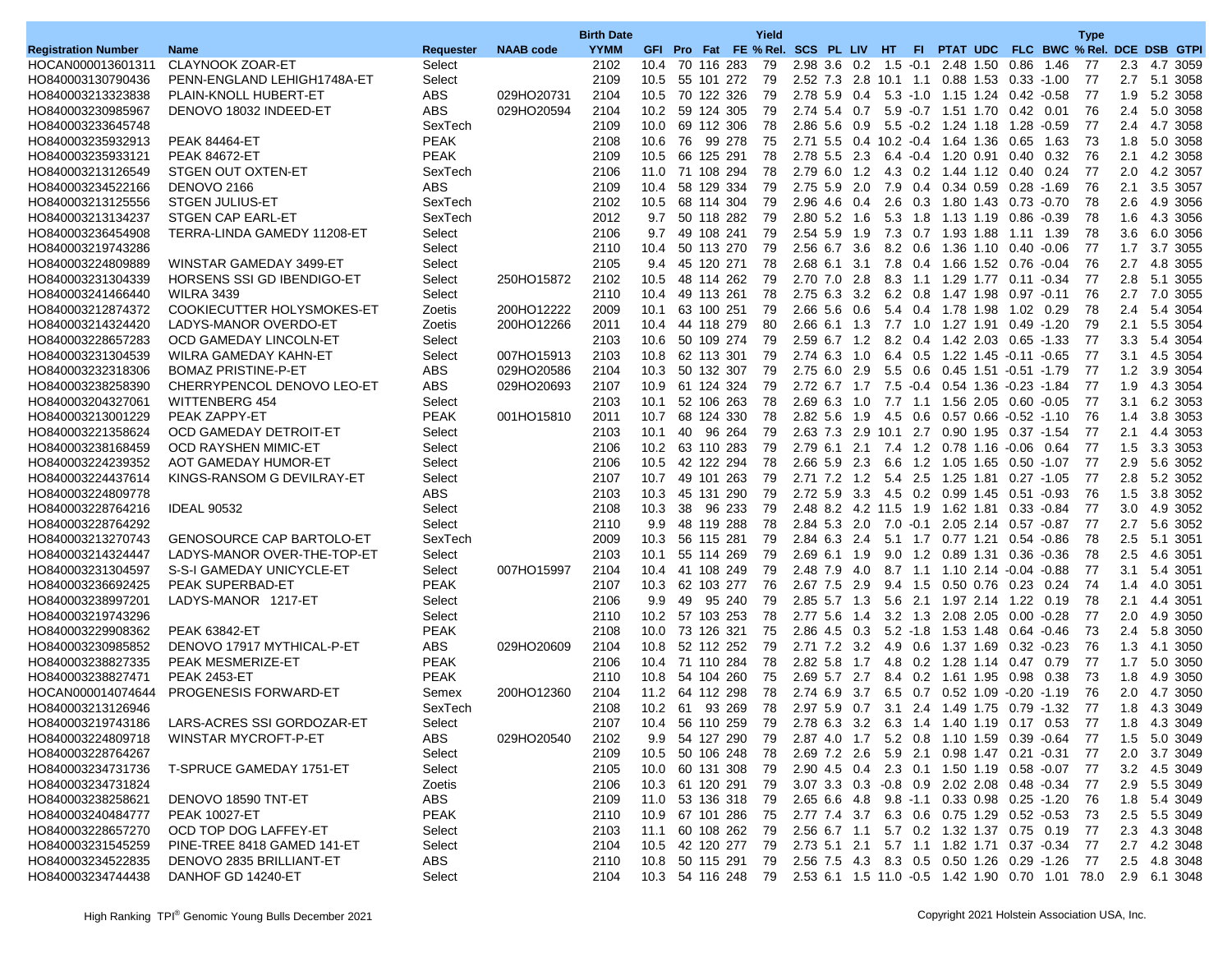|                                        |                                                    |                       |                  | <b>Birth Date</b> |                 |     |                 |                | Yield |          |                                                                                 |     |         |                                     |                       | <b>Type</b>                             |               |              |                      |
|----------------------------------------|----------------------------------------------------|-----------------------|------------------|-------------------|-----------------|-----|-----------------|----------------|-------|----------|---------------------------------------------------------------------------------|-----|---------|-------------------------------------|-----------------------|-----------------------------------------|---------------|--------------|----------------------|
| <b>Registration Number</b>             | <b>Name</b>                                        | Requester             | <b>NAAB</b> code | <b>YYMM</b>       |                 |     |                 |                |       |          | GFI Pro Fat FE % Rel. SCS PL LIV HT                                             |     |         |                                     |                       | FI PTAT UDC FLC BWC % Rel. DCE DSB GTPI |               |              |                      |
| HO840003236375377                      | PEAK 66-ET                                         | <b>PEAK</b>           |                  | 2108              | 11.1            |     | 60 123 287      |                | 75    |          | 2.89 5.1 3.0                                                                    |     |         | 6.4 0.6 1.23 1.02 -0.05 0.80        |                       | 73.0                                    | 1.7           |              | 3.9 3048             |
| HO840003208824134                      | PEAK 132-ET                                        | <b>PEAK</b>           |                  | 2109              | 10.8            |     | 59 97 256       |                | 75    |          | 2.61 7.2 0.8                                                                    |     |         | 9.7 -0.1 1.80 2.12 0.37 -0.37 73.0  |                       |                                         | 2.3           |              | 5.0 3047             |
| HO840003231304688                      | WILRA S-S-I GAMEDY SCUBA-ET                        | Select                | 007HO16012       | 2104              |                 |     | 10.3 49 103 252 |                | 79    |          | 2.67 7.3 2.2                                                                    |     |         | 8.3 1.6 1.35 1.74 0.28 -0.61 77.0   |                       |                                         | 3.0           |              | 4.6 3047             |
| HO840003235933044                      | PEAK COPELAND-ET                                   | <b>PEAK</b>           |                  | 2109              | 10.8            |     | 64 113 268      |                | 78    |          | 2.67 5.7 2.9                                                                    | 5.6 |         | 0.0 1.38 1.20 0.28 1.30             |                       | 76.0                                    | 1.8           |              | 4.5 3047             |
| HO840003219743112                      |                                                    | Select                |                  | 2105              | 9.9             |     | 58 101 257      |                | 79    |          | 2.77 5.5 1.1                                                                    | 7.1 |         | 0.3 2.13 1.95 1.06 0.61 77.0        |                       |                                         | 3.2           |              | 4.8 3046             |
| HO840003223868890                      | OCD GAMEDAY FAVRE-ET                               | Select                |                  | 2104              | 10.1            |     | 49 101 257      |                | 79    |          | 2.68 6.3 2.3                                                                    | 7.8 |         | 1.9 1.12 1.89 0.69 0.03 77.0        |                       |                                         | 2.7           |              | 5.6 3046             |
| HO840003234373883                      | <b>BADGER SSI AHEAD EMMITT-ET</b>                  | Select                |                  | 2108              | 10.3            |     | 50 110 257      |                | 79    |          | 2.65 6.3 1.5                                                                    | 7.6 |         | 0.7 1.24 2.00 0.62 0.19             |                       | 77.0                                    | 2.3           |              | 4.7 3046             |
| HO840003235509262                      |                                                    | Select                |                  | 2106              | 9.9             |     | 57 123 287      |                | 79    |          | 3.03 3.7 -0.1 1.4 0.2 1.91 2.01 1.19 -0.44 77.0                                 |     |         |                                     |                       |                                         | 2.3           |              | 4.9 3046             |
| HO840003235933134                      | <b>PEAK 84685-ET</b>                               | <b>PEAK</b>           |                  | 2109              | 9.9             |     | 78 102 290      |                | 75    |          | $2.79$ 5.4 $-0.4$                                                               |     |         | 3.1 -1.4 2.01 1.83 0.93 0.68        |                       | 73.0                                    | 2.0           |              | 5.2 3046             |
| HO840003242205985                      |                                                    | <b>ABS</b>            |                  | 2109              | 10.2            |     | 65 132 338      |                | 78    |          | 2.92 4.1 3.5                                                                    |     |         | 5.5 0.4 0.36 0.43 0.24 0.75         |                       | 76.0                                    | 2.2           |              | 4.2 3046             |
| HO840003212874625                      | <b>IDEAL 90455</b>                                 | Select                |                  | 2106              | 10.8            | 56  |                 | 98 244         | 78    |          | $2.67$ 5.5 0.5                                                                  | 7.6 |         | 0.9 2.10 2.05 0.80 1.24 77.0        |                       |                                         | 3.1           |              | 5.4 3045             |
| HO840003213126305                      | <b>STGEN CAP LAMAR-ET</b>                          | SexTech               |                  | 2105              | 10.4            | 59  |                 | 98 256         | 79    | 2.95 4.9 | $-1.1$                                                                          | 7.0 |         | 2.0 1.51 1.68 1.04 -0.45            |                       | 77.0                                    | 1.7           |              | 4.6 3045             |
| HO840003216669795                      | <b>GENOSOURCE MASTERY-ET</b>                       | SexTech               |                  | 2101              | 10.3            | 52  |                 | 92 248         | 79    |          | 2.90 6.8 3.0                                                                    | 3.6 |         | 2.9 1.18 1.82 0.83 -1.17 77.0       |                       |                                         | 1.8           |              | 4.5 3045             |
|                                        |                                                    |                       |                  | 2103              |                 |     | 9.8 44 114 282  |                | 79    |          | 2.64 8.1 3.9                                                                    |     |         | 8.5 0.8 0.56 1.64 0.47 -1.54 77.0   |                       |                                         | 2.9           |              |                      |
| HO840003217140991<br>HO840003224928451 | CHERRYPENCOL GAMECHANGER-ET<br><b>PEAK 3270-ET</b> | Select<br><b>PEAK</b> |                  | 2107              | 10.2            | 67  |                 | 98 284         | 75    |          | 2.79 6.3 1.4                                                                    |     |         | 6.1 -0.1 1.50 1.77 0.89 -0.45       |                       | 73.0                                    | 2.2           |              | 4.9 3045<br>5.1 3045 |
| HO840003230986112                      | DENOVO 18177 TRUTH-ET                              | ABS                   | 029HO20638       | 2106              | 11.1            |     | 62 133 334      |                | 79    |          | 2.87 5.6 3.6                                                                    |     |         | 4.9 -0.7 0.65 0.78 0.27 -0.93 76.0  |                       |                                         | 1.9           |              | 4.4 3045             |
|                                        |                                                    |                       |                  | 2104              | 9.6             |     | 38 114 244      |                | 79    | 2.57 7.9 |                                                                                 |     |         |                                     |                       |                                         |               |              | 4.9 3045             |
| HO840003231304716                      | S-S-I GAMEDAY SKARN-ET                             | Select                | 007HO16013       |                   |                 |     |                 |                |       |          | 2.1                                                                             |     |         | 8.9 2.2 1.01 1.47 0.17 -0.45        |                       | 77.0                                    | 2.4           |              |                      |
| HO840003238258417                      | DENOVO 18386 TEMPLE-ET                             | ABS                   | 029HO20691       | 2108              | 10.2            |     | 53 113 282      |                | 79    |          | 2.78 7.2 3.1                                                                    |     |         | 7.1 1.0 1.00 0.94 0.72 -0.95        |                       | 76.0                                    | 2.0           |              | 4.2 3045             |
| HO840003238258679                      | <b>DENOVO 18648</b>                                | <b>ABS</b>            |                  | 2110              | 10.9            |     | 66 131 317      |                | 79    |          | 2.79 5.4 1.9                                                                    |     |         | 4.7 -0.3 0.84 0.53 0.00 0.24 77.0   |                       |                                         | 1.8           |              | 3.7 3045             |
| HO840003239306919                      |                                                    | Select                |                  | 2109              | 9.8             |     | 46 119 267      |                | 78    |          | 2.63 6.8 3.3                                                                    |     |         | 9.8 0.3 1.23 1.39 0.49 0.20         |                       | 76.0                                    | 2.9           |              | 4.4 3045<br>4.5 3044 |
| HO840003213270761                      | <b>GENOSOURCE CAP MODELLO-ET</b>                   | SexTech               | 551HO04484       | 2009              | 10.6            |     | 49 104 259      |                | 79    |          | 2.84 6.2 2.7                                                                    | 7.5 |         | 2.2 0.94 1.51 1.02 -1.51            |                       | 78.0                                    | 1.8           |              |                      |
| HO840003217141000                      | CHERRYPENCOL G GOLD CARD-ET                        | Select                |                  | 2104              |                 |     | 10.5 40 118 264 |                | 79    |          | 2.70 6.4 3.3                                                                    |     |         | 9.7 1.3 1.16 1.86 0.14 -0.69 77.0   |                       |                                         | 2.7           |              | 5.5 3044             |
| HO840003231304664                      | S-S-I GAMEDAY NO-HITTER-ET                         | Select                | 007HO16000       | 2104              | 10.9            |     | 41 108 250      |                | 79    |          | 2.61 8.2 3.1                                                                    |     |         | 8.1 1.3 1.32 1.74 0.39 -1.13        |                       | 78.0                                    | 3.0           |              | 4.5 3044             |
| HO840003239114841                      | <b>PEAK 3321-ET</b>                                | PEAK                  |                  | 2110              | 10.7            |     | 54 110 261      |                | 75    |          | 2.70 7.4 3.0                                                                    |     |         | 9.1 2.2 0.51 0.81 -0.11 0.18        |                       | 73.0                                    | 1.7           |              | 4.1 3044             |
| HO840003240834358                      | LAMBRECHT 1101                                     | Select                |                  | 2110              | 11.1 61 116 305 |     |                 |                | 78    |          | 2.71 6.1 2.0                                                                    |     |         | 7.3 -0.1 1.23 1.34 0.06 -1.09 76.0  |                       |                                         | 3.0           |              | 5.6 3044             |
| HO840003213323923                      | PLAIN-KNOLL 11216                                  | Select                |                  | 2110              | 10.1            |     | 65 131 316      |                | 79    |          | $2.72$ 4.6 $-0.9$                                                               |     |         | 6.3 -1.2 1.53 1.03 0.35 0.01        |                       | 77.0                                    | 1.7           |              | 4.8 3043             |
| HO840003223868496                      | OCD AHEAD TAHOE-ET                                 | Select                |                  | 2101              | 10.1            |     | 56 104 249      |                | 79    |          | 2.80 5.5 1.5                                                                    | 6.6 |         | 1.0 1.67 2.12 0.71 0.38             |                       | 77.0                                    | 2.6           |              | 5.9 3043             |
| HO840003229908325                      | <b>PEAK 63805-ET</b>                               | <b>PEAK</b>           |                  | 2108              |                 |     | 10.6 57 125 301 |                | 79    |          | $2.80$ 5.5 1.7                                                                  |     |         | 4.5 0.4 0.97 0.95 1.12 -0.03 77.0   |                       |                                         | 2.6           |              | 5.8 3043             |
| HO840003233645713                      | <b>GENOSOURCE CAMANCHE-ET</b>                      | SexTech               |                  | 2108              | 10.5            |     | 73 100 323      |                | 78    | 2.76 6.0 | 0.3                                                                             |     |         | 4.2 0.3 1.06 1.06 0.75 -1.61 77.0   |                       |                                         | 2.5           |              | 4.6 3043             |
| HO840003235932903                      | <b>PEAK 84454-ET</b>                               | <b>PEAK</b>           |                  | 2108              | 10.3            |     | 69 108 275      |                | 78    |          | $2.75$ 5.4 0.3                                                                  |     |         | 7.6 -0.3 1.58 1.54 0.52 1.04        |                       | 76.0                                    | 2.0           |              | 5.4 3043             |
| HO840003235932957                      | <b>PEAK 84508-ET</b>                               | <b>PEAK</b>           |                  | 2108              |                 |     | 10.0 71 111 305 |                | 78    |          | 2.77 5.8 1.6                                                                    |     |         | 6.1 0.0 0.99 0.92 0.36 0.07 76.0    |                       |                                         | 1.7           |              | 4.9 3043             |
| HO840003213125974                      | STGEN CAPT INCOME-ET                               | SexTech               |                  | 2104              | 10.0            |     | 50 108 267      |                | 79    |          | 2.75 6.0 2.3                                                                    |     |         | 9.0 1.4 1.19 1.63 0.53 0.88         |                       | 78.0                                    | 2.4           |              | 5.0 3042             |
| HO840003214251616                      |                                                    | SexTech               |                  | 2109              |                 |     | 10.6 63 108 284 |                | 79    |          | 2.71 6.3 2.9                                                                    |     |         | 8.7 0.6 0.94 0.83 0.41 -0.72 77.0   |                       |                                         | 2.4           |              | 3.9 3042             |
| HO840003217140999                      | CHERRYPENCOL G 937-ET                              | <b>PEAK</b>           |                  | 2104              | 10.2            | -57 |                 | 99 247         | 78    |          | 2.776.12.2                                                                      | 7.0 |         | 0.2 2.09 2.23 0.66 -0.21            |                       | 77.0                                    | 2.6           |              | 5.3 3042             |
| HO840003224809695                      | WINSTAR ALLIED-ET                                  | ABS                   | 029HO20538       | 2102              | 9.4             |     | 55 119 277      |                | 79    |          | 2.79 6.6 3.0                                                                    | 7.6 |         | 0.7 0.80 1.11 0.30 -0.31 76.0       |                       |                                         | 1.9           |              | 4.0 3042             |
| HO840003231304792                      | SSI-DUCKETT 2603                                   | Select                |                  | 2105              | 10.5            |     | 39 101 244      |                | 79    |          | 2.63 8.6 3.9                                                                    |     |         | 8.1 2.7 0.68 1.67 0.15 -1.27 77.0   |                       |                                         | 2.1           |              | 4.2 3042             |
| HO840003234373414                      |                                                    | Select                |                  | 2102              | 10.8            |     | 61 114 298      |                | 78    |          | 2.71 6.2 2.1                                                                    |     | 5.3 1.4 |                                     | 0.57 0.78 -0.34 -0.59 | 76.0                                    | 1.3           |              | 3.3 3042             |
| HO840003234522776                      | DENOVO 2776 LEEDS-ET                               | ABS                   | 029HO20684       | 2107              | 11.0            |     | 68 104 302      |                | 79    |          | 2.74 8.0 3.6                                                                    |     |         | 7.1 0.2 0.62 0.70 0.48 -1.37        |                       | 76.0                                    | 2.0           |              | 4.6 3042             |
| HO840003239712477                      | <b>BOMAZ MEMPHIS-P-ET</b>                          | <b>ABS</b>            | 029HO20695       | 2107              | 10.3            |     | 55 139 343      |                | 78    |          | 2.81 4.9 2.5                                                                    |     |         | 6.0 -0.1 0.44 0.87 -0.32 -2.27 76.0 |                       |                                         | 1.4           |              | 3.9 3042             |
| HO840003242794320                      | <b>PEAK 20015-ET</b>                               | <b>PEAK</b>           |                  | 2109              | 10.4            |     | 66 121 300      |                | 75    |          | 2.90 4.7 1.8                                                                    |     |         | 3.9 -0.2 1.62 1.18 0.48 0.42        |                       | 73.0                                    | 2.0           |              | 5.8 3042             |
| HO840003202071475                      | <b>GENOSOURCE CAPN FRASER-ET</b>                   | SexTech               |                  | 2106              | 9.7             | 50  | 91 240          |                | 79    |          | 2.72 6.4 2.2                                                                    | 5.8 |         | 1.5 1.82 2.18 1.05 -0.79            |                       | 77.0                                    | 2.0           |              | 4.7 3041             |
| HO840003218470965                      | AURORA LETCHWORTH-ET                               | Select                |                  | 2103              | 9.9             |     | 56 106 278      |                | 79    |          | 2.75 6.0 2.4                                                                    |     |         | 6.0 1.8 0.97 1.36 -0.05 -0.30 78.0  |                       |                                         | 2.2           |              | 4.0 3041             |
| HO840003219743151                      | LARS-ACRES SSI GD RAITON-ET                        | Select                |                  | 2106              | 10.2            | -58 |                 | 97 237         | 79    |          | 2.56 6.9 1.7 8.4 1.0 1.69 1.08 1.26 1.25 77.0                                   |     |         |                                     |                       |                                         | 3.0           |              | 5.2 3041             |
| HO840003223868608                      | OCD PARFECT FIGARO-ET                              | Select                |                  | 2102              | 10.9            |     |                 | 48 90 222 79   |       |          | 2.76 6.0 2.7 5.1 1.3 2.25 2.37 1.46 0.49 78.0                                   |     |         |                                     |                       |                                         | 2.0           |              | 4.7 3041             |
| HO840003224955911                      | PEAK LAVEZZI-ET                                    | <b>CRV</b>            |                  | 2012              | 11.1 61 110 284 |     |                 |                | 79    |          | 2.80 4.5 1.7 6.5 0.1 1.69 1.47 0.64 -0.27 77.0                                  |     |         |                                     |                       |                                         | 1.1           |              | 4.5 3041             |
| HO840003227859363                      | PEN-COL GAME PLAYMAKER-ET                          | Select                |                  | 2105              | 10.6            | 60  |                 | 87 279         | -78   |          | 2.58 8.3 2.8                                                                    |     |         | 9.9 1.9 0.68 1.43 0.33 2.26 77.0    |                       |                                         | 3.3           |              | 4.7 3041             |
| HO840003228352424                      | PEAK EXEMPLARY-ET                                  | <b>PEAK</b>           |                  | 2103              |                 |     | 10.5 60 119 282 |                | 78    |          | 2.88 4.5 0.1 4.1 0.5 2.01 1.21 0.89 1.18 77.0                                   |     |         |                                     |                       |                                         |               | 2.2 5.7 3041 |                      |
| HO840003235933125                      | <b>PEAK 84676-ET</b>                               | <b>PEAK</b>           |                  | 2109              | 10.9 64 103 280 |     |                 |                | 75    |          | 2.76 6.6 2.5 7.2 -0.1 1.25 1.39 0.91 0.51 73.0                                  |     |         |                                     |                       |                                         | 1.9           |              | 4.8 3041             |
| HO840003237112600                      | AURORA PARFECT 955-ET                              | Select                |                  | 2108              | 10.2            |     | 63 89 228       |                | 79    |          | 2.89 5.5 1.8                                                                    |     |         | 7.1 1.7 2.17 1.50 1.23 1.42 77.0    |                       |                                         | 2.4           |              | 5.0 3041             |
| HO840003010354747                      |                                                    | SexTech               |                  | 2110              |                 |     | 10.5 66 90 262  |                | 79    |          | 2.84 6.9 2.7 7.2 1.6 1.00 1.32 0.74 -0.22 77.0                                  |     |         |                                     |                       |                                         |               |              | 2.5 4.2 3040         |
| HO840003127591544                      | DENOVO 3946 ELGIN-ET                               | ABS                   | 029HO20623       | 2105              |                 |     | 10.4 63 97 270  |                | 79    |          | 2.74 6.3 3.4 5.0 1.0 1.14 1.54 0.48 -1.02 77.0                                  |     |         |                                     |                       |                                         | $2.2^{\circ}$ |              | 4.9 3040             |
| HO840003213270838                      | <b>GENOSOURCE CAPN MIGUEL-ET</b>                   | SexTech               | 551HO04599       | 2011              |                 |     | 10.6 65 103 286 |                | 79    |          | 2.91 4.8 0.6 3.6 1.4 1.22 1.54 0.83 0.96 78.0                                   |     |         |                                     |                       |                                         |               |              | 2.1 4.9 3040         |
| HO840003230986176                      | DENOVO 18241 MAJOR-ET                              | ABS                   | 029HO20640       | 2106              |                 |     |                 | 9.6 51 130 324 | 79    |          | 2.88 6.0 3.9 5.0 0.7 0.15 1.01 0.25 -2.39 76.0 1.4 3.9 3040                     |     |         |                                     |                       |                                         |               |              |                      |
| HO840003231711949                      | OCD GAMEDAY LAUNCH-ET                              | Select                |                  | 2106              |                 |     |                 |                |       |          | 10.9 50 129 296 79 2.60 6.0 1.0 6.1 -0.4 1.30 1.60 0.09 -0.19 77.0 3.1 5.4 3040 |     |         |                                     |                       |                                         |               |              |                      |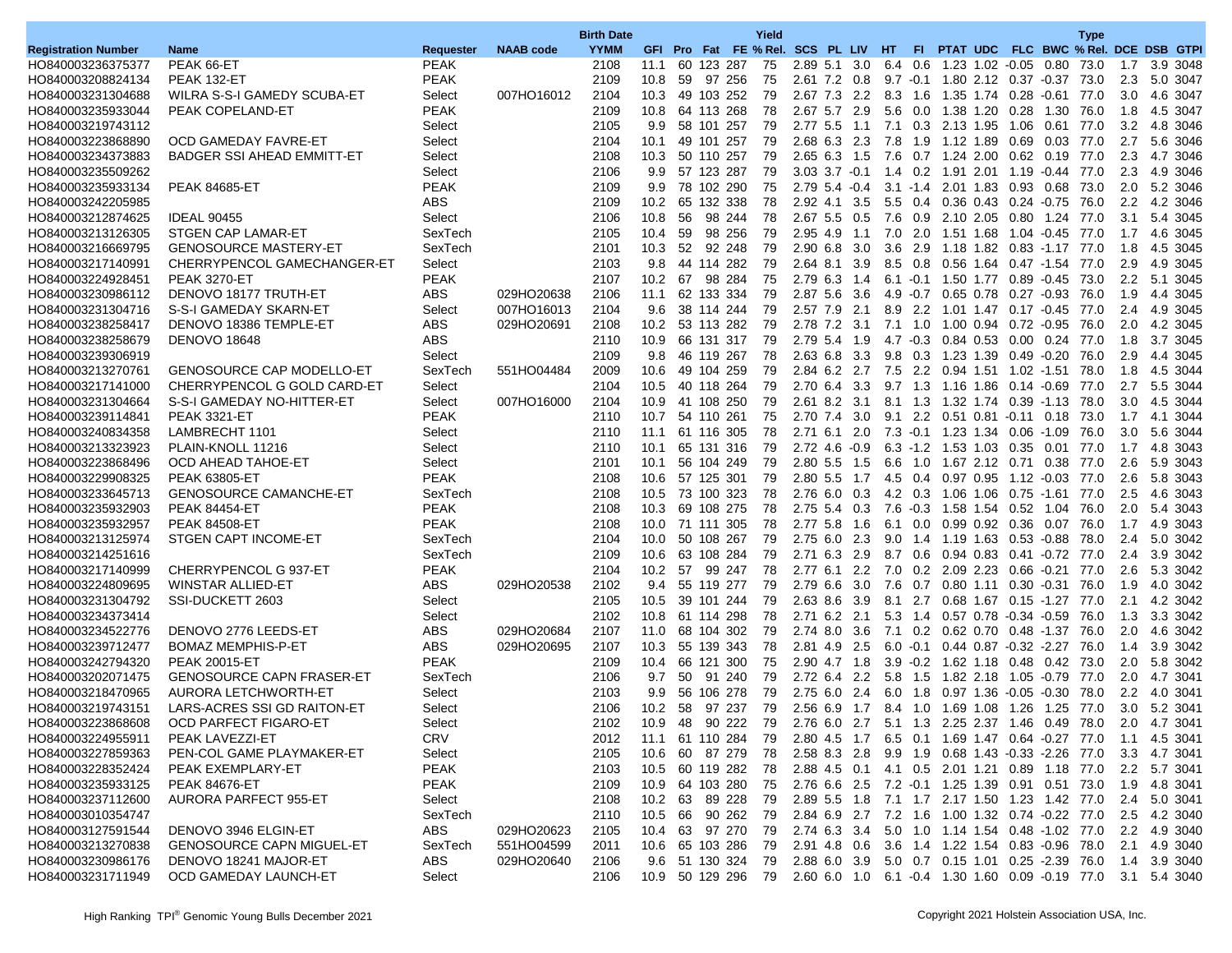|                            |                                    |             |                  | <b>Birth Date</b> |                   |     |                    |        | Yield |                                                                                |     |     |                                    |  | <b>Type</b> |               |                                         |  |
|----------------------------|------------------------------------|-------------|------------------|-------------------|-------------------|-----|--------------------|--------|-------|--------------------------------------------------------------------------------|-----|-----|------------------------------------|--|-------------|---------------|-----------------------------------------|--|
| <b>Registration Number</b> | <b>Name</b>                        | Requester   | <b>NAAB</b> code | <b>YYMM</b>       |                   |     |                    |        |       | GFI Pro Fat FE % Rel. SCS PL LIV HT                                            |     |     |                                    |  |             |               | FI PTAT UDC FLC BWC % Rel. DCE DSB GTPI |  |
| HO840003235933146          | PROGENESIS 84697-ET                | <b>PEAK</b> |                  | 2109              |                   |     | 10.5 57 116 278    |        | 75    | 2.74 6.1 2.7                                                                   |     |     | 7.2 0.8 1.03 0.92 0.52 0.14        |  | 73.0        | 2.0           | 4.9 3040                                |  |
| HO840003235933167          | <b>PEAK 84718-ET</b>               | <b>PEAK</b> |                  | 2110              | 10.0              |     | 52 101 249         |        | 75    | 2.52 6.5 0.8                                                                   |     |     | 8.7 0.8 1.42 1.77 0.62 0.52 73.0   |  |             | 1.5           | 4.4 3040                                |  |
| HO840003236692384          | <b>PEAK 32257-ET</b>               | PEAK        |                  | 2106              | 11.0              |     | 69 112 290         |        | 76    | 2.84 5.8 0.3 7.4 1.2 0.82 0.86 0.28 0.82 74.0                                  |     |     |                                    |  |             | 2.3           | 5.8 3040                                |  |
| HO840003238997244          | LADYS-MANOR C ORIOLE-RED-ET        | Semex       |                  | 2110              | 10.2 <sub>1</sub> |     | 48 102 232         |        | 77    | $2.77$ 4.8 $-0.3$                                                              |     | 7.9 | 0.7 2.35 2.66 0.93 0.37            |  | 75.0        | 2.0           | 4.4 3040                                |  |
| HO840003213127424          |                                    | SexTech     |                  | 2110              | 11.0              |     | 65 102 290         |        | 79    | 2.90 5.9 1.1                                                                   |     |     | 4.3 1.1 1.35 1.42 0.54 -1.20 77.0  |  |             | 1.9           | 5.0 3039                                |  |
| HO840003216669749          | <b>GENOSOURCE CAP METEORITE-ET</b> | SexTech     |                  | 2012              | 10.9              |     | 60 104 283         |        | 79    | 2.93 5.7 1.5                                                                   |     |     | 2.2 1.7 1.26 1.25 1.07 -1.04 78.0  |  |             | 1.7           | 4.6 3039                                |  |
| HO840003231712090          | OCD DRIVE DAPPER-ET                | Select      |                  | 2108              | 10.5              |     | 46 101 245         |        | 78    | 2.71 6.8 1.7                                                                   |     |     | 5.2 1.4 1.73 2.36 0.36 -1.41 76.0  |  |             | 2.1           | 5.0 3039                                |  |
| HO840003235932779          | <b>PEAK 84330-ET</b>               | <b>PEAK</b> |                  | 2107              |                   |     | 10.2 70 115 292    |        | 78    | $2.86$ 4.9 $-0.1$                                                              |     |     | 5.3 0.9 1.33 0.80 0.13 1.33 76.0   |  |             | 1.7           | 5.1 3039                                |  |
| HO840003238997246          | LADYS-MANOR 1262                   | Semex       |                  | 2110              | 9.9               |     | 46 115 243         |        | 77    | 2.75 4.5 0.8                                                                   |     |     | 7.1 0.6 2.25 2.12 0.77 0.43 75.0   |  |             | 2.2           | 5.2 3039                                |  |
| HO840003241466025          | S-S-I DRIVE LIONHEART-ET           | Select      |                  | 2108              | 10.3              |     | 52 108 273         |        | 79    | 2.76 6.9 2.4                                                                   |     |     | 6.2 0.7 1.41 1.76 0.33 0.95        |  | 77.0        | 2.6           | 4.6 3039                                |  |
| HO840003241466164          | SSI-DUCKETT 3163                   | Select      |                  | 2108              | 10.4              |     | 56 90 248          |        | 78    | 2.70 7.5 3.1                                                                   |     |     | 6.5 2.2 1.03 1.69 0.48 -0.78 77.0  |  |             | 2.6           | 5.7 3039                                |  |
| HO840003204327073          | WITTENBERG 466-ET                  | Select      |                  | 2104              | 10.1              |     | 49 118 263         |        | 78    | 2.64 5.7 3.3                                                                   |     |     | 6.2 0.5 1.35 1.39 0.77 0.18        |  | 77.0        | 3.1           | 5.2 3038                                |  |
|                            |                                    | SexTech     |                  | 2106              | 10.8              |     | 54 114 265         |        | 79    | $2.82$ $3.7 -0.4$                                                              |     |     | 5.2 1.2 1.72 1.93 0.53 0.22 77.0   |  |             | 2.1           | 4.7 3038                                |  |
| HO840003213126582          |                                    |             |                  |                   |                   |     |                    |        |       |                                                                                |     |     |                                    |  |             |               |                                         |  |
| HO840003217141001          | CHERRYPENCOL G 939-ET              | Select      |                  | 2104              | 10.7              |     | 52 113 272         |        | 78    | $2.61$ 5.3 $-0.4$                                                              |     |     | 8.2 -0.1 2.07 1.94 0.45 -0.39 77.0 |  |             | 3.1           | 5.4 3038                                |  |
| HO840003227859421          | PEN-COL G 6238-ET                  | Select      |                  | 2107              | 10.8              |     | 46 103 258         |        | 78    | 2.65 6.9 2.9                                                                   |     |     | 7.1 1.6 1.42 1.67 0.47 0.83        |  | 77.0        | 3.1           | 5.0 3038                                |  |
| HO840003228010018          | SSI-TOG X218                       | Select      |                  | 2110              | 9.8               |     | 66 112 282         |        | 78    | 2.66 6.5 2.0                                                                   |     |     | 7.6 -0.2 0.95 0.98 0.29 -0.42 77.0 |  |             | 2.1           | 4.1 3038                                |  |
| HO840003235983125          | BADGER AURORA RYS BAMBAM-ET        | Select      |                  | 2105              | 9.7               |     | 57 111 288         |        | 79    | 2.60 6.6 2.2                                                                   |     |     | 9.1 0.3 0.90 1.40 0.07 0.55 76.0   |  |             | 1.9           | 5.1 3038                                |  |
| HO840003236263152          | <b>PINE-TREE 8418 OUTC 6192-ET</b> | HO          |                  | 2108              | 11.5              |     | 43 101 251         |        | 79    | 2.74 6.2 2.8                                                                   |     |     | 8.7 1.9 1.29 2.08 0.50 -1.05       |  | 77.0        | 1.7           | 4.6 3038                                |  |
| HO840003236792868          | <b>OCD TRIBUTE MONTANA-ET</b>      | Select      |                  | 2107              | 10.6              | 65  |                    | 85 229 | 79    | 2.68 5.6 0.4                                                                   |     |     | 5.0 1.1 1.73 2.35 0.54 0.36        |  | 77.0        | 2.4           | 3.7 3038                                |  |
| HOCAN000014074677          | <b>PROGENESIS MAASTRICHT-ET</b>    | Semex       | 200HO12363       | 2104              | 11.2              | -54 |                    | 97 265 | 78    | 2.66 7.4 2.0                                                                   |     | 8.5 | 1.6 0.96 1.64 -0.06 -0.67 77.0     |  |             | 2.4           | 3.6 3038                                |  |
| HO840003214742422          | SSI-TOG Z956                       | Select      |                  | 2106              | 10.3              |     | 62 109 257         |        | 79    | 2.80 5.1 0.6                                                                   |     | 5.6 | 1.0 1.35 1.75 0.31 0.48            |  | 78.0        | 2.5           | 5.1 3037                                |  |
| HO840003224239361          | <b>KINGR 571</b>                   | Select      |                  | 2106              | 10.3              |     | 58 112 292         |        | 79    | 2.81 5.9 1.8                                                                   |     |     | 8.3 0.1 1.59 1.39 0.73 0.08 78.0   |  |             | 3.0           | 6.2 3037                                |  |
| HO840003224956631          | <b>PEAK 84266-ET</b>               | <b>PEAK</b> |                  | 2106              | 10.3              |     | 67 105 279         |        | 76    | 2.77 5.2 1.2                                                                   |     |     | 7.2 0.7 1.48 1.15 0.19 0.91 74.0   |  |             | 1.7           | 5.0 3037                                |  |
| HO840003230985770          | DENOVO 17835 LENNON-P-ET           | ABS         | 029HO20511       | 2102              | 10.3              |     | 51 108 270         |        | 79    | 2.72 6.7 3.2                                                                   |     | 3.6 | 1.1 1.13 2.13 -0.28 -1.84 77.0     |  |             | 2.1           | 5.1 3037                                |  |
| HO840003231545410          | PINE-TREE TETRUS                   | ABS         |                  | 2109              | 10.8              |     | 65 119 325         |        | 79    | 2.75 6.1 2.4                                                                   |     |     | 7.8 0.2 0.28 0.75 0.11 -1.97 77.0  |  |             | $2.2^{\circ}$ | 4.9 3037                                |  |
| HO840003235343045          | MATCREST 1093                      | Semex       |                  | 2108              | 11.1              |     | 57 120 270         |        | 76    | 2.78 4.2 1.0                                                                   |     |     | 5.9 -0.3 2.06 1.47 0.31 0.19 74.0  |  |             | 1.4           | 3.2 3037                                |  |
| HO840003236266466          | <b>T-SPRUCE ABS PORSCHE-ET</b>     | ABS         | 029HO20690       | 2108              | 10.4              |     | 46 114 271         |        | 79    | 2.65 6.9 4.3                                                                   |     |     | 8.1 1.6 0.35 1.13 0.16 -1.70 77.0  |  |             | 1.4           | 3.4 3037                                |  |
| HO840003238220433          | <b>BOMAZ MCNEELY-ET</b>            | ABS         | 029HO20716       | 2107              | 10.8              |     | 62 130 309         |        | 79    | $2.80$ $3.5$ $1.2$                                                             |     |     | 4.7 -1.4 1.49 1.44 0.77 -0.98 77.0 |  |             | 1.9           | 4.5 3037                                |  |
| HO840003242205939          | <b>BOMAZ 3332</b>                  | Select      |                  | 2108              | 10.9              |     | 60 123 302         |        | 79    | 2.69 6.2 2.9                                                                   |     |     | 6.3 -0.6 0.93 0.95 0.54 -0.17      |  | 77.0        | 2.8           | 4.9 3037                                |  |
| HO840003224956294          | <b>PEAK 83929-ET</b>               | <b>PEAK</b> |                  | 2103              | 10.5              |     | 58 89 217          |        | 79    | 2.66 6.3 1.8                                                                   |     |     | 9.0 1.5 1.92 1.77 0.64 1.28 77.0   |  |             | 1.7           | 5.5 3036                                |  |
| HO840003229908196          | <b>PEAK 63676-ET</b>               | <b>PEAK</b> |                  | 2106              | 9.9               |     | 50 106 239         |        | 76    | 2.66 6.8 3.6                                                                   |     |     | 8.6 2.4 1.02 0.75 0.69 1.09 74.0   |  |             | $2.2^{\circ}$ | 5.5 3036                                |  |
| HO840003231545221          | PINE-TREE 1367 ZAZZL 103-ET        | <b>PEAK</b> |                  | 2103              | 10.5              |     | 61 106 289         |        | 79    | 2.85 5.9 2.4                                                                   |     |     | 7.1 -0.3 1.36 1.41 1.12 -1.06 78.0 |  |             | 1.3           | 3.8 3036                                |  |
| HO840003233645602          | <b>GENOSOURCE CANTON-ET</b>        | SexTech     |                  | 2106              | 10.7              | 61  |                    | 93 281 | 78    | 2.73 6.4 1.7                                                                   |     |     | 6.2 1.4 0.88 1.40 0.98 1.49 77.0   |  |             | 1.9           | 4.2 3036                                |  |
| HO840003233645671          | <b>T-SPRUCE GS LAKOTA-ET</b>       | SexTech     |                  | 2107              | 10.1              |     | 61 115 303         |        | 79    | 2.82 6.4 2.2                                                                   |     | 4.8 | 0.6 0.90 1.15 0.47 -1.70 77.0      |  |             | 3.0           | 5.9 3036                                |  |
| HO840003233645791          |                                    | SexTech     |                  | 2110              |                   |     | 10.2 47 105 255    |        | 78    | 2.73 6.8                                                                       | 3.2 |     | 9.7 1.1 1.16 1.51 1.02 1.07        |  | 76.0        | 2.0           | 4.4 3036                                |  |
| HO840003235933209          | <b>PEAK 84760-ET</b>               | <b>PEAK</b> |                  | 2110              | 9.9               | 63  |                    | 89 254 | 75    | 2.62 7.3 2.0 7.9 0.8 1.57 1.52 0.47 0.06 73.0                                  |     |     |                                    |  |             | 2.1           | 5.2 3036                                |  |
| HO840003202071326          | <b>GENOSOURCE LAWLER-ET</b>        | SexTech     | 551HO04600       | 2011              | 10.8              |     | 61 103 283         |        | 79    | 2.87 5.7 1.3                                                                   |     |     | 5.1 1.1 1.27 1.45 0.52 -1.38       |  | 78.0        | 1.4           | 3.9 3035                                |  |
| HO840003218470967          | <b>AURORA MARCTIC-ET</b>           | Select      |                  | 2103              | 10.5              | 58  |                    | 96 248 | 80    | 2.79 4.9 0.6                                                                   |     |     | 4.3 1.1 2.11 1.78 0.82 0.48        |  | 78.0        | 1.7           | 2.8 3035                                |  |
| HO840003220864582          | CLEAR-ECHO GD ROBBIE-ET            | Select      |                  | 2104              | 11.3              |     | 50 105 265         |        | 79    | 2.68 6.9 3.3                                                                   |     | 6.8 | 1.2 0.93 1.72 0.74 -0.59 78.0      |  |             | 3.2           | 5.8 3035                                |  |
| HO840003224338537          | AOT 90106                          | Select      |                  | 2106              | 10.2              |     | 43 102 249         |        | 78    | 2.5666.6                                                                       | 1.3 | 7.3 | 2.2 1.42 1.96 -0.21 -0.91          |  | 76.0        | 2.6           | 4.6 3035                                |  |
| HO840003224928465          | <b>PEAK 3284-ET</b>                | <b>PEAK</b> |                  | 2108              | 10.6              |     | 75 129 335         |        | 75    | 2.85 4.6 1.9                                                                   |     |     | 3.4 -0.6 0.66 0.30 0.66 0.13 73.0  |  |             | 2.3           | 6.1 3035                                |  |
| HO840003235932809          | <b>PEAK 84360-ET</b>               | <b>PEAK</b> |                  | 2107              | 10.8              |     | 59 126 296         |        | 78    | 2.88 4.2 1.4                                                                   |     |     | 5.6 0.0 1.37 1.24 0.50 -0.05 76.0  |  |             | 2.0           | 4.9 3035                                |  |
| HO840003127591562          | DENOVO 3964 TOMAHAWK-ET            | ABS         | 029HO20641       | 2106              | 11.2              |     | 49 135 300         |        | 79    | 2.77 6.1 4.1 7.8 -0.2 0.55 1.11 -0.03 -0.79 76.0                               |     |     |                                    |  |             | 2.0           | 4.2 3034                                |  |
| HO840003213125015          | <b>STGEN GOLDSMITH-ET</b>          | SexTech     |                  | 2012              |                   |     | 10.0 62 128 331 79 |        |       | 2.87 5.3 0.8 2.6 0.6 0.48 0.74 0.46 -2.12 78.0 2.3 4.7 3034                    |     |     |                                    |  |             |               |                                         |  |
| HO840003213125795          | STGEN CAP VOLOS-ET                 | SexTech     |                  | 2103              |                   |     |                    |        |       | 10.2 68 94 278 79 2.78 5.5 0.8 3.9 1.5 1.58 1.18 0.56 1.14 78.0 2.3 5.1 3034   |     |     |                                    |  |             |               |                                         |  |
| HO840003213126888          |                                    | SexTech     |                  | 2107              |                   |     | 10.6 63 120 326    |        | 79    | 2.91 5.5 2.4 6.1 0.0 0.93 0.99 0.26 -1.80 78.0                                 |     |     |                                    |  |             | 1.8           | 5.1 3034                                |  |
| HO840003213134135          | STGEN NASH BUXTON-ET               | SexTech     | 551HO04267       | 2004              |                   |     | 11.1 68 103 305 81 |        |       | 2.70 6.4 0.4 4.8 1.0 0.88 0.71 0.76 -1.21 79.0 2.0 5.4 3034                    |     |     |                                    |  |             |               |                                         |  |
| HO840003216669832          |                                    | SexTech     |                  | 2102              |                   |     | 10.6 54 104 264    |        | 79    | 2.89 5.6 2.1 5.9 2.2 1.11 1.18 0.81 -1.36 77.0 1.9 3.6 3034                    |     |     |                                    |  |             |               |                                         |  |
| HO840003216670033          |                                    | SexTech     |                  | 2106              |                   |     | 10.5 61 97 270     |        | 79    | 2.87 6.1 0.9 3.8 2.1 1.33 1.75 0.46 0.76 77.0                                  |     |     |                                    |  |             |               | 2.8 6.6 3034                            |  |
| HO840003234731888          | T-SPRUCE REGAL 1903-ET             | Select      |                  | 2108              |                   |     | 10.5 75 109 289    |        | 78    | 2.81 5.1 0.5 5.4 1.1 1.22 0.68 0.05 0.84 77.0 3.4 6.0 3034                     |     |     |                                    |  |             |               |                                         |  |
|                            |                                    |             |                  |                   |                   |     |                    |        |       |                                                                                |     |     |                                    |  |             |               |                                         |  |
| HO840003235933041          | PEAK IDLEWILD-ET                   | <b>PEAK</b> |                  | 2109              |                   |     | 10.6 74 124 338    |        | 78    | 2.99 4.6 1.6 5.5 -1.8 1.06 1.35 0.42 -0.31 76.0                                |     |     |                                    |  |             |               | 1.9 4.8 3034                            |  |
| HO840003235933093          | <b>PEAK 84644-ET</b>               | <b>PEAK</b> |                  | 2109              |                   |     |                    |        |       | 10.5 58 102 253 76 2.65 7.5 2.4 9.8 0.9 1.08 1.34 0.39 0.66 74.0 2.6 5.7 3034  |     |     |                                    |  |             |               |                                         |  |
| HO840003238168700          | OCD 56404                          | Select      |                  | 2108              |                   |     | 10.4 44 104 249    |        | -78   | 2.63 7.3 3.7 6.4 2.2 1.01 1.51 0.01 0.99 77.0 2.1 4.1 3034                     |     |     |                                    |  |             |               |                                         |  |
| HO840003238258665          | DENOVO 18634 ALTITUDE-ET           | ABS         |                  | 2110              |                   |     |                    |        |       | 11.5 58 106 281 79 2.72 6.2 3.1 9.1 0.8 1.07 0.83 0.67 -0.26 76.0 2.2 4.0 3034 |     |     |                                    |  |             |               |                                         |  |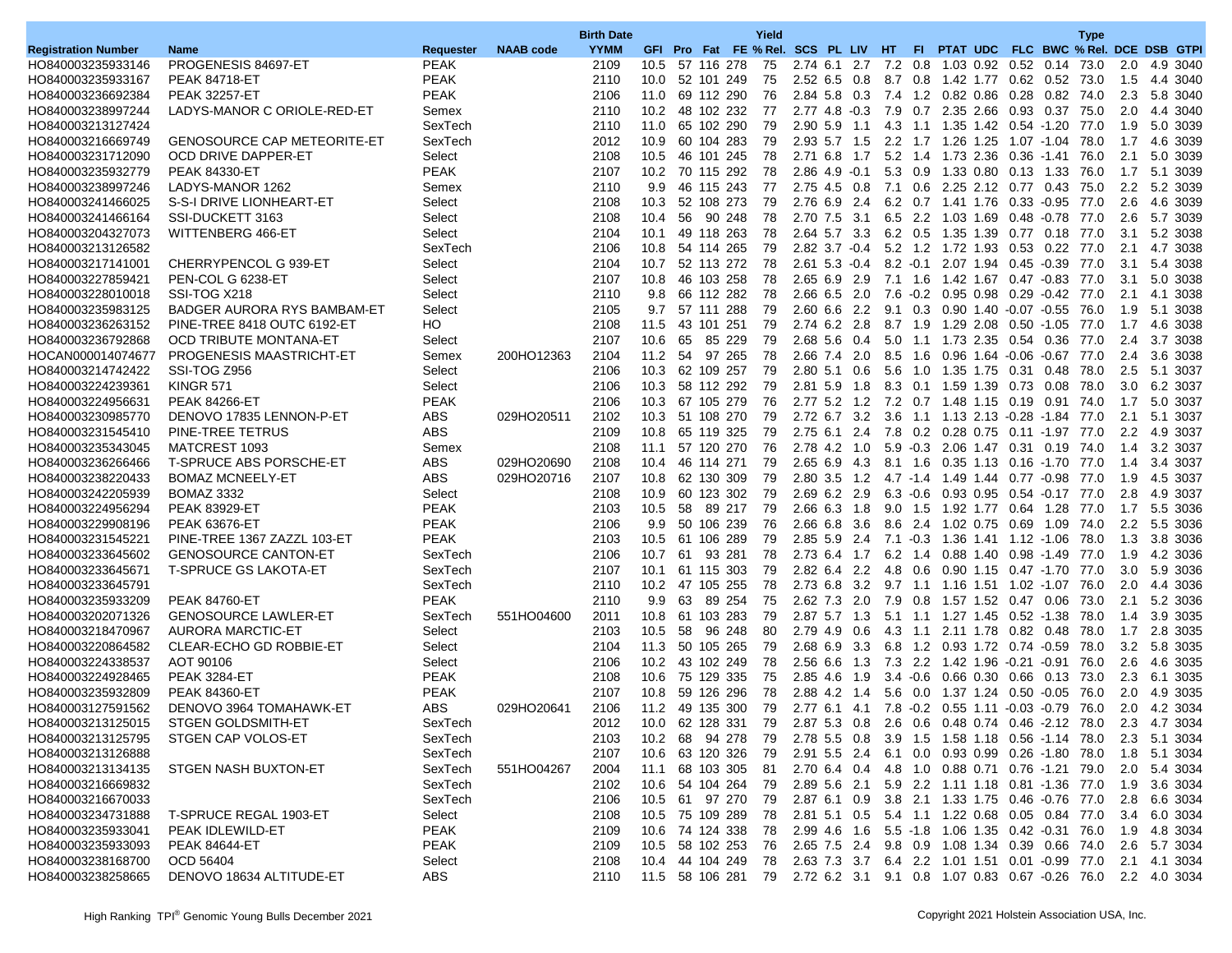|                                        |                                    |                      |                  | <b>Birth Date</b> |                    |          |                          |        | Yield    |                                                 |              |     |                    |                                                                   |      | <b>Type</b> |            |                                                                                |
|----------------------------------------|------------------------------------|----------------------|------------------|-------------------|--------------------|----------|--------------------------|--------|----------|-------------------------------------------------|--------------|-----|--------------------|-------------------------------------------------------------------|------|-------------|------------|--------------------------------------------------------------------------------|
| <b>Registration Number</b>             | <b>Name</b>                        | Requester            | <b>NAAB code</b> | <b>YYMM</b>       |                    |          |                          |        |          | GFI Pro Fat FE % Rel. SCS PL LIV HT             |              |     |                    |                                                                   |      |             |            | FI PTAT UDC FLC BWC % Rel. DCE DSB GTPI                                        |
| HO840003239555940                      | BERRYRIDGE SSI HILLSIDE-ET         | Select               |                  | 2109              | 9.2                | -39      |                          | 95 222 | 79       | 2.63 7.2 3.1                                    |              | 8.9 |                    | 2.7 1.26 2.11 0.26 -0.50 77.0                                     |      |             | 1.5        | 5.0 3034                                                                       |
| HO840003205704153                      | RMD-DOTTERER SSI GAMEDAY-ET        | Select               | 007HO15167       | 1906              | 10.5 50 110 274    |          |                          |        | 82       | 2.65 6.4 1.9                                    |              |     |                    | 7.7 0.6 1.46 1.76 0.44 0.63 80.0                                  |      |             | 3.9        | 6.0 3033                                                                       |
| HO840003215425541                      | PEAK ALTAZEMINI-ET                 | <b>PEAK</b>          | 011HO15624       | 2006              | 10.4               |          | 66 112 299               |        | 78       | 2.64 5.4 1.3                                    |              |     |                    | 5.6 0.1 1.03 0.84 0.30 0.17 77.0                                  |      |             | 1.5        | 4.1 3033                                                                       |
| HO840003229908358                      | <b>PEAK 63838-ET</b>               | <b>PEAK</b>          |                  | 2108              | 10.7 71 108 299    |          |                          |        | 75       | 2.83 5.8 2.3                                    |              |     |                    | 7.4 -0.1 0.88 1.08 0.42 -0.25 73.0                                |      |             | 2.0        | 5.0 3033                                                                       |
| HO840003231304731                      | S-S-I GAMEDAY ROUGE-ET             | Select               | 007HO16035       | 2104              | 10.2 57 116 268    |          |                          |        | 79       | 2.74 5.0 0.3                                    |              |     |                    | 8.9 0.0 1.78 1.70 0.26 0.60 78.0                                  |      |             | 2.7        | 5.4 3033                                                                       |
| HO840003235342390                      | DUCKETT PARFECT HARLEY-ET          | Select               |                  | 2107              | 9.7                | 58       | 72 194                   |        | 79       | $2.89$ 5.0 $-0.8$                               |              | 4.0 |                    | 1.9 3.05 2.83 1.83 1.19                                           |      | 78.0        | 1.9        | 5.2 3033                                                                       |
| HO840003241471271                      | GENOSOURCE 7655-ET                 | Select               |                  | 2109              | 10.5               |          | 62 113 297               |        | 79       |                                                 | 2.92 5.9 1.7 |     |                    | 4.5 0.7 1.21 1.46 0.10 0.74                                       |      | 77.0        | 2.7        | 5.4 3033                                                                       |
| HO840003204327082                      | WITTENBERG 475-ET                  | Select               |                  | 2105              | 10.4               | 48       | 94 221                   |        | 78       | 2.65 7.3 3.8                                    |              |     |                    | 7.2 1.8 1.24 2.17 0.38 -0.16 77.0                                 |      |             | 3.1        | 5.0 3032                                                                       |
| HO840003236692398                      | <b>PEAK 32271-ET</b>               | <b>PEAK</b>          |                  | 2106              | 10.4               | 71       |                          | 91 275 | 75       | 2.69 6.8 2.2                                    |              |     |                    | 8.3 0.9 0.70 1.18 0.45 0.03                                       |      | 73.0        | 1.6        | 5.1 3032                                                                       |
| HO840003236792787                      | OCD GAMEDAY LIONKING-ET            | Select               |                  | 2106              | 10.7               |          | 49 117 267               |        | 79       | 2.50 6.5 2.4                                    |              |     |                    | 8.9 -0.1 1.51 1.23 0.42 0.10                                      |      | 77.0        | 3.4        | 4.8 3032                                                                       |
| HO840003242794326                      | <b>PEAK 20021-ET</b>               | <b>PEAK</b>          |                  | 2110              | 10.8               |          | 52 111 247               |        | 75       | 2.79 5.4 1.9                                    |              | 7.3 |                    | 1.4 1.66 1.31 0.46 1.23 73.0                                      |      |             | 1.8        | 4.6 3032                                                                       |
| HO840003213270762                      | <b>GENOSOURCE CAP MERECK-ET</b>    | SexTech              | 551HO04485       | 2009              | 10.5               |          | 53 103 258               |        | 79       | 2.87 5.4 1.3                                    |              | 4.6 |                    | 1.1 1.55 1.94 1.17 -0.89                                          |      | 78.0        | 2.0        | 4.2 3031                                                                       |
| HO840003213270765                      | <b>GENOSOURCE CAPNS MATE-ET</b>    | SexTech              | 551HO04487       | 2009              | 10.8               |          | 52 82 230                |        | 79       | 2.89 6.8 2.8                                    |              |     |                    | 3.4 2.3 1.67 1.93 1.65 -0.88                                      |      | 78.0        | 1.6        | 3.9 3031                                                                       |
| HO840003222920062                      | MORNINGVIEW 6250-ET                | Select               |                  | 2106              | 10.2               |          | 62 92 248                |        | 78       | $2.71$ 5.0 0.3                                  |              |     |                    | 6.6 1.4 1.77 1.93 0.52 0.39 77.0                                  |      |             | 2.2        | 5.6 3031                                                                       |
| HO840003224956638                      | <b>PEAK 84273-ET</b>               | <b>PEAK</b>          |                  | 2106              | 10.3               |          | 51 110 258               |        | 76       | 2.53 8.2 2.3 11.0                               |              |     | 1.8 0.46 0.59 0.41 |                                                                   | 0.86 | 74.0        | 2.5        | 5.8 3031                                                                       |
| HO840003234749587                      | REGAN-DANHOF DLX 14439-ET          | HO                   |                  | 2108              | 10.6               |          | 54 123 282               |        | 78       | 2.66 5.3 1.4                                    |              |     |                    | 9.5 0.6 1.15 0.80 0.08 0.36                                       |      | 77.0        | 1.7        | 4.7 3031                                                                       |
| HO840003235933106                      | <b>PEAK 84657-ET</b>               | <b>PEAK</b>          |                  | 2109              | 10.5               |          | 75 118 314               |        | 78       | 2.85 5.5 1.4                                    |              |     |                    | 2.8 -0.7 1.24 1.00 -0.23 -0.29                                    |      | 75.0        | 2.2        | 4.7 3031                                                                       |
| HO840003238220425                      | <b>BOMAZ 3259</b>                  | ABS                  |                  | 2106              | 10.3               |          | 65 120 294               |        | 79       | 2.74 5.3 2.6                                    |              |     |                    | 4.7 -1.0 1.55 1.17 0.50 -0.14                                     |      | 78.0        | 3.3        | 5.5 3031                                                                       |
| HO840003238220456                      | <b>BOMAZ AZIZI-ET</b>              | <b>ABS</b>           | 029HO20717       | 2107              | 10.4 71 129 338    |          |                          |        | 79       | 2.93 4.3 1.1                                    |              |     |                    | 4.2 -1.0 0.85 0.65 0.55 -0.77 77.0                                |      |             | 1.8        | 3.5 3031                                                                       |
| HO840003242205967                      |                                    | <b>ABS</b>           |                  | 2109              | 9.9                |          | 54 112 294               |        | 78       | 2.77 6.3 4.5                                    |              |     |                    | 7.7 1.9 0.18 0.74 0.10 0.98                                       |      | 76.0        | 1.9        | 4.3 3031                                                                       |
| HO840003010366703                      | <b>GENOSOURCE CAP BIG NIGHT-ET</b> | SexTech              | 551HO04593       | 2010              | 10.1               |          | 49 107 259               |        | 80       | 2.68 5.9                                        | 2.1          |     |                    | 6.2 0.7 1.26 1.87 0.84 -1.19                                      |      | 78.0        | 1.8        | 4.3 3030                                                                       |
| HO840003213125629                      | STGEN CAP GETAWAY-ET               | SexTech              |                  | 2103              | 10.1               |          | 51 112 259               |        | 79       | $3.00$ 5.5 1.4                                  |              |     |                    | 4.3 1.9 1.60 1.43 1.06 -0.77 78.0                                 |      |             | 2.6        | 5.5 3030                                                                       |
| HO840003213127257                      | EDG STGEN HOLD ZILLION-ET          | SexTech              |                  | 2109              | 10.6               |          | 70 109 333               |        | 79       | 2.87 4.8 2.1                                    |              |     |                    | 2.7 0.2 1.22 1.19 -0.33 -1.90                                     |      | 77.0        | 2.2        | 4.2 3030                                                                       |
| HO840003213127310                      | <b>GENOSOURCE STGEN RENE-ET</b>    | SexTech              |                  | 2109              | 10.1               |          | 70 105 308               |        | 79       | 2.84 5.9 1.3                                    |              |     |                    | 6.5 -0.3 1.03 1.34 0.57 -1.04                                     |      | 77.0        | 2.2        | 4.7 3030                                                                       |
|                                        | <b>WELCOME-TEL TAOS HAYK-ET</b>    |                      | 007HO15977       | 2011              |                    |          |                          |        | 79       | 2.53 6.3 1.8                                    |              |     |                    | 9.7 2.3 1.13 1.29 0.14 0.96 78.0                                  |      |             |            | 5.1 3030                                                                       |
| HO840003214541122                      | S-S-I GAMEDAY HOLDSTRONG-ET        | Select               | 007HO15888       |                   | 10.6               | 59       |                          | 89 234 |          |                                                 |              |     |                    |                                                                   |      |             | 2.1        | 5.5 3030                                                                       |
| HO840003214742263                      |                                    | Select               |                  | 2103<br>2105      | 10.0<br>10.0       |          | 58 121 306<br>59 135 317 |        | 79<br>78 | 2.88 4.8 2.3<br>2.47 6.5 1.8                    |              | 6.1 |                    | 0.6 1.03 1.14 0.48 0.90<br>8.7 -1.5 0.92 0.27 0.10 -0.33 75.0     |      | 77.0        | 3.5        | 4.7 3030                                                                       |
| HO840003230986057                      | DENOVO 18122 BELLINGER-ET          | ABS<br><b>ABS</b>    | 029HO20646       |                   |                    |          |                          |        | 79       |                                                 |              |     |                    | 6.1 2.2 1.15 0.95 0.26 -0.62 78.0                                 |      |             | 2.4        | 4.5 3030                                                                       |
| HO840003230996912<br>HO840003234731973 |                                    | Select               |                  | 2109<br>2110      | 11.0<br>11.1       |          | 48 114 268<br>51 106 259 |        | 78       | $2.75$ 5.7 2.2<br>2.52 7.5                      | 2.7          |     |                    | 0.9 0.65 1.29 0.77 -0.46                                          |      | 77.0        | 2.0<br>2.4 | 4.9 3030                                                                       |
|                                        |                                    |                      |                  |                   |                    |          |                          |        |          |                                                 |              | 8.1 |                    |                                                                   |      |             |            |                                                                                |
| HO840003236454902<br>HO840003238997218 | TERRA-LINDA GAMEDY 11202-ET        | Select               |                  | 2106<br>2107      | 10.3               |          | 54 110 247               | 90 281 | 79<br>78 | 2.73 4.9 1.0                                    |              |     |                    | 8.1 -0.7 2.43 2.24 0.88 0.87 78.0                                 |      |             | 3.1        | 5.9 3030<br>3.1 3030                                                           |
|                                        | LADYS-MANOR OUTCOME 1234-ET        | HO                   |                  |                   | 11.4<br>10.4       | 66<br>65 |                          |        |          | 2.97 5.6 2.3                                    |              | 4.6 |                    | 1.5 1.17 1.56 0.56 0.40 77.0                                      |      |             | 1.5        | 4.6 3029                                                                       |
| HO840003209481391                      | SANDY-VALLEY ESQUIRE-ET            | Select               | 007HO15937       | 2011              | 10.6               |          | 54 126 310               | 69 229 | 79<br>79 |                                                 | 2.56 7.1 0.8 | 3.6 |                    | 1.9 1.92 1.97 0.62 -0.27                                          |      | 77.0        | 2.3        | 4.7 3029                                                                       |
| HO840003209481520                      | SANDY-VALLEY ELVIS-ET              | Select               |                  | 2102              |                    |          |                          |        |          | $2.82$ 4.4 $-0.4$                               |              |     |                    | 5.0 -0.3 1.51 1.83 0.18 -1.25 77.0                                |      |             | 2.4        |                                                                                |
| HO840003216669799                      | <b>GENOSOURCE CAPN VINNIE-ET</b>   | SexTech              |                  | 2101              | 10.1               |          | 56 111 289               |        | 80       | 2.81 5.1 0.4                                    |              | 6.5 |                    | 1.1 1.03 1.69 0.31 -1.07                                          |      | 78.0        | 2.0        | 5.0 3029                                                                       |
| HO840003216669999                      |                                    | SexTech              |                  | 2105              | 10.6               |          | 69 104 302               |        | 79       | 2.84 5.9 1.4                                    |              | 3.0 |                    | 1.6 0.69 0.83 0.39 -1.27                                          |      | 77.0        | 2.1        | 5.5 3029                                                                       |
| HO840003217141049                      | CHERRYPENCOL G 987-ET              | Select<br><b>ABS</b> |                  | 2108              | 11.0               |          | 48 106 259               |        | 79       | 2.69 6.9 3.4                                    |              | 7.9 |                    | 1.5 1.09 1.65 0.22 -0.86 77.0                                     |      |             | 3.2        | 5.7 3029                                                                       |
| HO840003224809791<br>HO840003228764201 | WINSTAR MATCHA-P-ET                |                      | 029HO20569       | 2103<br>2108      | 9.7                | 56       | 48 129 306               |        | 79<br>76 | 2.96 4.7 2.0                                    |              | 1.6 |                    | 0.7 0.98 1.66 0.17 -1.44                                          |      | 77.0        | 1.4        | 3.1 3029<br>4.5 3029                                                           |
|                                        | COOKIECUTTER 90517                 | Semex                |                  |                   | 11.0               |          | 92 230                   |        | 76       | 2.79 5.6 0.9<br>2.74 4.9 1.3                    |              |     |                    | 5.2 1.7 2.01 2.21 0.24 -0.20 75.0<br>0.1 0.94 0.75 0.32 0.06 74.0 |      |             | 1.9        | 5.8 3029                                                                       |
| HO840003229908326                      | <b>PEAK 63806-ET</b>               | <b>PEAK</b>          |                  | 2108              | 10.6               |          | 64 123 313<br>70 116 321 |        | 79       |                                                 |              | 5.5 | $-0.4$ 1.08 0.83   |                                                                   |      | 76.0        | 2.3        | 3.6 3029                                                                       |
| HO840003230986148                      | DENOVO 18213 INDEX-ET              | ABS                  | 029HO20685       | 2107              | 10.5               |          |                          |        |          | $2.82$ 5.0 $-0.2$                               |              | 4.6 |                    | 0.63 - 1.66                                                       |      |             | 1.8        |                                                                                |
| HO840003231304812                      | SSI-DUCKETT 2623                   | Select               |                  | 2105              | 10.1               |          | 53 100 243               |        | 79       | 2.65 6.2 0.3                                    |              | 7.1 |                    | 1.0 2.18 1.84 0.22 0.28                                           |      | 77.0        | 2.6        | 5.1 3029                                                                       |
| HO840003233645947                      | <b>GENOSOURCE BOZEMAN-ET</b>       | SexTech              |                  | 2107              | 11.4               | 61       |                          | 97 275 | 78       | 2.76 6.2 2.0                                    |              |     |                    | 8.4 1.2 0.83 1.25 0.53 -0.53 77.0                                 |      |             | 1.6        | 3.2 3029                                                                       |
| HO840003234522800                      | DENOVO 2800 SAMWISE-ET             | <b>ABS</b>           | 029HO20742       | 2108              | 10.9               |          | 50 115 270               |        | 79       | 2.67 5.8 2.1 6.7 0.4 1.39 1.45 0.80 0.57 75.0   |              |     |                    |                                                                   |      |             | 2.8        | 5.2 3029                                                                       |
| HO840003235933031                      | <b>PEAK 84582-ET</b>               | <b>PEAK</b>          |                  | 2108              | 10.8               |          |                          |        |          |                                                 |              |     |                    |                                                                   |      |             |            | 68 125 313 75 2.95 4.4 2.0 4.8 0.1 1.01 0.63 0.10 0.46 73.0 1.6 3.4 3029       |
| HO840003235933164                      | <b>PEAK 84715-ET</b>               | <b>PEAK</b>          |                  | 2110              | 10.3 54 109 259    |          |                          |        | 76       | 2.70 7.1 4.0 6.1 1.0 0.85 1.08 0.38 0.66 74.0   |              |     |                    |                                                                   |      |             |            | 2.2 3.6 3029                                                                   |
| HO840003208824133                      | PEAK 131-ET                        | PEAK                 |                  | 2109              | 10.4               |          | 72 87 259                |        | 75       | 2.88 4.3 0.3 5.4 1.1 1.75 1.88 0.44 -0.01 73.0  |              |     |                    |                                                                   |      |             | 2.0        | 3.7 3028                                                                       |
| HO840003219884299                      | AOT LARIAT HANNITY-ET              | <b>INTERMIZ</b>      | 551HO04529       | 2009              | 11.0 61 117 312    |          |                          |        | 79       | 2.83 5.6 1.4 3.4 0.2 1.38 1.62 0.01 0.96 79.0   |              |     |                    |                                                                   |      |             |            | 2.4 5.7 3028                                                                   |
| HO840003224928422                      | PEAK HOMELAND-ET                   | <b>PEAK</b>          |                  | 2104              | 11.2 55 125 282    |          |                          |        | 78       | 2.88 4.5 1.1 4.4 0.6 1.57 1.46 0.13 0.80 76.0   |              |     |                    |                                                                   |      |             |            | 2.2 5.7 3028                                                                   |
| HO840003229343752                      | WELCOME TYLER 4828-ET              | Select               |                  | 2106              | 10.2 58 102 260    |          |                          |        | 78       | 2.88 7.1 4.6 9.0 1.7 1.10 0.70 0.22 -0.52 77.0  |              |     |                    |                                                                   |      |             |            | 1.8 4.2 3028                                                                   |
| HO840003230985809                      | DENOVO 17874 BRULE-ET              | ABS                  | 029HO20523       | 2103              |                    |          | 9.8 62 128 309           |        | 79       | 2.76 5.9 2.7 4.9 0.3 0.83 0.42 0.61 0.38 76.0   |              |     |                    |                                                                   |      |             |            | 2.2 5.3 3028                                                                   |
| HO840003230986207                      | DENOVO 18272 FAIRWAY-ET            | ABS                  | 029HO20662       | 2106              | 10.6 53 130 321    |          |                          |        | 78       | 2.85 5.5 1.8 6.1 -0.3 1.08 1.13 0.33 -1.26 76.0 |              |     |                    |                                                                   |      |             |            | 2.2 4.8 3028                                                                   |
| HO840003231304506                      | S-S-I ROZLINE JEREMY-ET            | Select               | 007HO15909       | 2103              | 10.4 49 137 304    |          |                          |        | 79       | 2.74 4.4 0.2 5.2 -0.1 1.43 1.16 0.41 -0.15 77.0 |              |     |                    |                                                                   |      |             |            | 3.0 4.9 3028                                                                   |
| HO840003234373411                      | RMD-DOTTERER RYSHN KELBY-ET        | Select               | 014HO15876       | 2102              | 10.3 56 109 278 79 |          |                          |        |          |                                                 |              |     |                    |                                                                   |      |             |            | 2.63 5.7 1.0 7.3 0.1 1.43 1.32 1.01 0.35 76.0 1.9 4.2 3028                     |
| HO840003234373865                      | RMD-DOTTERER BG D OSLO-ET          | Select               |                  | 2107              |                    |          |                          |        |          |                                                 |              |     |                    |                                                                   |      |             |            | 11.0 43 109 243 79 2.73 5.0 2.9 5.4 2.3 1.09 1.78 0.51 -0.33 78.0 2.5 4.0 3028 |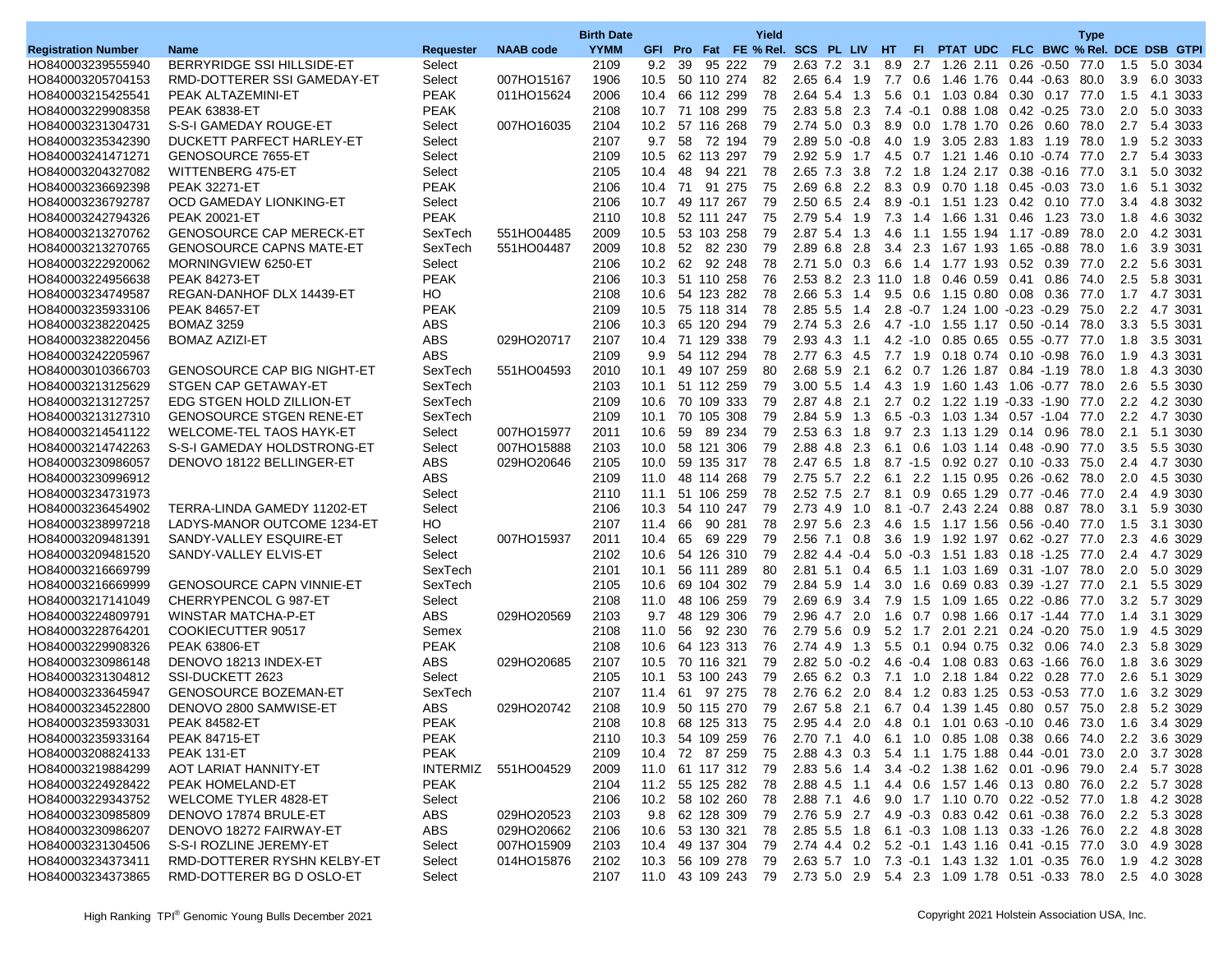|                                        |                                               |                       |                  | <b>Birth Date</b> |                        |    |                          |               | Yield    |                                   |      |     |           |                    |                                                                       | <b>Type</b>  |            |                                                                             |
|----------------------------------------|-----------------------------------------------|-----------------------|------------------|-------------------|------------------------|----|--------------------------|---------------|----------|-----------------------------------|------|-----|-----------|--------------------|-----------------------------------------------------------------------|--------------|------------|-----------------------------------------------------------------------------|
| <b>Registration Number</b>             | Name                                          | Requester             | <b>NAAB</b> code | <b>YYMM</b>       |                        |    |                          |               |          |                                   |      |     |           |                    |                                                                       |              |            | GFI Pro Fat FE % Rel. SCS PL LIV HT FI PTAT UDC FLC BWC % Rel. DCE DSB GTPI |
| HO840003235932938                      | PEAK HEADQUARTER-ET                           | <b>PEAK</b>           |                  | 2108              | 10.4                   |    | 47 102 244               |               | 78       | 2.67 7.5 3.0                      |      | 9.0 |           |                    | 2.1 0.86 1.27 0.59 0.26                                               | 76.0         | 2.3        | 4.8 3028                                                                    |
| HO840003235933076                      | PEAK IRONBRAND-ET                             | <b>PEAK</b>           |                  | 2109              | 9.5                    |    | 65 106 300               |               | 75       | 2.77 8.0 4.5                      |      |     |           |                    | 6.8 0.5 0.26 0.88 0.22 -0.96 73.0                                     |              | 2.4        | 5.6 3028                                                                    |
| HO840003238997222                      | LADYS-MANOR OUT-THERE-ET                      | HО                    |                  | 2107              | 10.7                   | 69 |                          | 88 263        | 78       | 2.82 6.2 1.8                      |      |     |           |                    | 6.9 1.0 1.02 1.81 0.34 -0.20 77.0                                     |              | 2.1        | 4.0 3028                                                                    |
| HO840003238997240                      | LADYS-MANOR 1256-ET                           | Select                |                  | 2109              | 10.3                   |    | 54 118 272               |               | 79       | $2.88$ 4.8 -1.0                   |      |     |           |                    | 1.5 0.3 2.03 2.29 0.57 -0.15 77.0                                     |              | 3.3        | 5.7 3028                                                                    |
| HO840003147135996                      | PINE-TREE 8418 OUTCO 746-ET                   | HO                    |                  | 2108              | 10.7                   |    | 54 110 293               |               | 79       | 2.58 6.9 2.6                      |      |     |           |                    | 9.5 0.8 0.57 0.95 0.22 -1.55 77.0                                     |              | 2.3        | 4.8 3027                                                                    |
| HO840003202071338                      | <b>DELICIOUS DANTON-ET</b>                    | SexTech               |                  | 2012              | 10.5                   |    | 53 106 277               |               | 79       | 2.85 6.5 4.3                      |      | 5.6 |           |                    | 1.0 1.07 1.47 0.30 -1.26                                              | 77.0         | 1.3        | 4.2 3027                                                                    |
| HO840003209481390                      | SANDY-VALLEY EL PASO-ET                       | Select                | 007HO15938       | 2011              | 9.9                    |    | 60 104 280               |               | 79       | $2.62$ 5.7                        | 0.7  |     |           |                    | 4.5 0.7 1.42 1.55 -0.22 -0.58                                         | 77.0         | 1.7        | 4.1 3027                                                                    |
| HO840003211041765                      | WILRA TRIBUTE 9179-ET                         | Select                |                  | 2106              | 9.8                    |    | 65 108 276               |               | 78       | 2.51 6.4 1.2                      |      |     |           |                    | 7.5 0.3 0.61 0.81 0.41 0.43 77.0                                      |              | 2.4        | 3.9 3027                                                                    |
| HO840003214742292                      | SSI-TOG Z830                                  | Select                |                  | 2104              | 10.3                   | 52 |                          | 86 249        | 78       |                                   |      |     |           |                    | 2.71 7.6 3.6 11.0 1.6 1.35 1.69 0.84 -0.56                            | 76.0         | 3.1        | 5.8 3027                                                                    |
| HO840003234373455                      | S-S-I BADGER GD LAKELAND-ET                   | Select                | 007HO15882       | 2103              | 10.1                   |    | 36 106 237               |               | 79       |                                   |      |     |           |                    | 2.57 6.8 3.6 10.4 1.4 1.59 1.71 1.00 0.42 77.0                        |              | 3.0        | 6.3 3027                                                                    |
| HO840003234731828                      |                                               | Select                |                  | 2106              | 10.0                   |    | 67 132 297               |               | 79       |                                   |      |     |           |                    | 2.89 2.8 -0.2 2.4 -0.9 1.92 1.01 0.76 1.37 77.0                       |              | 2.5        | 4.7 3027                                                                    |
| HO840003234731928                      |                                               | Select                |                  | 2109              | 10.3                   |    | 60 108 265               |               | 79       | 2.85 4.4 1.8                      |      |     |           |                    | 4.3 -0.7 2.15 1.80 1.42 0.69                                          | 78.0         | 2.3        | 4.4 3027                                                                    |
| HO840003236339639                      | DENOVO 30037 ABNER-ET                         | ABS.                  | 029HO20728       | 2108              | 9.8                    |    | 54 123 316               |               | 79       | 2.74 6.2 3.2                      |      |     |           |                    | 6.4 0.3 0.34 0.70 0.39 1.48                                           | 76.0         | 1.7        | 3.2 3027                                                                    |
| HOUSA000145258641                      | WA-DEL MENDEL LARS-ET                         | <b>ABS</b>            |                  | 2106              | 10.0                   |    | 58 125 284               |               | 79       | 2.66 6.0 3.5                      |      |     |           |                    | 3.9 0.8 0.61 0.44 -0.30 -0.36 77.0                                    |              | 0.9        | 3.8 3027                                                                    |
| HO840003217141005                      | CHERRYPENCOL NEWSMAKER-ET                     | Select                |                  | 2104              | 10.4                   |    | 45 100 254               |               | 79       | 2.66 6.4                          | 2.4  |     |           |                    | 6.4 1.3 1.54 1.78 0.69 0.83                                           | 77.0         | 2.2        | 3.6 3026                                                                    |
| HO840003227859383                      | PEN-COL G 6200-ET                             | Select                |                  | 2106              | 9.9                    |    | 38 110 269               |               | 78       | 2.60 7.6 3.2                      |      |     |           |                    | 9.1 1.1 0.87 1.81 0.72 1.66                                           | 77.0         | 3.5        | 5.6 3026                                                                    |
| HO840003228009893                      | SSI-TOG Y960                                  | Select                |                  | 2108              | 10.1                   |    | 53 100 232               |               | 79       | 2.69 5.5 2.8                      |      |     |           |                    | 6.6 0.6 1.78 2.15 0.86 0.26                                           | 78.0         | 2.9        | 5.8 3026                                                                    |
| HO840003231725086                      | SANDY-VALLEY ACES HIGH-ET                     | Select                |                  | 2103              | 10.1                   |    | 54 115 270               |               | 79       | 2.64 5.8 2.7                      |      |     |           |                    | 4.2 0.2 1.23 1.57 0.21 -0.07                                          | 77.0         | 1.8        | 5.0 3026                                                                    |
| HO840003234373419                      | RMD-DOTTERER RYS LOURDES-ET                   | Select                | 007HO15878       | 2102              | 10.6                   |    | 57 111 263               |               | 79       | $2.72$ 4.9 $-0.1$                 |      |     |           |                    | 5.3 0.6 1.80 1.57 0.64 0.58 76.0                                      |              | 2.4        | 5.5 3026                                                                    |
| HO840003234731884                      |                                               |                       |                  | 2108              | 10.0                   |    | 59 100 266               |               | 78       | 2.79 6.3 1.1                      |      | 5.5 |           |                    | 3.5 0.37 0.56 0.64 -0.09                                              | 77.0         |            | 5.0 3026                                                                    |
| HO840003235932983                      | T-SPRUCE REGAL 1899-ET<br>PROGENESIS 84534-ET | Select<br><b>PEAK</b> |                  | 2108              | 10.5                   | 68 |                          | 98 288        | 75       | 2.74 6.4 2.3                      |      |     |           |                    | 7.1 1.0 0.58 0.88 0.54 0.70                                           | 73.0         | 2.4<br>2.1 | 4.3 3026                                                                    |
|                                        | DENOVO 4043 LANDSLIDE-ET                      |                       |                  |                   |                        |    |                          |               |          |                                   |      |     |           |                    |                                                                       |              |            |                                                                             |
| HO840003237169334                      |                                               | ABS<br><b>ABS</b>     | 029HO20683       | 2107<br>2110      | 11.5                   |    | 59 118 291<br>71 117 292 |               | 78<br>78 | 2.88 5.5 4.0                      |      |     |           |                    | 5.3 -0.5 1.09 1.21 0.65 -0.85                                         | 76.0<br>75.0 | 1.5        | 3.4 3026<br>2.9 3026                                                        |
| HO840003238258662                      | DENOVO 18631 GARLAND-ET                       | <b>PEAK</b>           |                  | 2109              | 10.5<br>10.4           | 74 |                          | 99 293        |          | 2.93 5.1 3.0                      |      | 5.1 |           |                    | $-0.3$ 0.99 0.77 0.16 0.59                                            | 75.0         | 1.4        | 3.9 3026                                                                    |
| HO840003238827442                      | <b>PEAK 2424-ET</b>                           | <b>PEAK</b>           |                  |                   |                        |    |                          |               | 78<br>75 | 2.86 5.3 0.6                      |      |     | $2.7$ 1.1 |                    | 1.08 1.14 0.03 -0.06<br>3.8 1.8 1.00 1.16 0.18 0.24 73.0              |              | 1.7        |                                                                             |
| HO840003240482103                      | <b>PEAK 40023-ET</b>                          |                       |                  | 2110              | 10.4 61 107 266        |    |                          |               | 79       | 2.83 5.7 2.0                      |      |     |           |                    |                                                                       | 78.0         | 1.9        | 4.9 3026<br>4.0 3025                                                        |
| HO840003010366236                      |                                               | SexTech               |                  | 2010              | 9.9                    |    | 74 115 336               |               |          | $3.11$ 4.8                        | 1.4  |     |           |                    | 3.4 -0.1 0.93 0.98 0.36 -1.98                                         |              | 2.2        | 5.4 3025                                                                    |
| HO840003150905565                      | JC-KOW AHEAD 137-ET                           | Select                |                  | 2101              | 10.5                   |    | 48 114 257               |               | 79       | 2.68 5.3 2.7                      |      |     |           |                    | 7.7 1.1 1.07 1.53 0.64 0.12 77.0                                      |              | 2.3        | 4.7 3025                                                                    |
| HO840003212874645<br>HO840003215425520 |                                               | Select<br><b>PEAK</b> |                  | 2106              | 9.8<br>10.8            |    | 52 95 224<br>61 106 269  |               | 79<br>76 | 2.70 6.1 2.0                      |      |     |           |                    | 7.5 0.8 1.51 2.10 1.45 0.86 77.0                                      |              | 2.3        | 4.8 3025                                                                    |
|                                        | <b>PEAK 83001-ET</b>                          |                       |                  | 2005              |                        |    |                          |               |          | 2.86 6.0                          | -3.1 |     |           |                    | 4.4 0.4 1.46 1.63 0.06 0.04                                           | 74.0         | 1.1        |                                                                             |
| HO840003216669824                      | <b>T-SPRUCE GS CPN PIPELINE-ET</b>            | SexTech               |                  | 2102              | 9.6                    |    | 70 115 307               |               | 79       | 2.94 4.9 0.4                      |      |     |           |                    | 3.5 1.4 1.19 0.43 0.25 0.45                                           | 77.0         | 2.5        | 5.8 3025                                                                    |
| HO840003216669845                      |                                               | SexTech<br>HO         |                  | 2102              | 10.2                   | 58 |                          | 96 255        | 79       | 2.83 6.0 0.2                      |      |     |           |                    | 4.7 3.3 1.13 1.18 0.41 0.05                                           | 77.0         | 2.6        | 5.6 3025<br>5.4 3025                                                        |
| HO840003218446760<br>HO840003218932219 | BROOKSTON 709 PARF 1020-ET<br>PEAK 297-ET     | <b>PEAK</b>           |                  | 2106<br>2104      | 9.5<br>10.4 74 103 284 |    | 42 114 238               |               | 79<br>79 | 2.81 5.9 3.0<br>$2.83$ 4.6 $-0.8$ |      |     |           |                    | 8.2 0.7 1.68 1.93 1.12 0.48<br>6.7 -0.5 1.68 1.63 0.26 0.33 76.0      | 77.0         | 2.9<br>1.8 | 4.2 3025                                                                    |
|                                        |                                               |                       |                  |                   |                        |    |                          |               |          |                                   |      |     |           |                    |                                                                       |              |            |                                                                             |
| HO840003230496886                      | MELARRY GAMEDAY 4345-ET                       | Select<br>HO          |                  | 2105              | 9.9                    |    | 57 125 311               |               | 79<br>78 | 2.79 4.7 0.9                      |      | 4.6 |           |                    | 0.1 1.10 1.38 0.25 0.60                                               | 77.0         | 3.3        | 5.5 3025                                                                    |
| HO840003231545445                      | PINE-TREE 8361 OUTCO 327-ET                   | ABS.                  |                  | 2110              | 10.3                   |    | 45 130 309<br>58 107 271 |               | 79       | 2.78 4.6 0.8                      |      |     |           |                    | 4.7 0.8 0.87 1.49 0.19 1.40                                           | 77.0         | 2.2        | 4.1 3025<br>4.6 3025                                                        |
| HO840003234522712<br>HO840003241465650 | DENOVO 2712 EQUATION-ET                       | GeneSeek              | 029HO20604       | 2105<br>2109      | 10.1<br>10.5           |    | 68 111 278               |               | 79       | 2.73 6.4 2.4<br>3.03 3.4 1.1      |      |     |           |                    | 3.6 0.8 1.05 1.32 0.59 0.38 76.0<br>3.5 -1.0 2.24 2.33 0.87 0.57 77.0 |              | 1.9<br>2.7 | 6.3 3025                                                                    |
| HO840003204327085                      | <b>WITTENBERG 478</b>                         | Select                |                  | 2105              | 10.4                   |    | 63 106 291               |               | 78       | 2.70 5.7 0.7                      |      |     |           |                    | 5.2 0.4 1.60 1.06 0.41 -0.17 77.0                                     |              | 2.6        | 4.9 3024                                                                    |
| HO840003213270786                      |                                               |                       |                  |                   |                        |    |                          |               | 79       | 2.98 4.7 0.4                      |      |     |           |                    |                                                                       |              |            |                                                                             |
|                                        | PINE-TREE CAPN ELEMENT-ET                     | SexTech               | 551HO04591       | 2010<br>2104      | 10.6<br>10.9           | 63 | 62 110 292               | 95 266        | 79       |                                   |      |     |           |                    | 2.8 1.5 1.09 1.26 0.55 -0.86 77.0<br>$0.39 - 0.04$                    |              | 1.5        | 4.2 3024<br>4.8 3024                                                        |
| HO840003223868952                      | OCD GAMEDAY SPINAL TAP-ET                     | Select                |                  |                   |                        |    |                          |               |          | 2.74 6.7                          | 3.0  |     |           | 10.3 0.1 1.53 1.45 |                                                                       | 77.0         | 2.9        |                                                                             |
| HO840003229908391                      | <b>PEAK 63871-ET</b>                          | <b>PEAK</b>           |                  | 2109              | 10.7                   | 61 |                          | 95 257        | 76       | 2.64 6.0 2.3                      |      | 7.6 |           |                    | $-0.3$ 1.78 1.85 0.58 $-0.30$ 74.0                                    |              | 2.0        | 4.5 3024                                                                    |
| HO840003231725291                      | SANDY-VALLEY 4840                             | Select                |                  | 2110              | 10.4                   |    | 53 77 214                |               | 79       | 2.66 7.1 0.9                      |      |     |           |                    | 5.6 1.9 1.96 2.03 1.53 -0.10 77.0                                     |              | 2.0        | 4.6 3024                                                                    |
| HO840003233645648                      |                                               | SexTech               |                  | 2107              | 10.3                   |    | 49 120 269               |               | 79       | $2.85$ 4.2 1.1                    |      |     |           |                    | 5.2 1.1 1.29 1.62 0.87 0.41 77.0                                      |              | 1.6        | 5.3 3024                                                                    |
| HO840003234373866                      | RMD-DOTTERER BG D KUJO-ET                     | Select                |                  | 2107              | 10.9                   |    |                          | 54 103 262 79 |          |                                   |      |     |           |                    | 2.75 4.9 1.3 2.5 1.4 1.70 1.89 0.51 0.41 78.0 2.4                     |              |            | 5.4 3024                                                                    |
| HO840003234732002                      |                                               | Select                |                  | 2111              | 10.3 75 102 294        |    |                          |               | 78       |                                   |      |     |           |                    | 2.98 5.3 1.2 2.9 1.1 1.06 0.76 1.07 0.35 77.0                         |              | 2.8        | 5.8 3024                                                                    |
| HO840003236651161                      | WINSTAR 3761                                  | Select                |                  | 2109              | 10.5                   |    | 47 113 263               |               | 78       | 2.56 6.9 2.7                      |      |     |           |                    | 7.7 1.0 0.87 1.20 0.32 -0.55 76.0                                     |              | 2.8        | 4.1 3024                                                                    |
| HO840003213126695                      |                                               | SexTech               |                  | 2107              | 11.1 59 107 256        |    |                          |               | 79       |                                   |      |     |           |                    | 2.94 4.7 0.9 2.0 0.8 2.15 1.89 0.60 0.29 77.0                         |              |            | 2.2 5.3 3023                                                                |
| HO840003222037913                      | DENOVO 17626 BENEFIT-ET                       | ABS                   | 029HO19973       | 2102              | 10.2 53 111 279        |    |                          |               | 79       |                                   |      |     |           |                    | 2.62 7.5 4.4 8.0 0.2 0.66 0.97 0.84 -1.38 76.0                        |              | 2.1        | 3.6 3023                                                                    |
| HO840003233645751                      |                                               | SexTech               |                  | 2109              | 10.6 46 118 252        |    |                          |               | 79       |                                   |      |     |           |                    | 2.58 6.2 4.6 11.7 0.9 0.62 1.06 0.26 0.44 77.0                        |              |            | 2.2 5.1 3023                                                                |
| HO840003234373707                      | SSI-BADGER 17511                              | Select                |                  | 2106              | 10.4 60 103 271        |    |                          |               | 79       |                                   |      |     |           |                    | 2.70 6.2 1.9 7.5 -0.8 1.80 2.03 0.48 -0.44 77.0                       |              |            | 3.4 5.3 3023                                                                |
| HO840003236692357                      | <b>PEAK 32230-ET</b>                          | <b>PEAK</b>           |                  | 2105              | 10.2 61 132 303        |    |                          |               | 76       |                                   |      |     |           |                    | 2.92 4.4 0.4 3.3 -0.8 1.63 0.96 1.09 0.71 75.0                        |              | 2.1        | 5.7 3023                                                                    |
| HO840003239306918                      |                                               | Zoetis                |                  | 2109              |                        |    | 9.5 49 103 239           |               | 78       | 2.71 6.1 2.5                      |      |     |           |                    | 9.4 0.8 1.37 1.84 0.74 0.58 76.0                                      |              |            | 2.3 4.0 3023                                                                |
| HOCAN000013807834                      | PROGENESIS ANTONOV-ET                         | Zoetis                | 200HO12202       | 2008              | 10.7 49 101 267        |    |                          |               | 79       |                                   |      |     |           |                    |                                                                       |              |            | 2.80 5.1 2.2 5.9 2.2 1.28 1.54 0.60 -1.26 77.0 2.1 4.4 3023                 |
| HOUSA000145147091                      | BROOKVIEW MR BIG SHOT-ET                      | Select                | 007HO15934       | 2101              | 10.0 72 102 281        |    |                          |               | 79       |                                   |      |     |           |                    | 2.79 4.5 0.1 3.1 -0.1 1.42 1.68 0.74 -0.12 77.0                       |              |            | 2.1 5.0 3023                                                                |